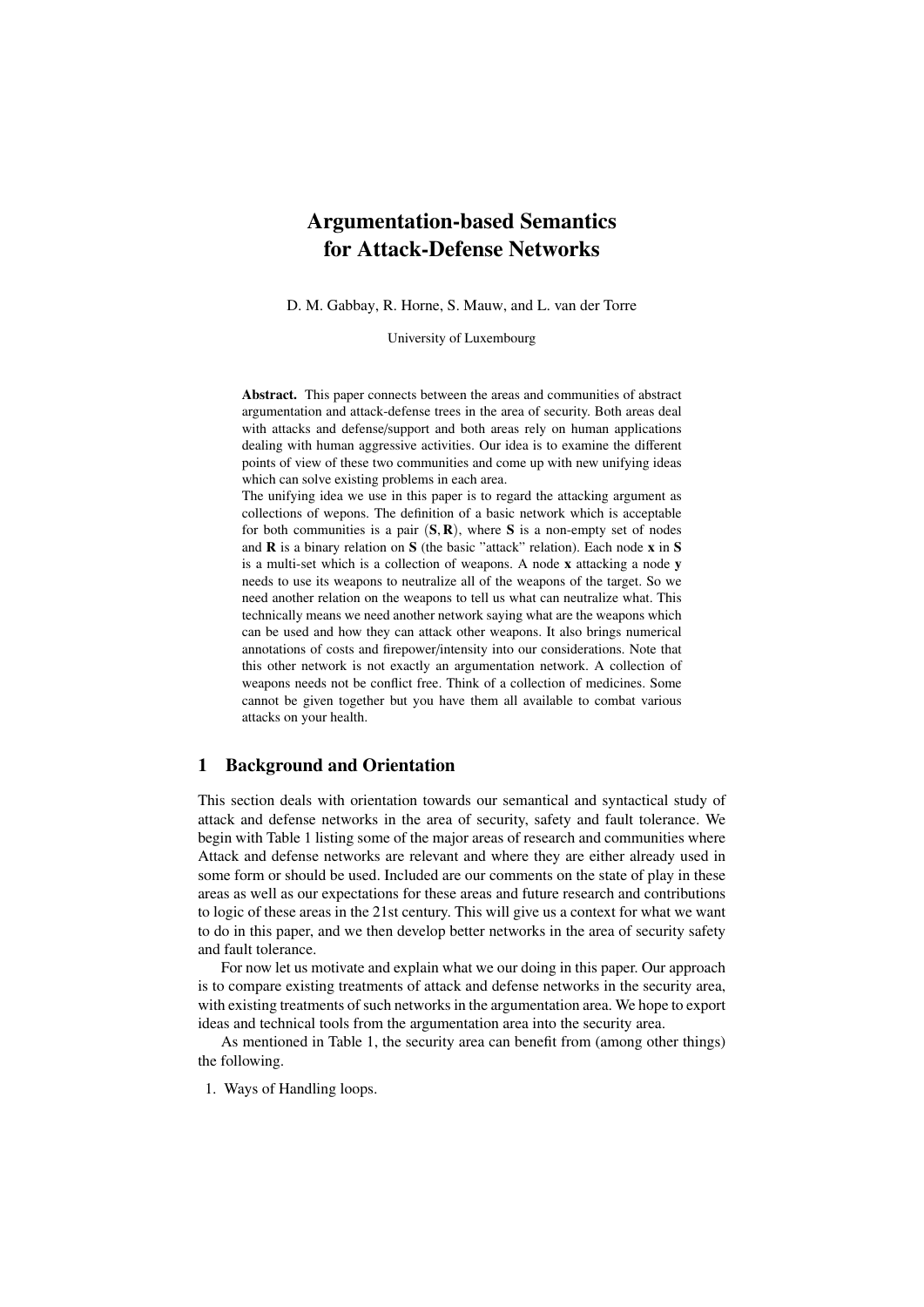Table 1. Table of major research areas and communities which can benefit from theories of attack and defense networks.

| Area                                        | <b>Comments</b>                                  |  |
|---------------------------------------------|--------------------------------------------------|--|
| 1. Attack and defense trees/networks in se- | No handling of loops. No temporal aspects.       |  |
| curity and safety areas. (AD networks)      | Need improved semantics.                         |  |
| 2. Argumentation                            | Need better temporal models. Can be too          |  |
|                                             | mathematical and inwards looking.                |  |
| 3. Ecology                                  | Emphasis on loops and dynamic equilib-           |  |
|                                             | rium. Strong community well worth work-          |  |
|                                             | ing with.                                        |  |
| 4. Medical                                  | Very complex area. No network research.          |  |
|                                             | The modelling is similar to AD networks.         |  |
| 5. Legal (logic)                            | Not similar to any of the other areas. This      |  |
|                                             | area is well developed and the researchers       |  |
|                                             | in the area are working very well with the       |  |
|                                             | argumentation community.                         |  |
| 6. Sex offenders, therapy etc.              | Similar to AD networks. There is no aware-       |  |
|                                             | ness of logic or of network possibilities in     |  |
|                                             | this community.                                  |  |
| 7. Numerous other areas.                    | Natural language, informal logic, argument       |  |
|                                             | mining, fallacies, etc., not directly related to |  |
|                                             | the present paper.                               |  |

- 2. Ways of integrating temporal aspects
- 3. Improved affine linear logic semantics addressing resource limitations
- 4. Addressing the role of failed attacks or attacks which only weaken the target.

We take as a starting point the material of reference [1] especially Figure 1 of [1]. We study this figure and compare it, bit by bit with argumentation networks, and try to see how to understand it in a new improved more detailed point of view.

Let us begin:

Viewed as a bipolar argumentation network (i.e., a network with attack and support) this Figure 1 has the following characteristics.

- 1. The graph has no cycles. (The handling of cycles is still an open problem in Attack and Defense context and is more central in the argumentation context.)
- 2. The graph has a single top node (let us call it the goal *g*) to be defended and it is layered as a tree with layer 1 defending/protecting *g* and each later  $n+1$  attacking the previous layer *n* and or defending layer  $n - 1$ .
- 3. The graph uses joint attacks and/or joint defense/support.
- 4. The nodes have internal meaningful contents. They are not atomic letter nodes. This should be taken into account when offering semantics for the tree.

There are several ways of looking at Figure 1.

1. As a traditional formal argumentation network. This is not the right view, as we shall discuss.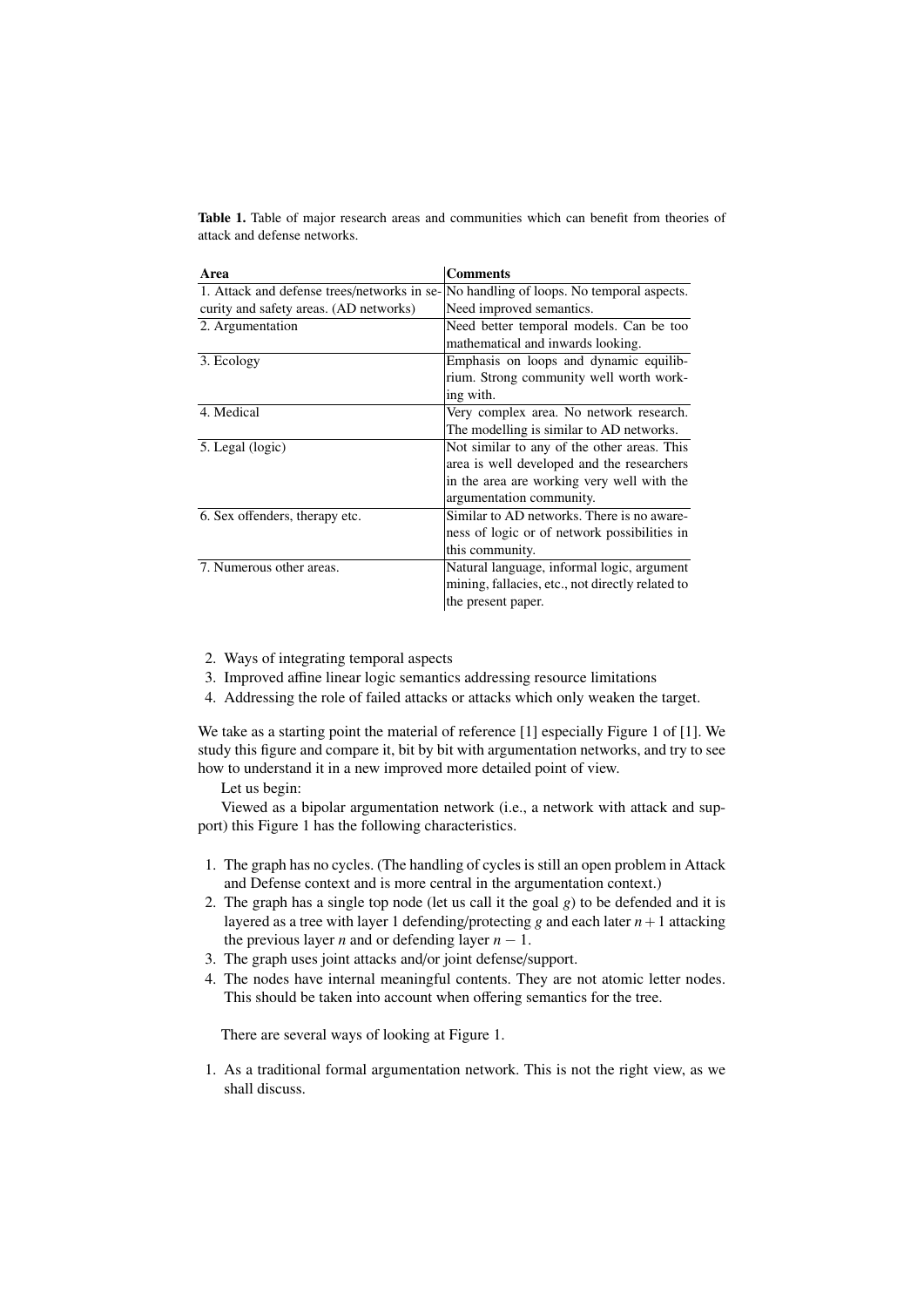- 2. As a graph for a game between two players (the defender/protector of *g* and the attacker of *g*) the levels/layers are moves and countermoves of the players. This view is better but still not exactly right. We shall also discuss this. The graph can be flattened to a mini-max matrix. The defence can put forward in layer 1 all possible best strategic defense moves and the attacker can attack all possible attacks and the net result is the solution. The problem with this view is that we need to address more features of the application, for example the temporal evolution of moves, the availability and cost of resources and the local reasoning and aim of each player and the treatment of cycles.
- 3. As action counter action temporal sequence between two agents, the one protecting *g* and the other in principle attacking *g*. This is a much better view but it needs to be fine-tuned to various applications, Figure 1 being one of them and Figure 8 is another.

We now ask how do we proceed, and where do we find the connection and use of argumentation in the attack and defense trees context?

We can choose to follow one of two approaches.

- \*1. Present a general theory of networks of trees, encompassing in some way both elements/components of argumentation and properties of attack and defense trees and fine tune the general theory and zero in on our own more specific theory with examples.
- \*2. Start with examples from both areas and step by step, using a Socratic method, add components and generalise to the specific theory we want to present.

We first follow approach  $*2$ , which is more educational for the general community of practitioners. However, the general approach \*1 is more logical and methodological and should also be presented, and the formal mathematical presentation of this we leave to the appendices.

Let us now look at formal argumentation networks and find a network familiar from the formal argumentation community, (Figure 2) which may be, on the face of it, similar to what Figure 1 seems to be. We then continue our analysis of Figure 1. Consider Figure 2. In this figure we use a single arrow for support " $\rightarrow$ " and a double arrow for attack " $\rightarrow$ ". To start our comparison, the nodes in Figure 2 are explained and exemplified by nodes in Figure 1 in paraenthesis below.

*Explanation of the nodes of Figure 2*:

- $g$  is the goal to protect (data confidentiality)
- *<sup>a</sup>*, *<sup>b</sup>*, *<sup>c</sup>* are supports (physical security, network security, etc.)
- $-\alpha, \beta, \gamma$  attack the support (break in, dictionary attack, corruption)
- *<sup>x</sup>*, *<sup>y</sup>*,*<sup>z</sup>* support *<sup>a</sup>*, *<sup>b</sup>*, *<sup>c</sup>* by attacking the attacks (security guard, strong password, etc.).

Comparing Figure 1 and Figure 2, let us make some observations.

*Observation 1.* In the Figure 1 of the attack and defence paper, consider the subpart of the figure represented by Figure 3. In this figure the node *y* does not attack  $\beta$  in the sense of "killing"  $\beta$  but makes *b* stronger so that it can withstand the attack of  $\beta$ .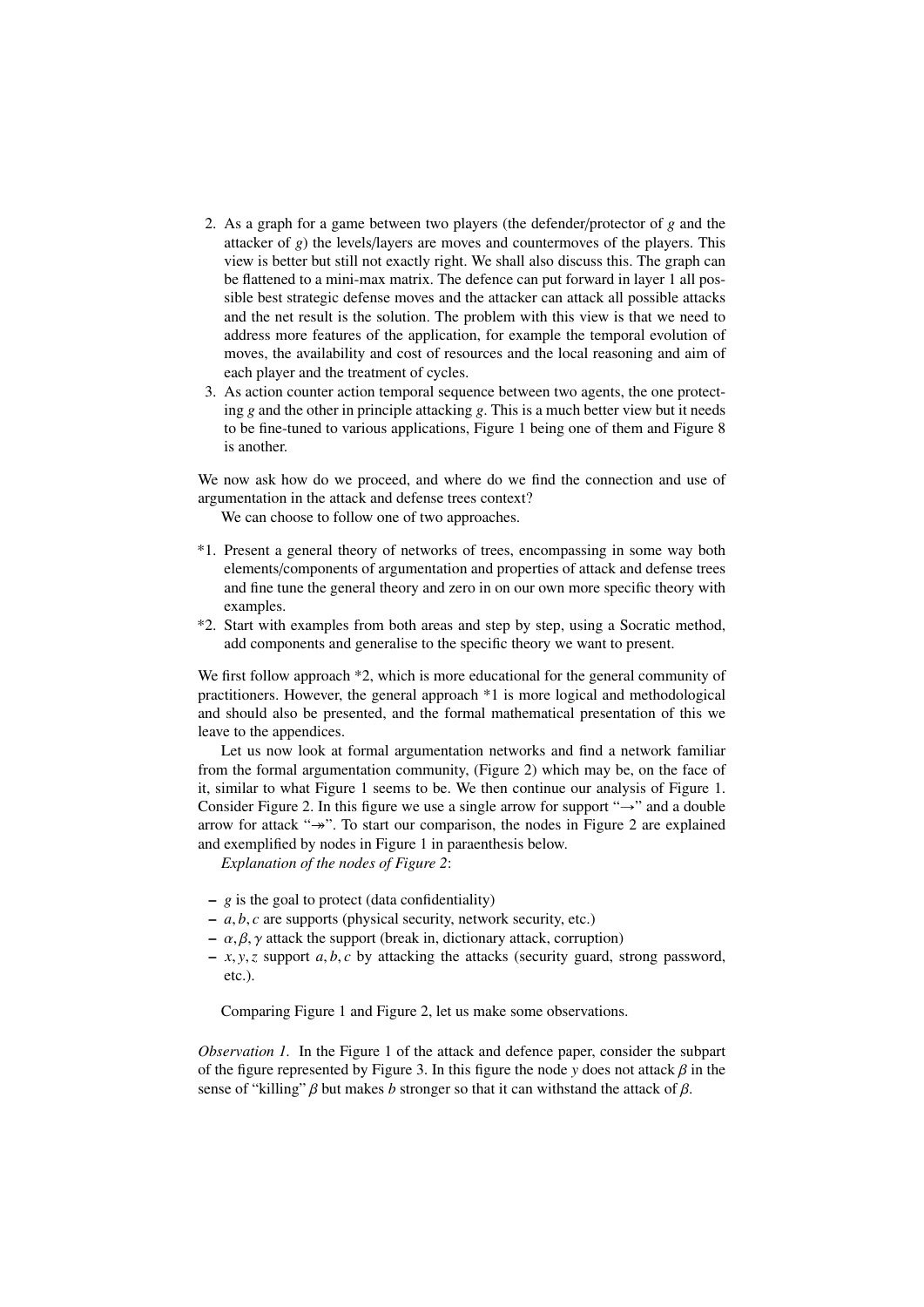

Fig. 1. An ADTree for protecting data confidentiality of reference [1]



Fig. 2. A scenario with goals, attacks and defenses, in terms of attack relations and as an attack defense tree.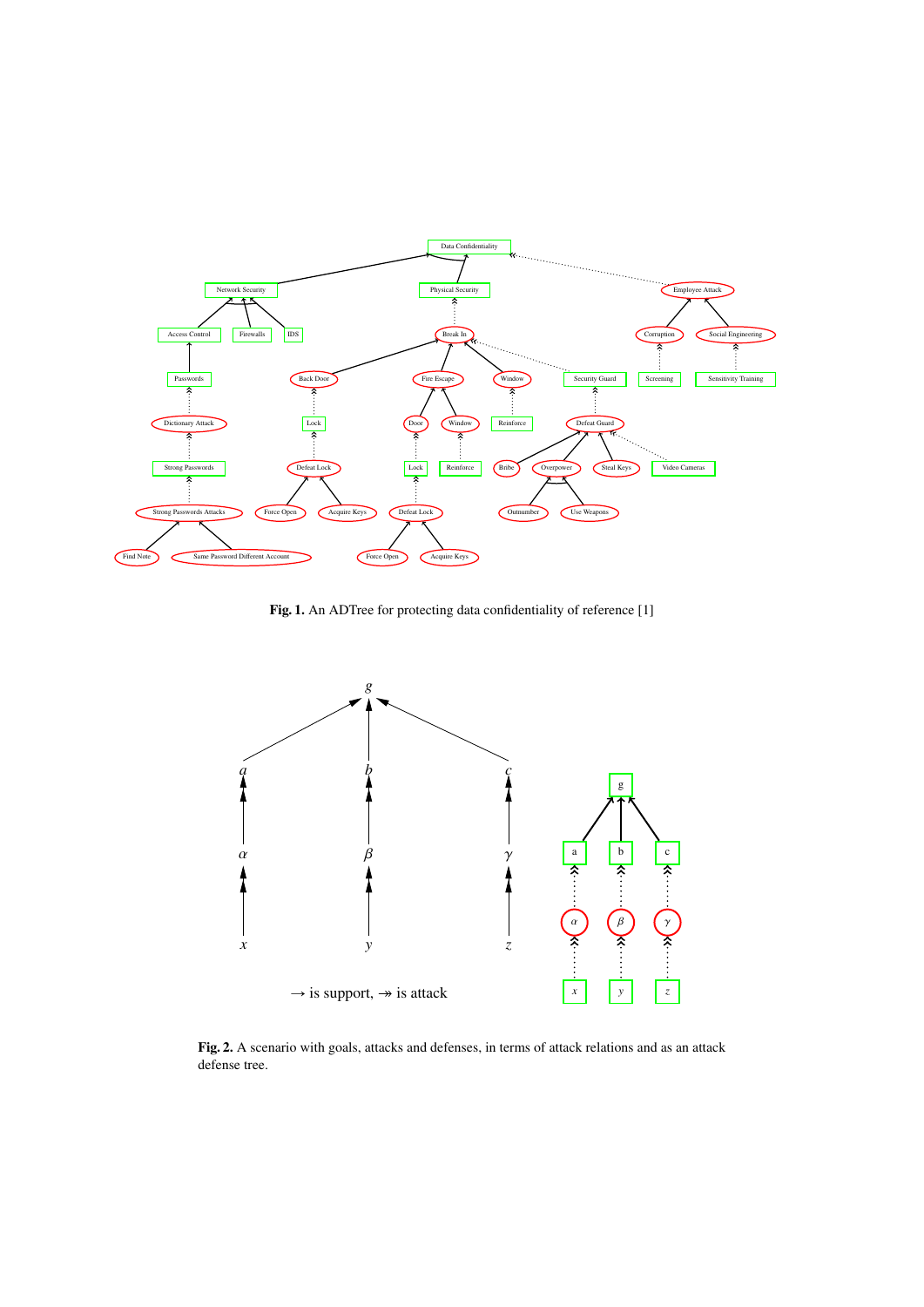

In other words, the part of the figure (namely the formal attack and defense subfigure Figure 4) is really the formal argumentation figure, Figure 5.

Figure 5 represents a bipolar argumentation network, that is a network with attack and defense (in Argumentation terminology). One of the interpretations of such networks, from the argumentation point of view, is that to attack and kill a node b, we need also to kill all of its supporters ( i.e. we need to attack y as well). In the terminology of Gabbay's paper [4], the set  $\{b, y\}$  forms a Support Group. Indeed this is also the security view of the the attack and defense Figure 1, in that the attacks must continue on node  $y =$  strong password. Indeed in Figure 1,  $y =$  strong password is attacked by "Strong password Attacks" (i.e. Find Note, Same Password Different Accounts).



Fig. 5.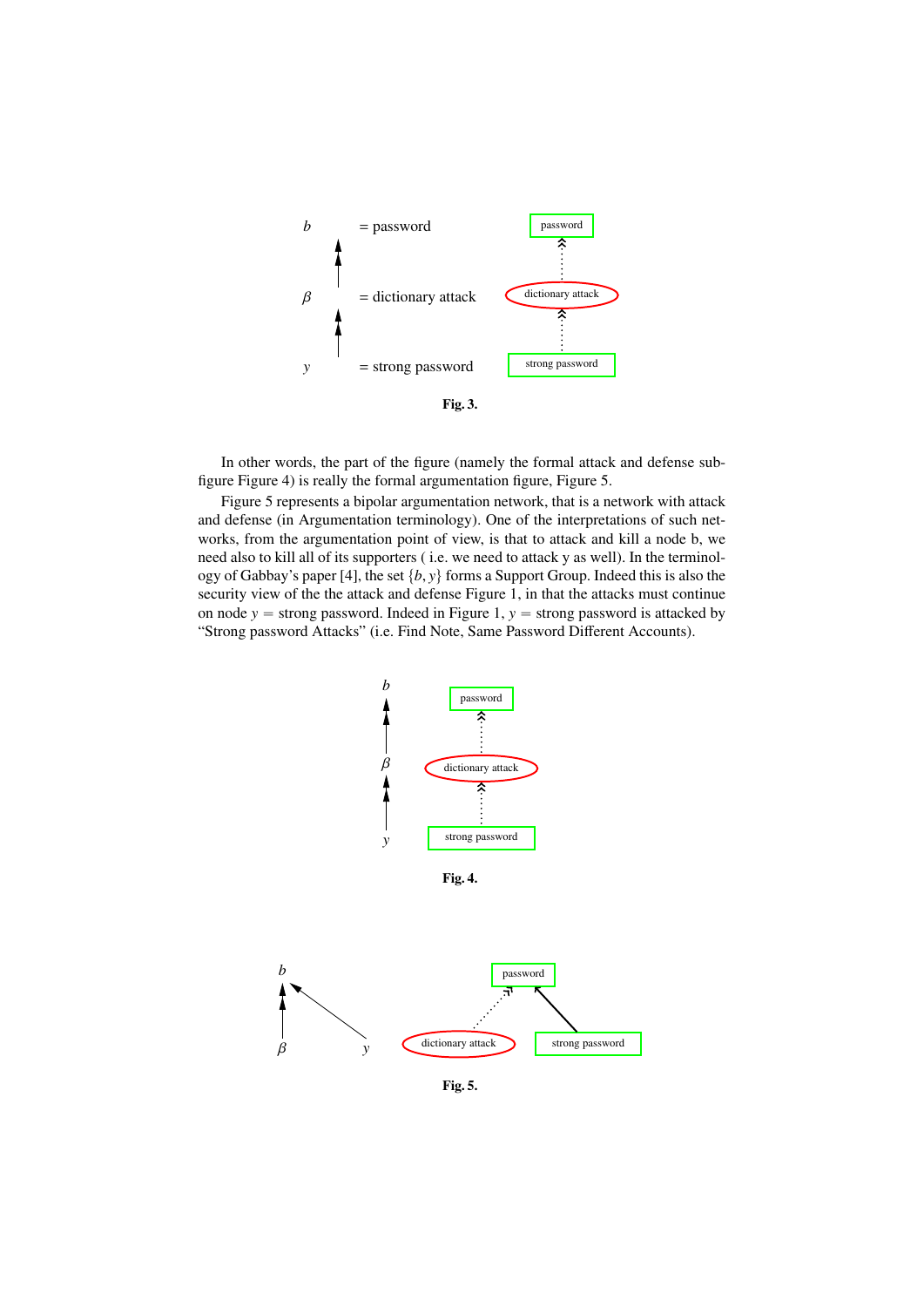*Observation 2.* On the other hand, the part of the figure with  $a, \alpha, x$  with the additional options of *u* and *w* as in Figure 6 below is different, it has additional new features:



Fig. 6.

The rewrite is the following Figure 7



To understand the difference between "killing" and "weakening", consider the fol $lowing<sup>1</sup>$ :

*Observation 3.* Consider the medical network, Figure 8.

This Figure is a medical case. It is similar to the data case, we have Dov's health to protect. Dov is attacked by Cholesterol and in turn Cholesterol is attacked by Statins. But Statins do something new; they activate Cramps as a side effect.

<sup>&</sup>lt;sup>1</sup> In argumentation networks, If a node *x* attacks a node *y* (i.e.  $x \rightarrow y$ ), then if *x* is alive then the attack on *y* is always successful and *x* kills *y* and *y* is dead. There is no intermediate result such as weakening y or failing to kill *y*.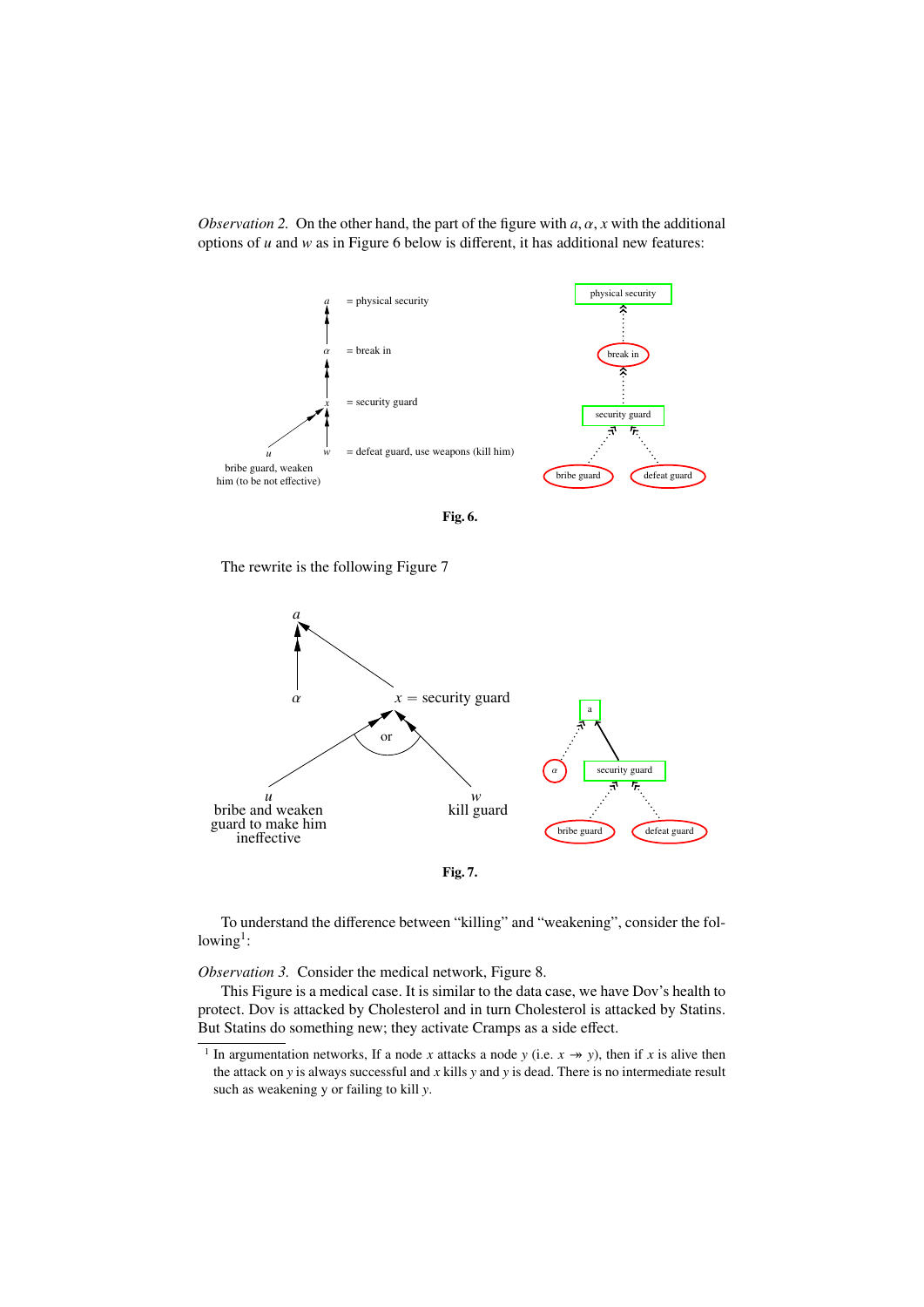We do not have side effects in Figure 1 but it is possible to add examples of side effects. In Figure 6, killing the guard may activate a Murder Investigation as a side effect and we might not want that.



*Observation 4.* In formal argumentation networks, a node *x* attacking several targets attacks them all of them in the same way. There is no option for different attacks for different targets. This is not the case in Figure 1, "defeat lock" attacking the back door is most likely not the same as the one attacking the front door. The attacks are directional.

*Observation 5.* In Security there is heavy stress on resources, hence the use of Linear Logic in the attempted semantics. Formal argumentation is based on classical logic.

*Remark 1 (Summary of discussion in Section 1).* We summarise the points learnt from our discussion in this section.

To give good argumentation like semantics for Figure 1 of security, we need to enrich argumentation with the following features:

- 1. And/or attacks and defence (this we have already).
- 2. Allow converting attack to support and support to attacks (Dov Gabbay [3] in 2005 did this but for only the numerical case).
- 3. Allow for weakening attacks (as well as attacks which fail) in a directional way. (This means that for the same live *x* and different targets get *y*, say for example,  $x \rightarrow y_1$ ,  $x \rightarrow y_2$ , and  $x \rightarrow y_3$ , and the attack of *x* on  $y_1$  will succeed, the attack on *y*<sup>2</sup> will fail and the attack on *y*<sup>3</sup> will only weaken *y*3. Compare this with numerical attacks which change the strength of the target by a numerical factor.)
- 4. Allow for a mechanism of replacing (i.e. activating) nodes when attacked by other nodes in the object level, i.e. Figure 9.

The notation we use in Figure 9 is " $\rightarrow$ " for activation.

So nodes can attack other nodes, can support other nodes, or can activate other nodes. This means that our networks have three arrows, for attack, support and activation and that nodes can be either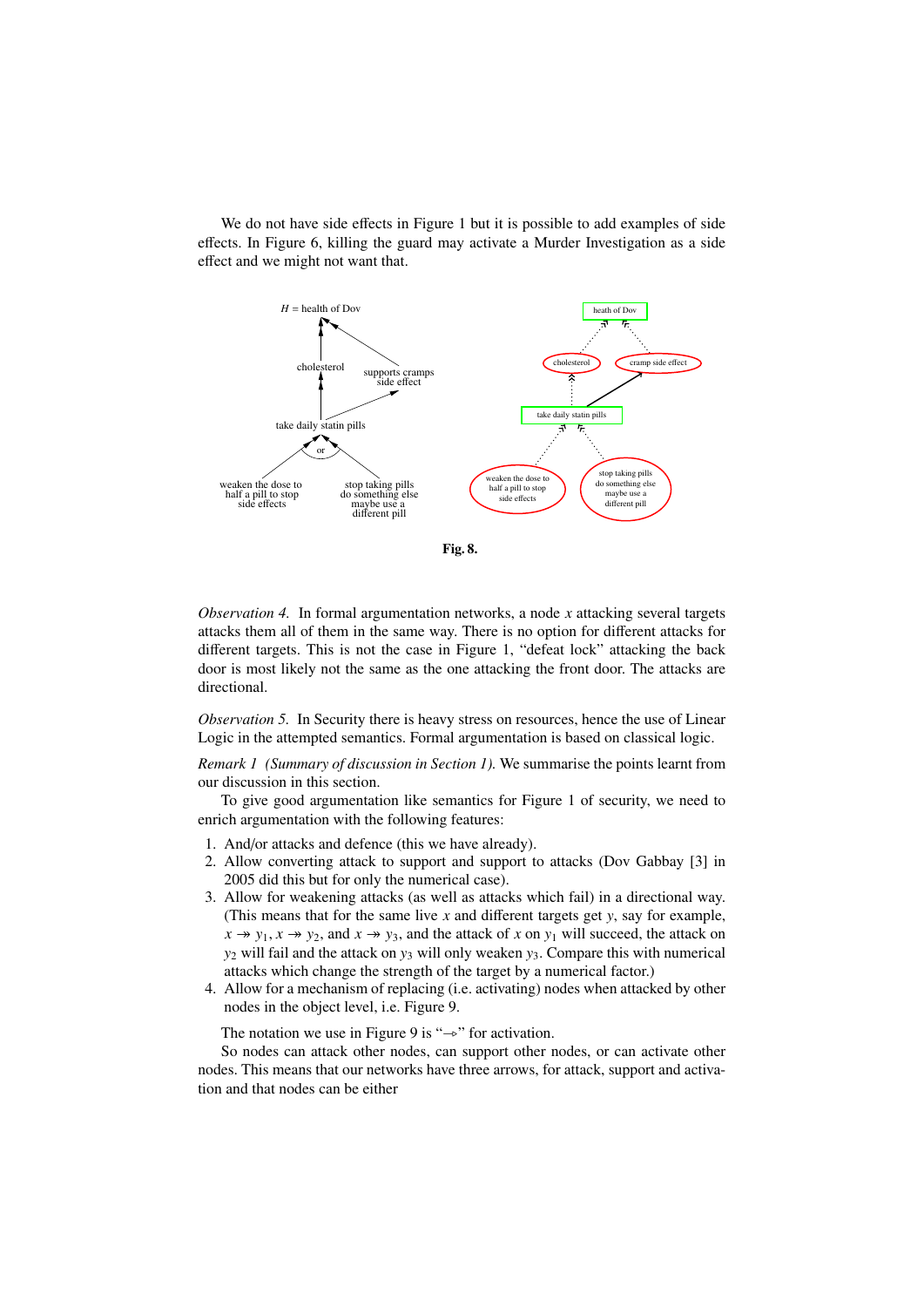

Fig. 9.

- alive and active
- alive but not active
- dead (and cannot be activated).

Alive and active nodes can attack other nodes and can activate other nodes provided the other nodes are alive (but not active). $<sup>2</sup>$ </sup>

- 5. Deal with side effects in the formal argumentation level, because in practice for example when you hack into a server you may cause unexpected side effects.
- 6. We need one more principle: Consider Figure 10, where we have nodes  $a_1, \ldots, a_n$ supporting *g*. To make sure we successfully kill *g* we need to kill *all* of  $a_1, \ldots, a_n$ . This is for the case where all the *a<sup>i</sup>* are independent supports.



If we are dealing with joint supports, as in Figure 11, where each  $a^i$  is a set  $\{a_1^i, a_2^i, \ldots\}$ , then to kill *g* we must kill at least one member from each  $\{a^i\}$ .



Fig. 11.

<sup>&</sup>lt;sup>2</sup> Activation in argumentation is thoroughly studied in our paper 616, reference [8].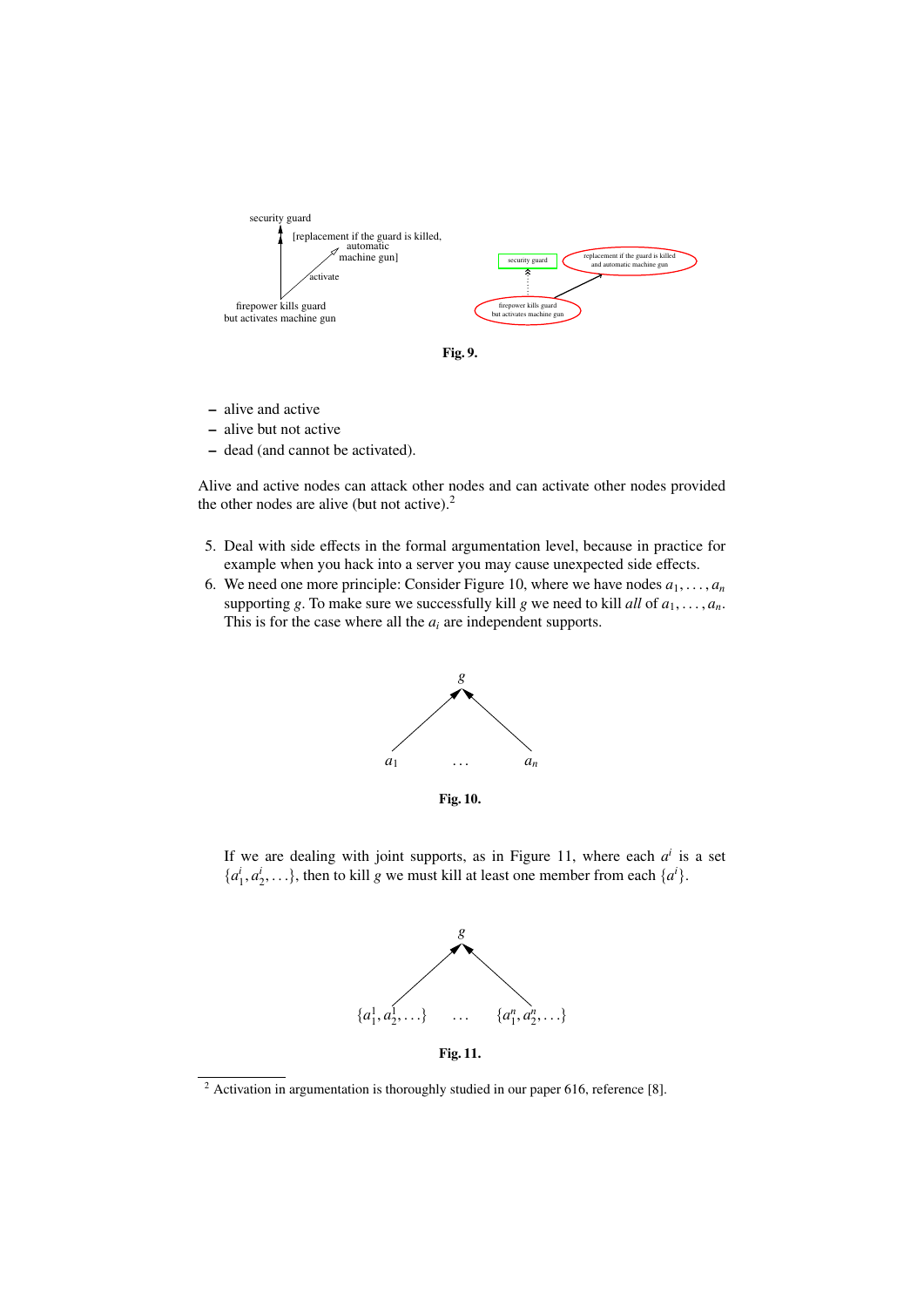This is not like how it goes in logical and legal argumentation. If we have

$$
a_1 \vdash g
$$
  
 
$$
\vdots
$$
  
 
$$
a_n \vdash g
$$

Then attacking or falsifying all *a<sup>i</sup>* does not mean that *g* is false. There may be some new  $x \vdash g$ .

- 7. Running Global Side effects. Each node costs money. Guards need to be paid, Keys need to be acquired, etc., etc. We have a global budget node which needs to be treated as a special weapon node.
- 8. Local support. This principle has to do with supporting local nodes in the middle of the tree. We note that in Figure 1 all the support nodes actually support the security of the data. There is a sequence of nodes.

Break in through door  $\Leftarrow$  lock door  $\Leftarrow$  acquire keys.

So let us add support to acquire key the support we add is " increase budget to buy keys".

This support is not for server security, it supports locally the attack of acquire keys.

9. The emphasis on resources requires the use of Linear Logic in our models.

## 2 Introductory schematics towards a formal Model

#### 2.1 General schematic view

Let us address the features we have observed in Section 1, Remark 1, and give a quick schematic model for a new possible formal attack and defense network.

Our starting point is the server security Figure 1 and the medical example of say Figure 8.

What is common to these two cases is the following:

- 1. We have in the medical case two players, Doctor and Nature and a patient. Nature wants to attack the patient with a multitude of illnesses, viruses, diseases, etc. The doctor wants to protect the patient with a wealth of medicines, inoculations, antibiotics, exercises, etc.
- 2. In the security case we have two players, security and hackers and the data. Security wants to protect the data and hackers want to acquire the data.
- 3. We regard the two players as part of a simulation. Neither the Doctor nor the security officer wait for the patient or data to be successfully attacked before reacting with a counter attack.

They do not even necessary assume the attacks will be successful. We may counterattack just because we are being attacked. In argumentation every live attack is always successful. So from the argumentation point of view the answer to the question of whether the data is compromised in Figure 1 may be different from the answer given by the security point of view.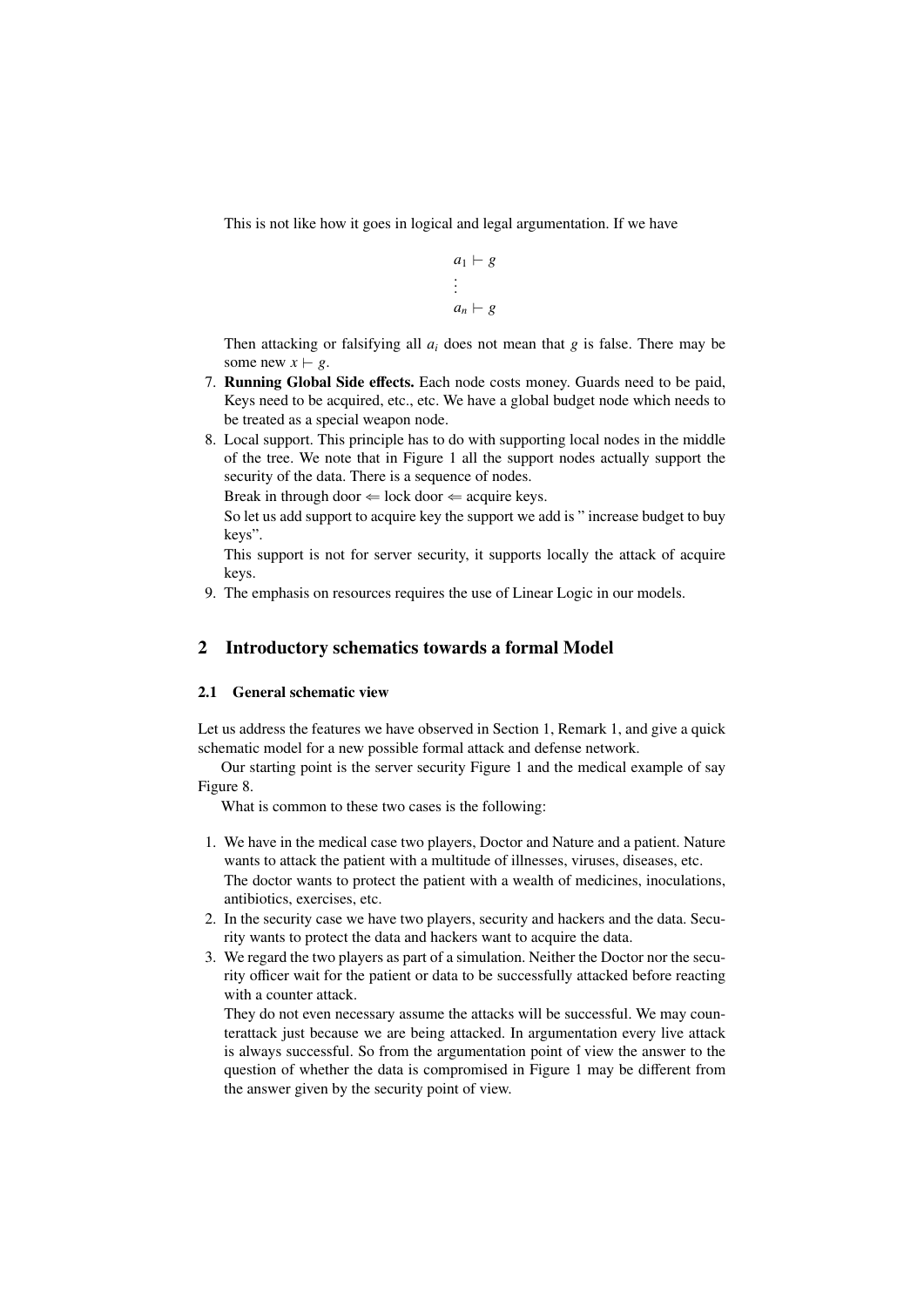Let us in this subsection 2.1, take a schematic view of how we are going to model these two cases. By a schematic view we mean a map overview of components and their functionality without going into detail. More details in subsection 2.2.<sup>3</sup>

What is common schematics to the two cases is as follows:

- 1. goal  $g = ($ patient or data)
- 2. protecting player (doctor and resp. security company) and attacking player (nature and resp. hackers))
- 3. A set of atomic "arguments"  $S = \{a, b, c, ...\}$  which are what the attackers and protectors use as the weapons.

It can be viruses and medicines or security measures or hacking and attack measures. Some of the weapons are attacking weapons which destroy other weapons, some are defensive weapons, used to protect or boost the capabilities of other weapons and some are mixed, weapons which can do both.

- 4. The basic relations  $R_a \subseteq S \times S$  (attack) and  $R_s \subseteq S \times S$  (support). The exact properties of these relations is not relevant to this subsection, since we are giving a general schematic structural view. Note we are simplifying and not including the activation relation. The detailed treatment of activation is complex and relatively recent, see [8].
- 5. We note that  $(S, R_a, R_s)$  is what is known in formal argumentation theory as "bipolar network", i.e. a network with attack *R<sup>a</sup>* and support *R<sup>s</sup>* . For bipolar networks see Gabbay's [4].

We must note that the weapons network cannot be fully viewed as an argumentation network. The reason is that a key principle in the investigations (by the argumentation community) of argumentation networks is the requirement for a set of arguments to be conflict free. This is not a reasonable requirement for a set of weapons. We can stock for examples two different medicines which are incompatible and can kill a patient if given together.

6. The players have 'logic' as a guide and they choose each a subsets  $E_1, E_2 \subseteq S$ of "arguments", (which may not be conflict free), they are going to use. In formal argumentation there are several options for this kind of choice (called semantical extensions). For example, a doctor might give the patient travelling to, say, Africa the most common inoculations and antibiotics to fend off all the types of diseases he might encounter (including a variety of emergency capsules to be taken if needed, with a warning of what is not compatible with what). The choice is based on cost, convenience and logical judgement on what the patient is likely to encounter. If, for example, the patient is from UK and the doctor represents a travel insurance company then the the choice may be just enough protection to keep the patient OK until he is flown back to UK and becomes the responsibility of the UK NHS.

In the case of security there are cost considerations and expectations of what kind of attacks to protect against. In Figure 1, i.e. the case of security the protector might choose level 1 of Figure 1. This is the top green layer of the Figure. These are the items {physical security, passwords, firewalls and IDS}. These seem to be

 $3$  It is like buying a flat which has not been built yet, but you are sold it on a map. For example: a kitchen, 3 bedrooms, 3 bathrooms, lounge, study, etc. You are not given details about what is in the kitchen or in the bathrooms, etc. This comes later.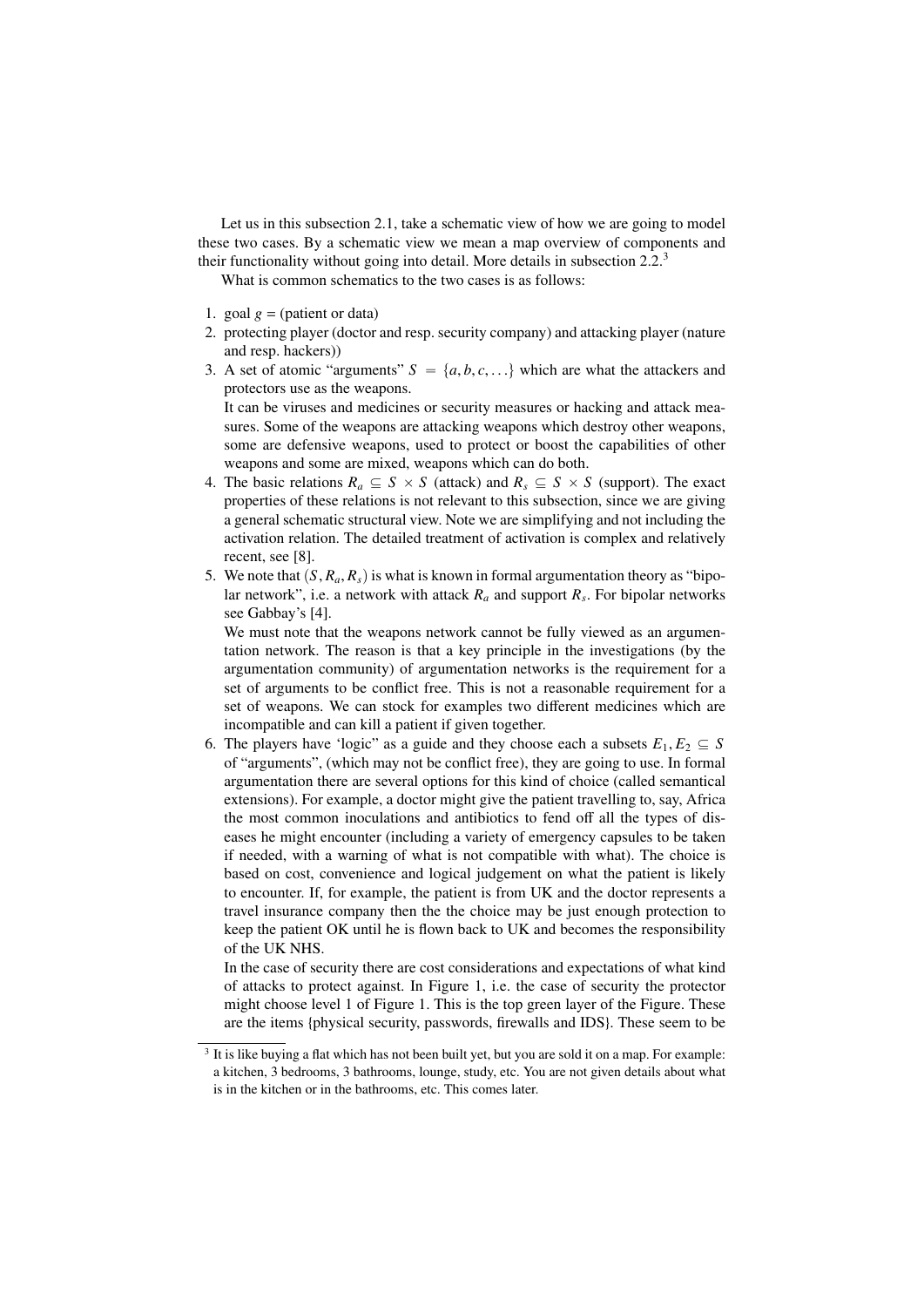standard. Level 2 is the red attackers and the attackers seem to have decided to break in physically and take the actual server and the weak points are the back door fire escape and window. This was probably not anticipated by the protector, otherwise the protector would have already reinforced the window and put special locks on the door already in the first level.<sup>4</sup>

The perceptive reader can see already how we view the layers in the figure. We see the process as a simulated temporal progression (not real time but imaginary) sequence of action and counter actions of the players.

#### 2.2 Schematic example semantical model

This subsection gives a schematic sample model to show how the final model is going to be constructed in Section A. We will explain, in a Socratic way, the principles and the assumptions made.

*Component 1.* **Borrow from formal argumentation.** Let  $(S, R)$  be a formal argumentation network. This means  $S \neq \emptyset$  is a set of abstract formal arguments and  $R \subseteq S \times S$ is the attack relation. We are not including the support relation to keep it all very simple. Note however that our handling of sets of arguments does not necessarily require that they are conflict free.

It is helpful to keep a real argumentation (where conflict freeness is key) example interpretation in mind.

Imagine John and Mary are planning a wedding. They want to decide who to invite. They make a comprehensive list of all the people they might invite. These include: relatives, friends, colleagues, neighbours, etc., etc. It is clear immediately that the set of invited guests to the wedding must be conflict free.

There is a problem. They know, for example, that if they invite  $x$ , they cannot invite *y*. This is the attack relation *xRy*. To make the possible conflict more specific, let us imagine that John's father may have divorced John's mother and married his long-time mistress. So on the one hand they would like to invite both — the current mistress/wife to John's father and also to invite John's biological mother but the mother "attacks" the mistress:

#### mother *R* mistress

saying: "I don't want to see this slut (salope) in my daughter's wedding"

So logic must be used to decide how to construct the invitation list. Maybe inviting the mother is unreasonable, under the circumstances, but maybe nevertheless mother is a mother, she must be invited!

So the *semantics* for  $(S, R)$  is taken to be, according to the argumentation community, the choice of various maximal subsets $5$ 

$$
E_1, E_2, \ldots, E_1 \subseteq S
$$

<sup>4</sup> Figure 1 is probably a simulated planning figure, explaining various levels of expected attacks. If we think the data might invite serious attacks then several levels of green (defensive) levels will be used immediately as level 1.

<sup>&</sup>lt;sup>5</sup> We are describing here what is generally understood by the argumentation community as "Semantics" for Argumentation networks. It is a function assigning to any  $(S, R)$  possible conflict free subsets of *S* . This is not the view held by D. Gabbay [6] and *L*. van der Torre,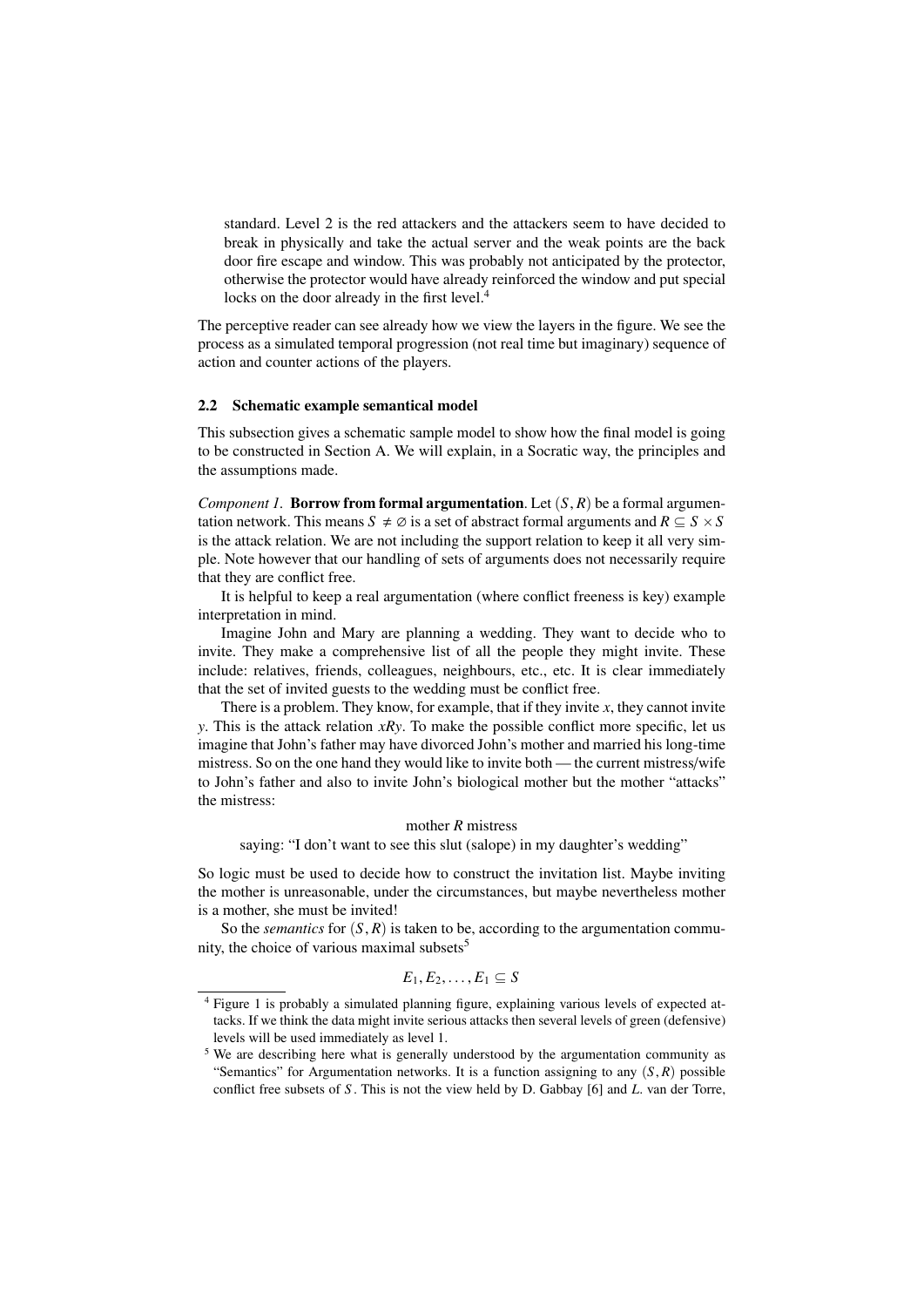such that each subset *E* satisfies:

- 1. *E* is conflict free, i.e. for no  $x, y \in E$  do we have *xRy*.
- 2. *E* is maximal
- 3. Some other conditions are fulfilled. For example we do not want to have a situation where the father is invited, the father hates the mother (father *R* mother) (maybe because she gave him a very hard time with the divorce) the father is invited (he pays for the Wedding), the mother therefore is not invited, and yet the mistress/wife is not invited.

In the case of Security or Medicine,  $(S, R)$  represents the weapons. The sets of weapons can be representing security agents or doctors and their favourite available "weapons" and these are the parallel to the "arguments" in an argumentation networks. So a set of agents ("arguments") is a team of doctors or a team of security agents and here we can talk about conflict free in the sense that operationally ( in an algorithm to protect the data/patient) they do not prescribe conflicting medicine but have a cooperating defensive strategy.

So, to sum up, the first component is a formal  $(S, R)$ .

With a machinery (algorithm) for generating subsets,  $E_1, E_2, \ldots$  each one has some logical reasons behind its construction. For example if *S* is the set of *all* security measures and counter-measures, and if *R* means

*xRy* if intuitively *x* and *y* are not compatible

then a logic of *cost* and social/political considerations might choose:

- $E_1$  = set of standard security measures (recommended via Google)
- $E_2$  = standard tools of viruses to use in attack (recommended via Google) etc.

*Component 2.* This component is built out of component 1 and comprises a finite set/multiset of weapons. We now use  $(S, R)$  with *S* viewed as a set of weapons and use  $(S, R)$  to define another attack and defense network. We enlist the help of Figure 8. We denote this network by  $(S, \rightarrow)$ . (Its elements  $m \in S$  are also denoted in bold.) Think of these elements m as mercenaries; as agents m carrying each a variety of weapons, these weapons being a subset  $a(m)$  of *S*. Thus we are relying in our attack and defense mercenary network on the weapons network  $(S, R)$ . For example

 $\mathbf{a}(\mathbf{m}) = \{ \{a_1, a_2\}, b_1, b_2\}, \text{ where } a_1, a_2, b_1, b_2 \in S, \mathbf{m} \in S$ 

We now explain the meaning of  $a(m)$ .

- $*1)$  The meaning of  $a(m)$  is a collection of three weapons. The first weapon is a composite weapon built up of two component weapons  $\{a_1 \text{ and } a_2\}$ . We denote it by  $\{a_1, a_2\}$  but maybe better to use a special constructor  $*$  and denote it by  $a_1 * a_2$ , as we do in Section A. The second weapon is  $b_1$  and the third is  $b_2$ .
- $*2$ ) So, if we want to attack  $a(m)$  we need to attack all three components weapons and leave m without weapons.

<sup>[5, 7],</sup> each for their own (complementary) reasons. A better view is that Semantics is a process assigning for each  $(S, R)$  another  $(S', R')$ . This view makes it easier for us in this paper to give up the conflict freeness requirement on sets of "arguments" paper to give up the conflict freeness requirement on sets of "arguments".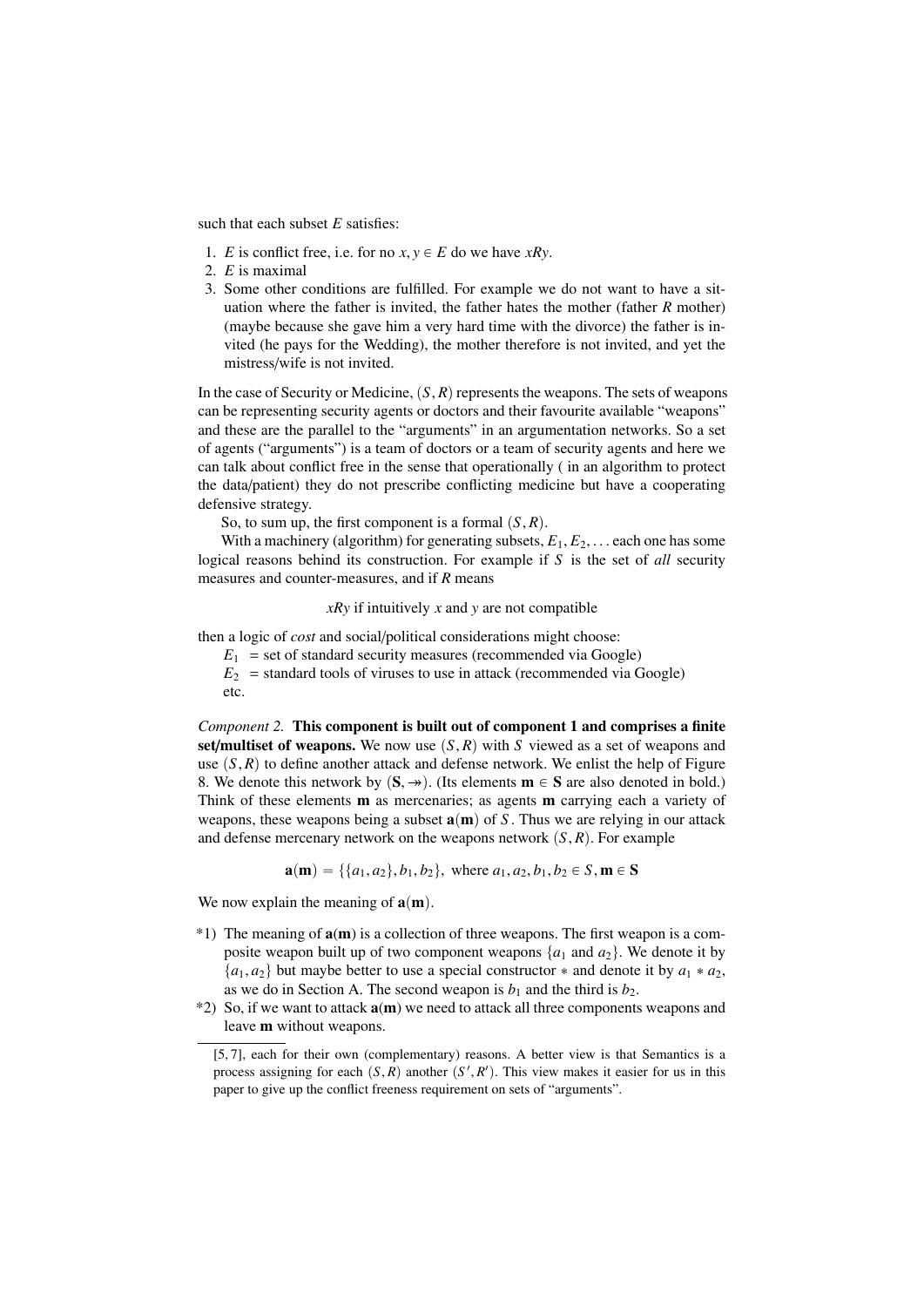So how do we use  $\{(a_1 * a_2), b_1, b_2\}$ ? We use them as resource weapons, which can be used for attack or for defence.  $(a_1 * a_2)$  is a composite machine weapon which has two components. So to neutralise the composite weapon  $(a_1 * a_2)$  we need to kill at least one of its components, and to attack  $a(m)$  we must attack each of its weapons. So if

$$
\alpha = \{\{\alpha_1, \alpha_2, \alpha_3\}, \delta_1, \delta_2\}
$$

is the set of weapons of another mercenary  $m'$ , keen to attack  $a(m)$ , then for  $m'$  to use its  $\alpha$  to attack **a** it must attack each of **m**'s weapons. So

\*3)

$$
\alpha \twoheadrightarrow \mathbf{a(m)} \text{ iff } \alpha \twoheadrightarrow (a_1 * a_2)
$$
  
and  $\alpha \twoheadrightarrow b_1$   
and  $\alpha \twoheadrightarrow b_2$ 

So for  $\alpha$  to attack any single weapon  $x$  (such as one of the weapons in  $a(m)$ ), we need a weapon in  $\alpha$  to attack *x*. So we follow rule \*4): \*4)

$$
\{z, y\} \twoheadrightarrow x \text{ iff def. } zRx \vee yRx
$$
  

$$
u \twoheadrightarrow z * y \text{ iff def. } uRz \vee uRy
$$

where  $z * y$  is a weapon with two components. So, for example

$$
u \twoheadrightarrow \{\{z, y\}, w\}
$$
 iff  $u \twoheadrightarrow (z * y)$  and  $uRw$ ) iff  $((uRz \vee uRy) \wedge uRw)$ .

Therefore we have

- \*5)  $\{\{\alpha_1 * \alpha_2 * \alpha_3\}, \delta_1, \delta_2\} \rightarrow x \text{ iff } [\delta_1 R x \text{ or } \delta_2 R x \text{ or } (\alpha_1 * \alpha_2 * \alpha_3) R x]$ and
- \*6)  $\alpha \rightarrow \{(a_1, a_2), b_1, b_2\}$  iff  $\alpha \rightarrow (a_1 * a_2)$  and  $\alpha \rightarrow b_2$  and  $\alpha \rightarrow b_2$ .

This gives a full meaning to  $\alpha \rightarrow \mathbf{a}(\mathbf{m})$ . This is a weapons meaning. Not a logical meaning. We should *not* interpret "\*" as a logical conjunction ' $\wedge$ ". For comparison, let us see what logical meaning for  $*($  (taken as " $\wedge$ ") would look like.

*Example 1.* Example of how the attack formation  $\alpha \rightarrow \mathbf{a}(\mathbf{m})$  behaves when we interpret the  $*$  as logical conjunction  $\wedge$ .

So let  $\alpha$  attack  $\mathbf{a}(\mathbf{m})$ .

$$
\alpha = \{\{\alpha_1,\alpha_2,\alpha_3\},\delta_1,\delta_2\}.
$$

So we read  $\alpha$  as a formula of logic:

$$
(\alpha_2 \wedge \alpha_2 \wedge \alpha_3) \vee \delta_1 \vee \delta_2
$$

and similarly we read  $a(m)$  as the formula of logic

 $(a_1 \wedge a_2) \vee b_1 \vee b_2$ 

So we want

( $\sharp$ 1)  $\alpha \vdash \neg$ **a**(**m**) =  $\neg$ *b*<sub>1</sub>  $\wedge \neg$ *b*<sub>2</sub>  $\wedge$   $(\neg$ *a*<sub>1</sub>  $\vee \neg$ *a*<sub>2</sub>)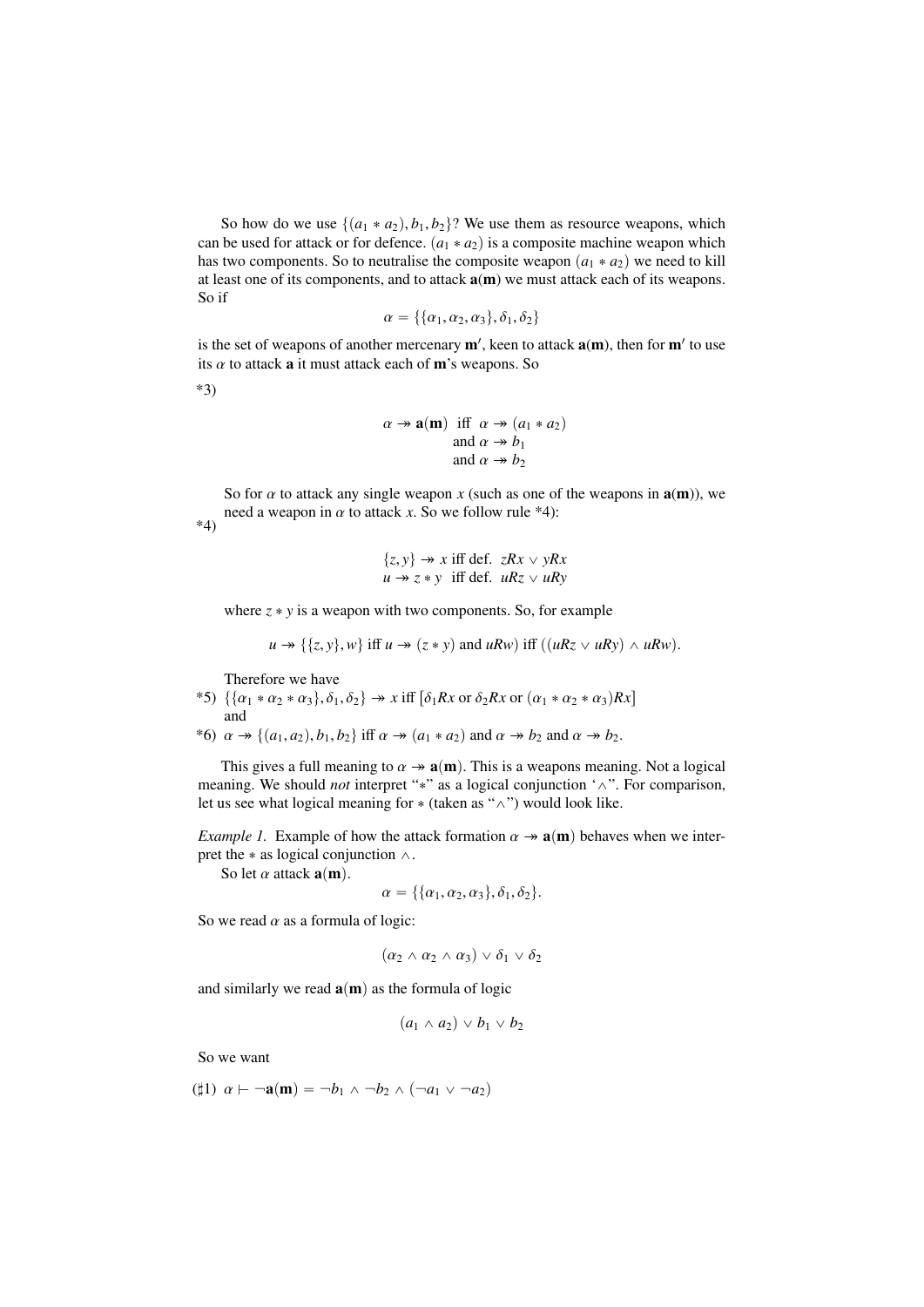but  $\alpha = ((\alpha_2 \wedge \alpha_2 \wedge \alpha_3) \vee \delta_1 \vee \delta_2).$ So we get that  $(\sharp 1)$  means  $(\sharp 2)$ 

$$
(\sharp 2) \ (\alpha_1 \wedge \alpha_2 \wedge \alpha_3) \vdash \neg \mathbf{a(m)} \text{ and } \delta_1 \vdash \neg \mathbf{a(m)} \text{ and } \delta_2 \vdash \neg \mathbf{a(m)}.
$$

but logically

$$
(\sharp 3) \neg \mathbf{a}(\mathbf{m}) = (\neg a_1 \lor \neg a_2) \land \neg b_1 \land \neg b_2
$$

So in terms of weapons if  $*$  is interpreted as  $\wedge$  and the collection of elements is interpreted as disjunction we get that *all* weapons in  $\alpha$  must kill/attack each of the weapons in  $a(m)$ .

This is *not* the interpretation we want.

Let us now look at Figure 4. Here we have, according to our weapon interpretation Figure 12, where to simplify let (we abuse notation, identifying the mercenary with its set of weapons):

$$
\mathbf{b} = \{b_1, b_2\}, \beta = \{\alpha_1, \alpha_2\}, \mathbf{x} = \{x_1, x_2\}.
$$

We get



 $\alpha_1, \alpha_2$  are used as weapons to kill  $\{b_1, b_2\}$ . So the meaning of  $\{\alpha_1, \alpha_2\} \rightarrow \{b_1, b_2\}$ is  $(\alpha_1 Rb_1 \wedge \alpha_1 Rb_2) \vee (\alpha_1 Rb_1 \wedge \alpha_2 Rb_2) \vee (\alpha_2 Rb_1 \wedge \alpha_2 Rb_2) \vee (\alpha_2 Rb_1 \wedge \alpha_1 Rb_2).$ We would expect the meaning of

$$
\{x_1, x_2\} \rightarrow \{\alpha_1, \alpha_2\}
$$

to be similar, namely

$$
(x_1R\alpha_1 \wedge x_1R\alpha_2) \vee (x_1R\alpha_1 \wedge x_2R\alpha_2) \vee (x_2R\alpha_1 \wedge x_2R\alpha_2) \vee (x_2R\alpha_1 \wedge x_1R\alpha_2).
$$

However, our analysis of Figure 1 together with the meaning that x contains weapons *x*<sup>1</sup> and *x*<sup>2</sup> which can be used for defense, as in Figure 5, allows us to have more options. We can lend these weapons to b and strengthen b's defense. For example we can form as one option

$$
\mathbf{b}' = \{b_1 * x_1, b_2 * x_2\}
$$

and Figure 12 is transformed to Figure 13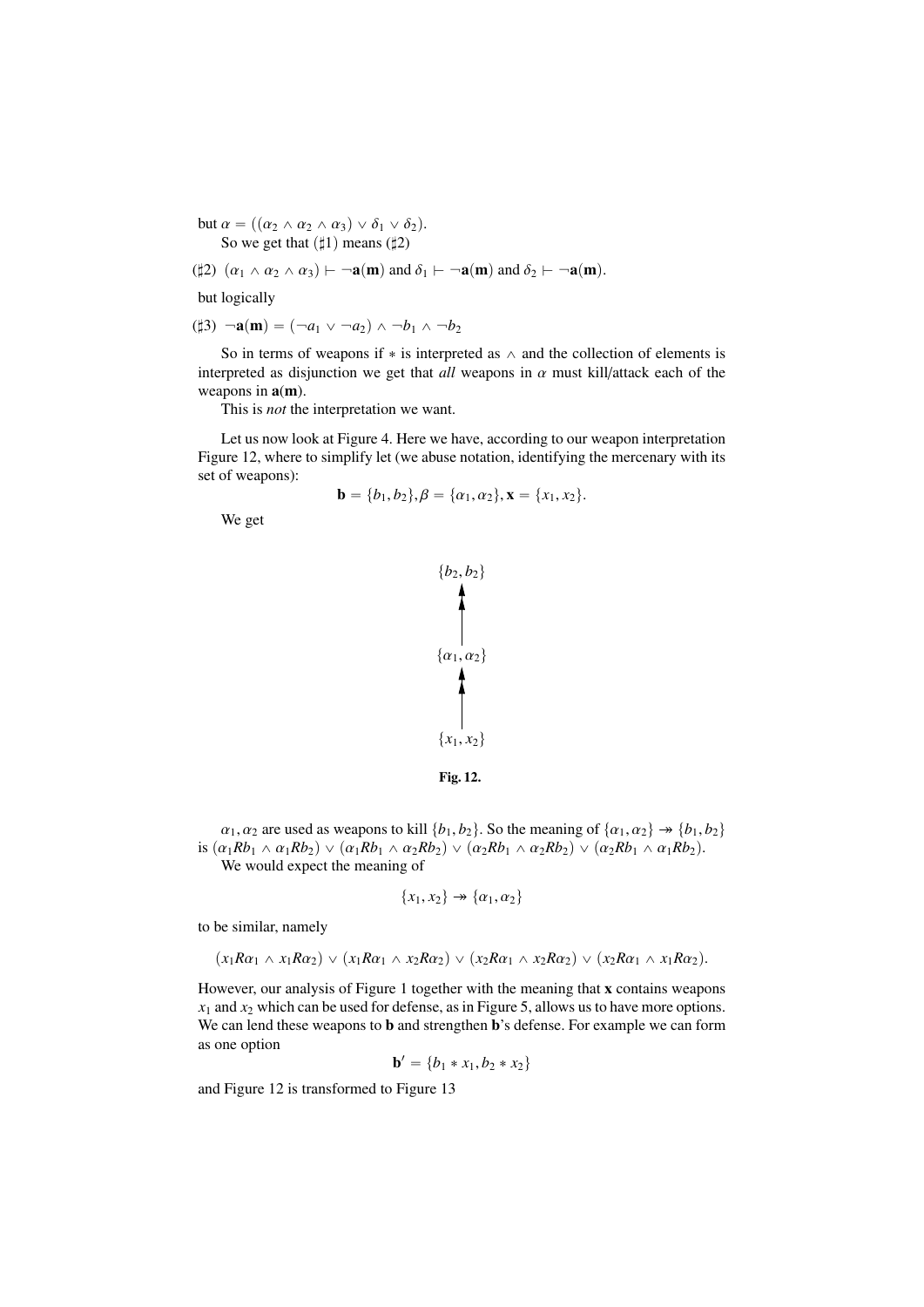

Fig. 13.

*Remark 2.* We see here that the weapon interpretation uses weapons as a resource. If we have only one copy of  $x_1$ , we cannot form

$$
\mathbf{b}'' = \{b_1 * x_1, b_2 * x_1, x_2\}
$$

Here **x** strengthens **b** by making  $b_1$  and  $b_2$  stronger and even gives it  $x_2$  as additional weapon. So  $\beta$  must kill each of these 3 items. Note that we need two copies of  $x_1$ . So we could move to linear logic and multisets.

Note that this Weapons point of view allows for loops. If we have  $\{a, b\} \leftrightarrow$  $\{c, d\}$ , this is a loop which is stable if we only have *aRc* and *dRb*. The surviving weaponry is  $\{a\}$  and  $\{d\}$ .

It is similar to discrete equilibrium of an ecology of two species. Imagine certain trees and certain grass growing under the trees. The grass processes the dead leaves from the tree and making better earth to enable the tree to make leaves.

*Remark 3.* Let us verify how the schematic model of this Section 2 addresses the required features listed in Remark 1. We check the items as listed one by one:

- Items 1. and 2. can be addressed as seen from the discussion in Example 1.
- Item 3. is not fully addressed. We can weaken our target by killing some of its weapons. We have not addressed directional attacks . This will be done later by offering a more sophisticated model along the same schematic lines.
- Items 4. and 5. are not addressed yet.
- Item 6. was discussed and can be addressed.
- Item 7. was not addressed.
- Item 8. was addressed.
- Item 9. will be addressed in the appendices where we discuss linear implication and weaponise it directly.

The appendices continue the Socratic development of a formal model from the requirements of an attack-defence network as developed in this paper.

## References

- 1. B. Kordy, S. Mauw, S. Rdomirovic and P. Schweitzer. Attack and Defense trees. *Journal of Logic and Computation*, pp. 55–87, 2012.
- 2. W. Wideł, M. Audinot, B. Fila and S. Pinchinat. Beyond 2014: Formal method for attack tree-bsed security modelling. *ACM Comput. Surv.*, 1, 1, Aricle 1 (January 2019) 35 pages. https://doi.org/10.1145/3331524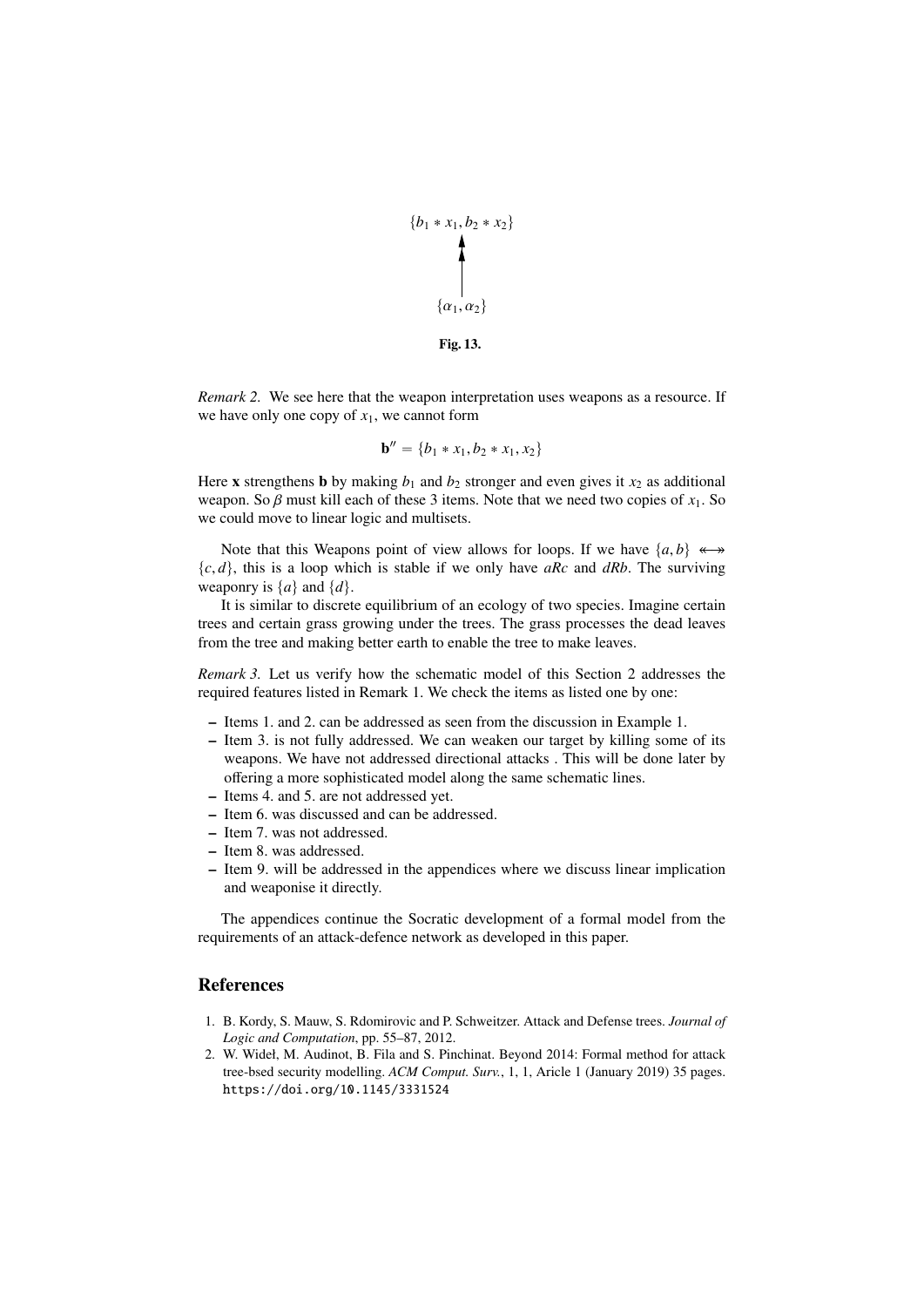- 3. D. Gabbay, H. Barringer and J. Woods. Temporal dynamics of argumentation networks. In *Mechanising Mathematical Reasoning*, a volume dedicated to J. Siekmann, D. Hutter and W. Stephan, eds. Springer Lecture Notes in Computer Science 2605, pp. 59–98, 2005. Expanded version published as: Temporal, Numerical and Metalevel Dynamics, in *Argumentation Networks; Argument and Computation*, 2012, Vol 3, issues 2-3, pp. 143–202.
- 4. D. Gabbay. Logical foundations for bipolar argumentation networks, in special issue of the Journal of Logic and Computation in honour of Arnon Avron, *J Logic Computation* (2016) 26(1): 247-292. doi: 10.1093/logcom/ext027 First published online: July 22, 2013
- 5. Ryuta Arisaka, Ken Satoh, and Leendert van der Torre. Anything You Say May Be Used against You in a Court of Law? Abstract Agent Argumentation (Triple-A)
- 6. D. Gabbay, G. Rozenberg and Students of CS Ashkelon; Introducing Abstract Argumentation with Many Lives: To appear in a refereed edited volume of Springer's series on Outstanding Contributions to Logic https://www.springer.com/series/10033), dedicated to the work of Arnon Avron ( refereed and accepted for publication)
- 7. Pietro Baroni, Guido Boella, Federico Cerutti, Massimiliano Giacomin, Leendert W. N. van der Torre, and Serena Villata. On the input/output behavior of argumentation frameworks. *Artif. Intell.*, 217:144, 2014.
- 8. Dov Gabbay, Leon van der Torre, H Barringer and D Rydeheard. Reactive Activation and De-activation of Attacks in Formal Argumentation. Submitted to *Journal of Applied Logics*.
- 9. Barbara Kordy, Ludovic Piètre-Cambacédès, and Patrick Schweitzer. 2014. DAG-based attack and defense modeling: Don't miss the forest for the attack trees. *Computer Science Review* 13–14 (2014), 1–38.
- 10. D. Gabbay and John Woods. The laws of evidence and labelled deduction Published in *Phi-news*, pp. 5–46, October 2003, http://phinews.ruc.dk/phinews4.pdf. Updated version in D.M. Gabbay; Canivez, P.; Rahman, S.; Thiercelin, A. (Eds.) A*pproaches to Legal Rationality, Logic, Epistemology, and the Unity of Science* 20, 1st Edition., Springer 2010, pp 295–331 DOI 10.1007/978-90-481-9588-6 15,
- 11. Douglas Walton, Christopher Reed, Fabrizio Macagno *Argumentation Schemes*. Cambridge University Press, 2008. ISBN: 0521723744,9780521723749
- 12. Edmund Landau. Foundations of Analysis. The Arithmetic of Whole, Rational, Irrational and Complex Numbers. A Supplement to Text-Books on the Differential and Integral Calculus. 1 Jan 1951
- 13. Edmund Landau; translated by F. Steinhardt. *Di*ff*erential and Integral Calculus*. 1 Jan 1960
- 14. Pietro Baroni, Dov Gabbay and Massimilino Giacomin (Editors). *Handbook of Formal Argumentation* College Publications, 28 Feb 2018, 1028 pp.
- 15. D. Gabbay . An Equational Approach to Argumentation Networks, in *Argument and Computation*, 2012, vol 3 issues (2-3), pp 87–142
- 16. https://en.wikipedia.org/wiki/Cross-ratio, accessed 19 march 2020, 1649 hours UK
- 17. Meyer R. K., McRobbie M. A., Belnap N. (1995) Linear analytic tableaux. In: Baumgartner P., Hähnle R., Possega J. (eds) Theorem Proving with Analytic Tableaux and Related Methods. TABLEAUX 1995. Lecture Notes in Computer Science (Lecture Notes in Artificial Intelligence), vol 918. Springer, Berlin, Heidelberg
- 18. D. Gabbay. *Labelled Deductive Systems; Principles and Applications*. Vol 1: Basic Principles (Monograph) Oxford University Press, 1996. 500pp (1st draft Manuscript 1989, 2nd intermediate draft, University of Munich, CIS Bericht 90-22, 1990. Third intermediate draft, Max Planck Institute, Saarbrucken, Technical Report, MPI-I 94-223, 1994.)
- 19. D. Gabbay , O. Rodrigues and J. Woods: Belief Contraction, Anti-formulas , and Resource Overdraft: Part I *Logic Journal of the IGPL*, 10, 601-652, 2002.
- 20. D. Gabbay , O. Rodrigues and J. Woods: Belief Contraction, Anti-formulae and Resource Overdraft: Part II In *Logic, Epistemology and the Unity of Science*, D. M. Gabbay, S. Rahman, J. Symons and J-P van Bendegem, eds. Pp. 291-326, Kluwer, 2004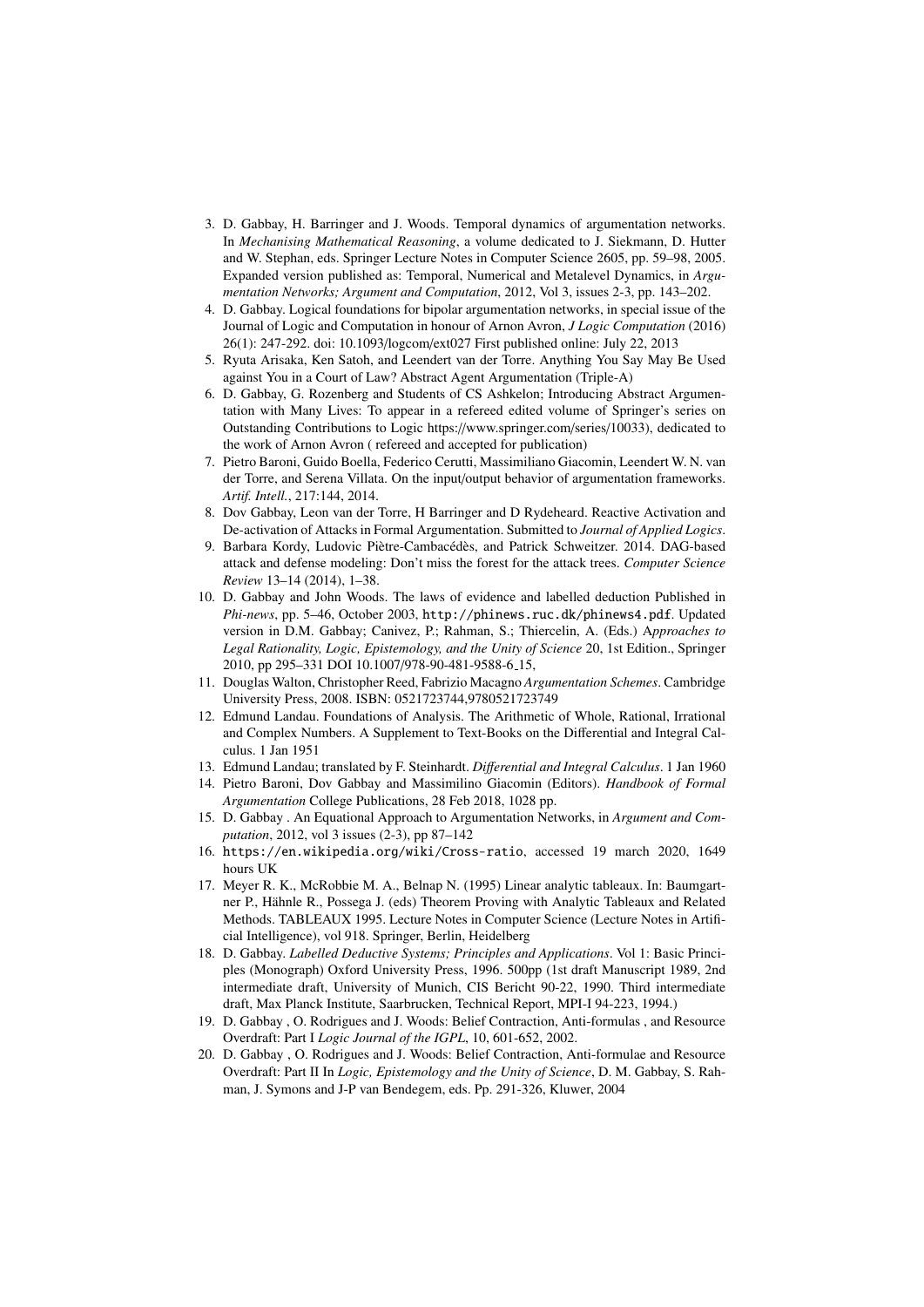## Appendices

## A A first design draft of a formal model

Following our discussions in Sections 1 and 2, we proceed now towards a more sophisticated model. We aim to study a first draft of a model with joint attacks, joint support, resource multisets, linear logic and weapons interpretation semantics.

We begin by collecting various building blocks towards constructing a model.

*Block*  $\sharp$ 1*. Point of view.* Given a set of nodes and a binary relation on the set, the traditional argumentation view of this system is that the nodes are (logical) arguments and the binary relation is the relation of logical attack. So imagine two lawyers arguing for and against the guilt of the accused.

This point of view is highly applicable in the legal domain. In contrast we are aiming for the Security and for the Medical domains, and for such domains we need a different point of view.

Our point of view, as discussed in Sections 1 and 2, is that the nodes are collections of weapons. We imagine two armies attacking each other with weapons. For example a doctor with a collection of medicines attacking various medical problems in a patient. Another example is a data security officer installing various measures to defend his data against *Chaos International* hackers.

*Block*  $\sharp 2$ *. The nature of our weapons.* Our choice of weapons is inspired by our analysis of the attack and defense in Figure 1; the figure of the attack and defense tree of paper [1]. The figure contains the details of many kinds of weapons. We need to simplify this assortment, for the sake of simplicity.

We envisage two kinds of weapons:

- 1. Attack weapons which can kill other attack weapons.
- 2. Supporting weapons which can enhance or protect other weapons or other defense means.

#### *Example 2.*

- 1. Weapon Fighter plane. This is an attack weapon. Support enhancement - better radar and electronic communication Support protection - coat the exterior with stealth capability.
- 2. From Figure 1: Defense weapon – Password Attack Weapon (on passwords) – Dictionary attacks Support weapon (supporting passwords) – Strong password Support (of Dictionary Attacks) – Stronger password attacks.

*Remark 4.* Note that in this first design model we use only discrete weapons. So a cannister of poisonous gas can either be used in its entirety or not be used at all. We do not model, at this stage, the use of some of the poison (say 35%). Allowing for this option requires a special logical operators in the modelling.

**Definition 1.** *1. A weapons system has the form*  $(W, W_a, W_s, \rho, *)$  where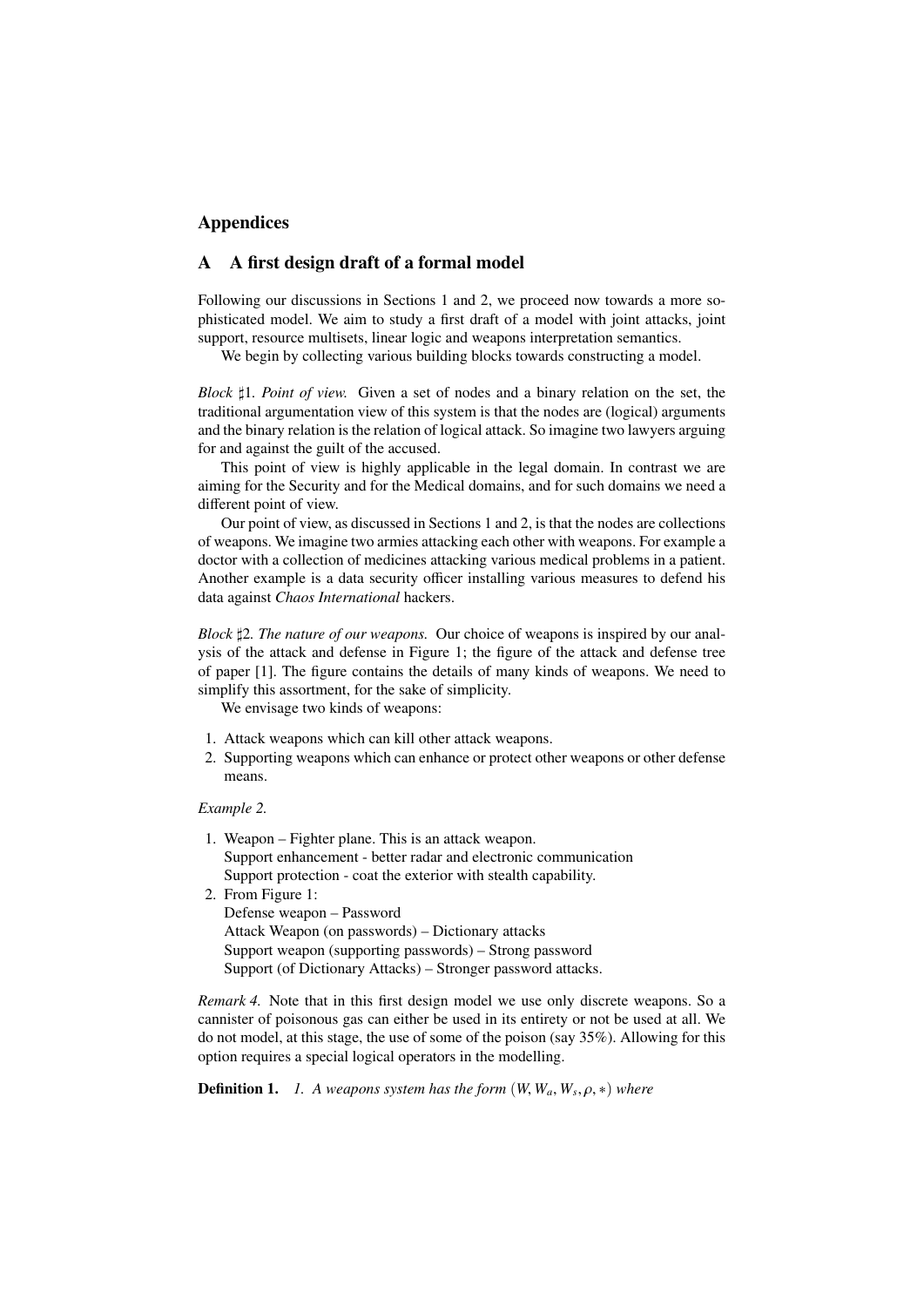- *(a) W<sup>a</sup> is a multiset of atomic weapons, including the empty weapon* e*.*
- *(b) W<sup>s</sup> is a multiset of atomic support weapons.*
- *(c)* ˚ *is a binary concatenation algebraic operator, which is commutative and associative on W<sup>s</sup> . It is used to form composite support weapons.*
	- *any atomic s in W<sup>s</sup> is also considered a composite support weapon.*
		- $-$  *if x and y are composite support weapons so is x \* y.*
		- $*$  *can also form expressions of the form z* $*$  ( $s_1 * s_2 ... * s_k$ ), where  $z \in W_a$ *and*  $s_i \in W_s$ .
			- *See the exact role of*  $*$  *in (d) below.*
- *(d) W is the multi-set of composite attack weapons defined inductively using*  $W_a$ ,  $W_s$ , and  $*$  *as follows:*<br>  $\overline{P} = A_n$  *atomic attack wea* 
	- *An atomic attack weapon is a composite weapon (so* e *is also a composite attack weapon).*
	- $-If x is a composite weapon and s is atomic support weapon then  $x * s$  is$ *a composite weapon. In particular so is* e ˚ *s. (Think of* e ˚ *s as a sort of shield. It cannot attack and kill but it can protect.)*
	- ˚ *is commutative and associative, namely*

$$
(x * s_1) * s_2 = x * (s_1 * s_2) = (x * s_2) * s_1 = x * (s_2 * s_1)
$$

 $-Ifx*(s_1*\ldots *s_{k+1})$  *is an attack weapon, so is*  $x*(s_1*\ldots *s_k)$ . (This is to *allow moving enhancements such as*  $s_{k+1}$  *from one weapon to another.*)

- *2. An arsenal of weapons* A *is a multiset of weapons from W and supports from W<sup>s</sup> . (Think of* A *as a node in the attack and defense tree, representing a mercenary, or a doctor or a hacker, carrying the arsenal of weapons* A*.)*
- *3.* ρ *is a binary relation on W, satisfying the following conditions (*ρ *is the attack*/*kill relation). (We read x*ρ*y as saying the weapon x is capable of attacking and damaging*/*killing the weapon y, should the mercenary choose to use it.)*
	- *(a) If xpy holds then x is not of the form*  $e*(s_1, \ldots, s_k)$ *. (I.e. a multiset of supports cannot kill anyone. Think of it as a shield.) We may, however, allow for attacks of the form*  $e * s_1, \ldots, *s_m \rho e * t_1, \ldots, *t_m$ . See the table of Figure 2 item 4.
	- *(b) If xpy and s*  $\in W_s$  *then x*  $*$  *spy.*<br>*(c)*  $\forall x \in W \exists y \in W(y \cap x)$  *(Spinoza*)
	- $(c) \forall x \in W \exists y \in W(y \rho x)$  *(Spinoza principle)*
	- *(d) If*  $z \in W_a$  *and*  $y \in W$  *and*  $y \in \{s_1, \ldots, s_k\}$  *then also y* $\rho \mathbf{e} * (s_1, \ldots, s_k)$ *. Item (d) combined with item (b) imply that y kills the weapon z as well as each of its individual enhancements*  $\{s_i\}$ .
	- *(e) It may be of interest to investigate the following principle. If x attacks y (x*ρ*y), then y can be enhanced to a y*<sup>1</sup> *such that x no longer attacks y*<sup>1</sup> *. (This is the opposite of the Spinoza principle.)*
- *4. Let* A *be an arsenal. Define a new arsenal called* strip *(*a*) as follows:*
	- *(a) For*  $z \in W_a$  *such that*  $z * (s_1, \ldots, s_k)$  *is in* **A***, we let*  $z, s_1, \ldots, s_k$  *be in* strip *(A).*
	- *(b)* If  $s \in W_s$  *and*  $s \in A$  *then we let*  $s \in \text{strip}(A)$ *.*
	- *(c) We say that* **A** *is equivalent to* **B** *iff (def)* **strip**  $(A) =$  **strip**  $(B)$ *. We write*  $A \equiv B$ *.*

*Remark 5.* Strip $(A)$  is the multi-set of resources used to build up A from elements of  $W_a$ ,  $W_s$  and  $\ast$ . So when **A** is equivalent to **B**, then it means they use the same resources. We shall see below that if **A** wants to attack or defend it can re-organise itself into an equivalent better weapons deployment B using it resources.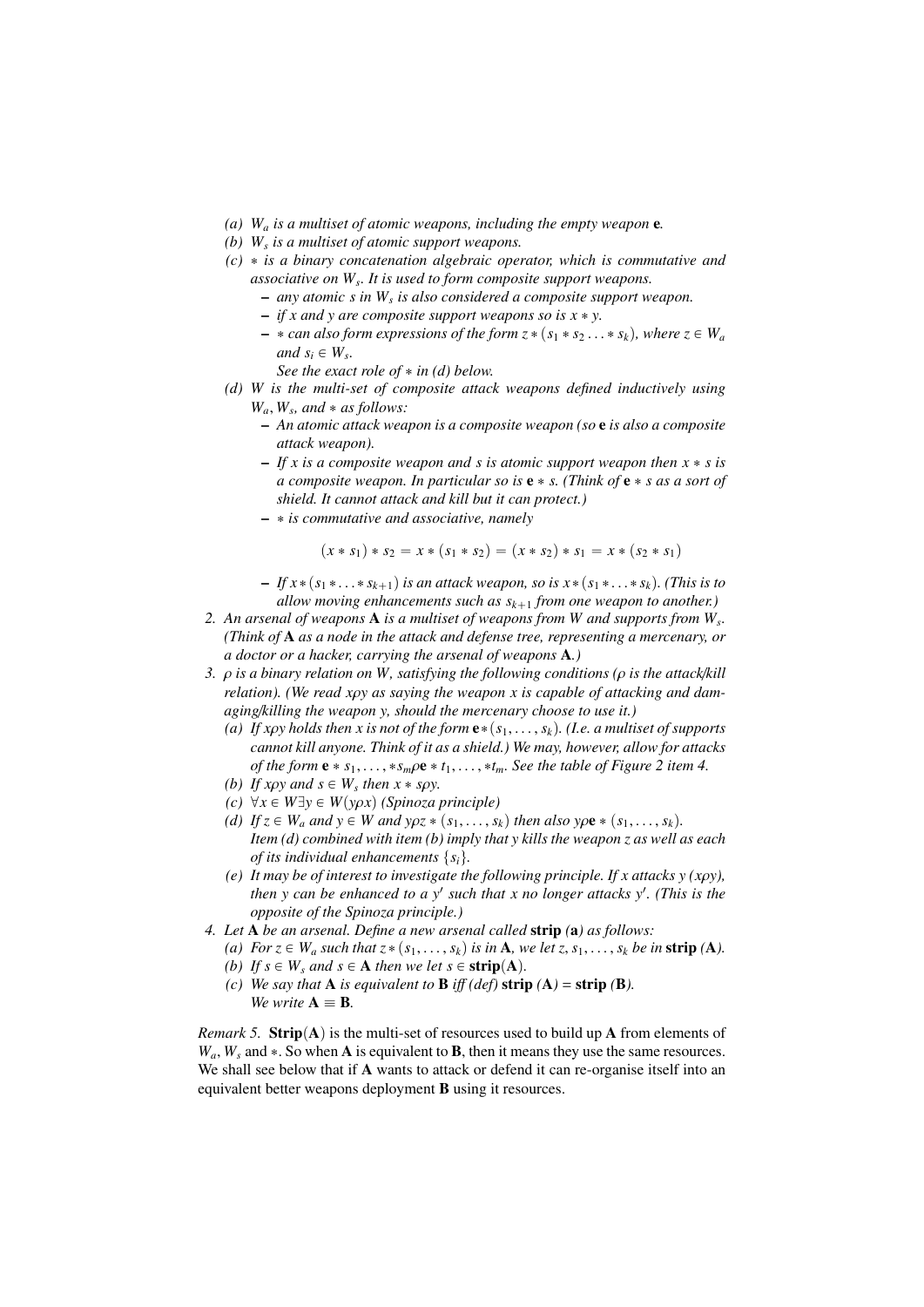#### Definition 2.

*1.* Let **A** be an arsenal and let  $w = z * (s_1 *, \ldots, *s_k)$  be a weapon  $\in W$ . We say that A is capable of killing w iff for some  $y \in \text{strip}(A) \cap W_a$  and some  $t_1, \ldots, t_m \in$ **strip(A)**  $\cap$   $W_s$ , we have that y  $*(t_1 * \ldots *_{m})\rho w$ .<br>We further say that A used the resources by t *We further say that* **A** *used the resources*  $\{y, t_1, \ldots, t_m\}$  *to kill w and after the* 

*successful attack the arsenal* **A** *is depleted into* **strip** $(A) - \{y, t_1, \ldots, t_m\}$ .

*2. Let* A *and* B *be two arsenals. We say* B *is capable of surviving an all out attack from* **A** *iff there exists a*  $\mathbf{B}' \equiv B$  *such that*  $\mathbf{B}' = \{w_1, \ldots, w_m\}$  *and for any weapons*<br>*N*<sub>1</sub>  $\cdots$  *N*<sub>2</sub> *such that*  $\wedge$  *N*<sub>2</sub>*OW; we have that y*<sub>1</sub>,..., *y<sub>m</sub>* such that  $\bigwedge_i y_i \rho w_i$  we have that *y*<sub>1</sub>,..., *y<sub>m</sub>* such that  $\bigwedge_i y_i \rho w_i$  we have that

$$
\bigcup_i \mathbf{strip}(\{y_i\}) \subsetneq \mathbf{strip}(\mathbf{A}).
$$

*In other words,* **A** *does not have the resources*  $(\text{strip}(A))$  *to kill every element in the defense formation* **B'** (which is a rearrangement of the resources of **B**).

*3.* We say **A** can weaken **B**, if for any  $B' \equiv B$  there exists a  $w \in B$  and  $a y \in W$  such *that yow an*  $\text{strip}(\{y\}) \subseteq \text{strip}(A)$ *.* 

*We say that* **B**<sup> $\prime$ </sup> *is weakened into* **B**<sup> $\prime$ </sup> – {*w*} *and* **A** *is weakened by loosing its resources*  $(\text{strip}(A))$  *by the amount*  $\text{strip}(\{y\})$ *.* 

*4. We say* A *can kill* B *i*ff B *cannot survive an all out attack from* A*.*

*Remark 6.* In Definition 2 we were concerned on how an arsenal A can mount an attack on a target B. Basically what A has to do is to re-organize itself into its basic resources  $strip(A)$ , and construct a weapon w which can attack (some weapon or resource *<sup>t</sup>* in the target, i.e. we have *<sup>w</sup>*ρ*t*.

The point we want to make here is that the possibility of attack depends on the attack relation  $\rho$ .

So if no matter how A re-organize its resources it cannot construct a weapon w which can attack anything, then **A** cannot mount any attack on any target.

Now we ask, how can  $\bf{A}$  support a target  $\bf{B}$ ? The answer it can always support any **B**. It can always look at  $\text{strip}(A)$  and send some of its resources to **B**.

Of course the geometry of the network dictates whom A wants to attack and whom it wants to support, but to attack – **A** needs to consult  $\rho$  while to support **A** can always send resources to the destination it wants.

*Example 3.* 1. Let  $w = \{z * s, y * s\}$ .  $x = \{\alpha\}.$ 

It may be that  $\alpha \rho z * s$ ,  $\alpha \rho y * s$ ,  $\alpha \rho e * s * s$ , but  $\neg \alpha \rho (z * s * s)$ . Let  $A = \{\alpha\}, B = \{z, y, e, s, s\}.$ 

Then **A** can kill **B** but if **B** reorganises its defense into  $\mathbf{B}' = {\mathbf{e}, z * s * s, y}$  then it can survive.

Note that we may have an interesting situation here if we have  $(z * s * s)\rho\alpha$ . Then **B** can also kill **A** by reorganising into **B'**.

2. Note that if we have  $\mathbf{A}' = \{\alpha, \alpha\}, \mathbf{B}_1 = \{\zeta, s\}, \mathbf{B}_2 = \{y, s\}.$ <br>Then  $\mathbf{A}'$  can kill both **B**, and **B**, but if they create an alliance

Then A' can kill both  $B_1$  and  $B_2$  but if they create an alliance  $B_1 \oplus B_2$  then they can not only survive but weaken A'.

Furthermore, if we look at A, then A can kill one of  ${B_1, B_2}$  but again if they form  $B_1 \oplus B_2$  they can kill **A**.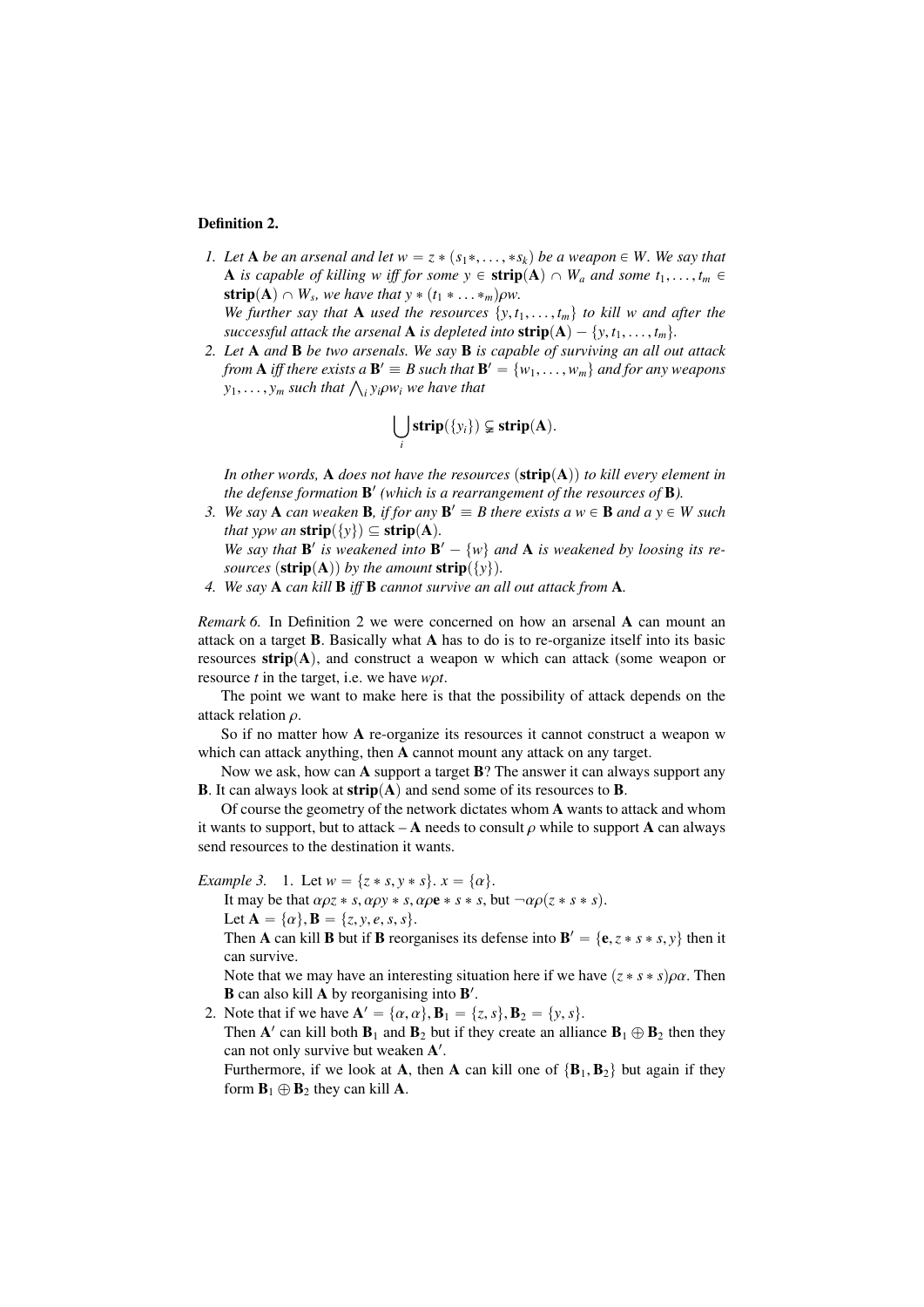Definition 3. *Let* A *and* B *be arsenals. Let* C *be an arsenal. We say* C *can protect* B *from killing attack from* **A**, *if for every*  $\mathbf{B}' \equiv \mathbf{B}$  *and very*  $\mathbf{A}' \equiv \mathbf{A}$  *which can kill*  $\mathbf{B}'$ , *there exists a*  $C' \equiv C$  *such that*  $C'$  *has enough resources to support*  $B'$  *to be*  $B''$  *and also weaken*  $A'$  *to*  $A''$  *so that*  $B''$  *can survive*  $A''$ *.* 

*Block* 73*. Reinterpreting the weapons of Block* 72 *s arguments (legal).* This move is to show that our weapons model constructed intuitively by looking at security attack and defense can also be used as a model in argumenation in the legal domain. Such a move will reinforce our confidence in the model and will also benefit the argumentation research area and community and maybe also mobilise them to take an interest in security attack and defense networks and in resource and linear logic.

We present our comparison in a table, see Table 2. The table refers to the components of a model of the form  $(W, W_a, W_s, \rho, *)$ . We use examples from the literature both in argumentation and in security both in argumentation and in security.

*Block* 74*. Defining attack and defense networks and their semantics.* This block gives a schematic view. The next block  $\sharp 5$  will give a more detailed mathematical view.

We present our schematic view by looking at Figure 14.



Fig. 14.

Note the following:

- 1. (a) We use only attack arrows " $\rightarrow$ ". The defense/support comes as part of the attack as we explain later. This is compatible with Figure 1.
	- (b) Assume the graph is finite acyclic. We deal with loops later.
- 2. Consider node C. Its resources are  $\text{strip}(C)$ .
- 3. Its semantic "desire" in terms of our model (to be agreed and finalised) is as follows:
	- (a) Top priority protect itself against attacks from A and B.
	- (b) These attacks will diminish C resources, because it might weaken C or maybe even kill it.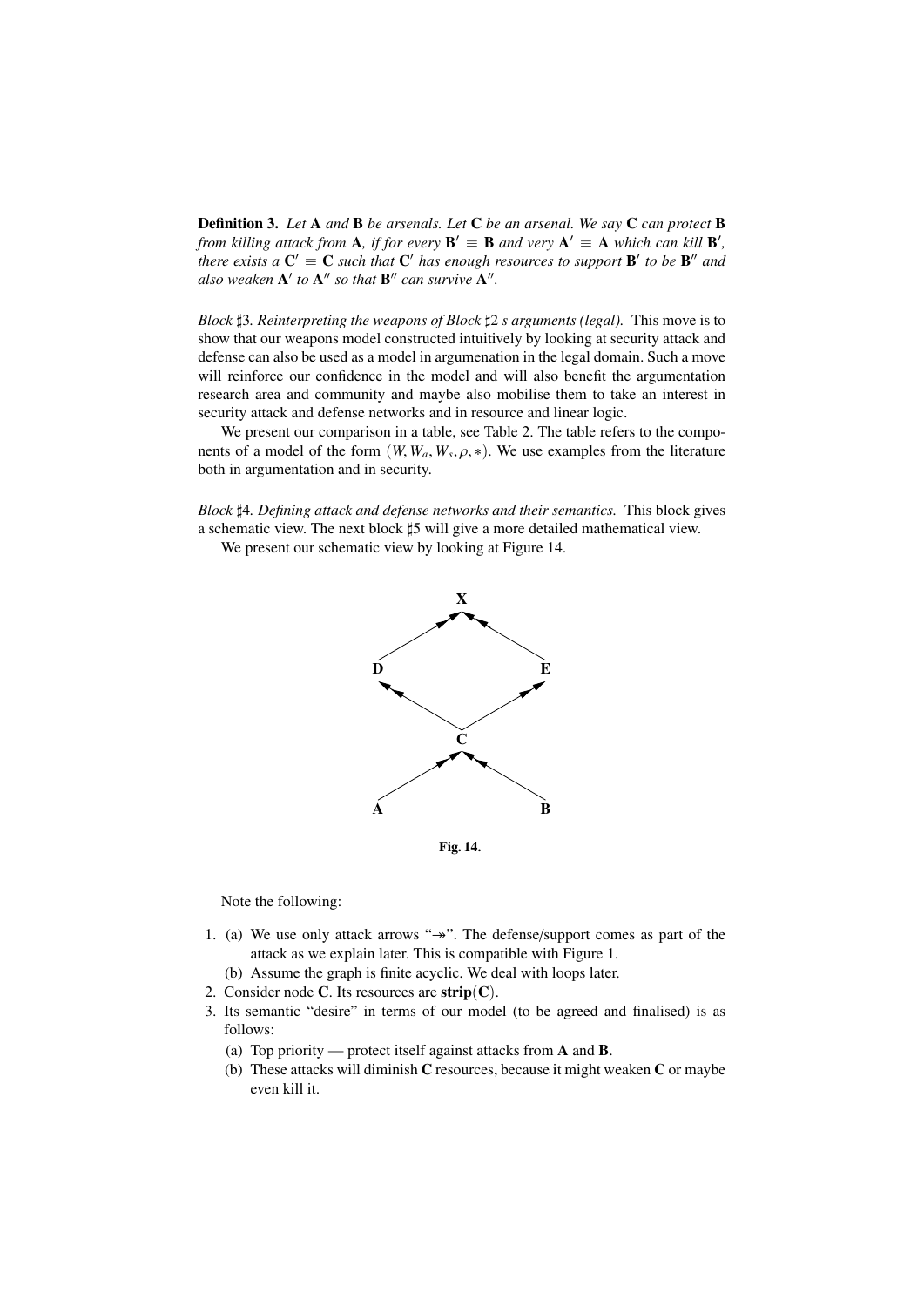## Table 2.

| Component                                           | Meaning in security (block Meaning in argumentation                                          |                                                                              |
|-----------------------------------------------------|----------------------------------------------------------------------------------------------|------------------------------------------------------------------------------|
|                                                     | #2)                                                                                          |                                                                              |
| 1. atomic weapon $z \in W_a$                        | use weapon $z$ (from Figure 8)                                                               | $\sqrt{\text{fact}}$ z: the accused murdered                                 |
|                                                     |                                                                                              | the victim                                                                   |
| 2. Atomic support s (form- s enhances the weapon z. |                                                                                              | $\overline{s}$ is witness to fact z.                                         |
| ing $z * s$ )                                       |                                                                                              |                                                                              |
|                                                     |                                                                                              | (i) s is written as label $s : z$ ,                                          |
|                                                     |                                                                                              | see $[10]$ .                                                                 |
|                                                     |                                                                                              | (ii) or s written as $s \rightarrow$                                         |
|                                                     |                                                                                              | z forming part of support                                                    |
|                                                     |                                                                                              | group of $z$ . See [4].                                                      |
|                                                     |                                                                                              | (iii) or $s$ is part of argumena-                                            |
|                                                     |                                                                                              | tion scheme, see $[11, p. 90]$ .                                             |
|                                                     |                                                                                              | (iv) or we can use a single                                                  |
|                                                     |                                                                                              | support letter s and let the                                                 |
|                                                     |                                                                                              | number of concatenated s's                                                   |
|                                                     |                                                                                              | indicate the strength of the                                                 |
|                                                     |                                                                                              | argument or how many lives                                                   |
|                                                     |                                                                                              | it has etc. So $z * s * s * s$ indi-                                         |
|                                                     |                                                                                              | cates that $z$ has strength 3 we                                             |
|                                                     |                                                                                              | can also write it as $3:z$                                                   |
|                                                     | 3. Note about item 2 above. Our algebra of resources in the security case allows us to strip |                                                                              |
|                                                     |                                                                                              | a support from a $z * s$ and add it to a $y * s$ , for $z \neq y$ . In argu- |
|                                                     | mentation this is not allowed. A witness for z cannot become                                 |                                                                              |
|                                                     | a witness for $y, y \neq z$ . Of course in a completely corrupt soci-                        |                                                                              |
|                                                     | ety where evidence can be faked and witnesses can be bought                                  |                                                                              |
|                                                     | or hired, the algebra will be the same.                                                      |                                                                              |
| 4. z $\rho y$ or z $\rho s$ is allowed              |                                                                                              | A weapon z can attack an- $ A $ fact or argument can at-                     |
|                                                     |                                                                                              | other weapon y or a support tack another argument but                        |
|                                                     |                                                                                              | s but we do not have $s\rho s'$ . If can also attack a supporting            |
|                                                     |                                                                                              | we allow $e * s\rho e * s'$ then OK. witness. In fact more wit-              |
|                                                     |                                                                                              | nesses can attack a witness                                                  |
|                                                     |                                                                                              | saying for example "how can                                                  |
|                                                     |                                                                                              | you testify to fact z when you                                               |
|                                                     |                                                                                              | wee abroad that same day!"                                                   |

5. The way attack and This comparison will continue after we present below *Block* support are conducted and  $(\sharp 4)$ : the semantics of attack and defense.

what semantics we have.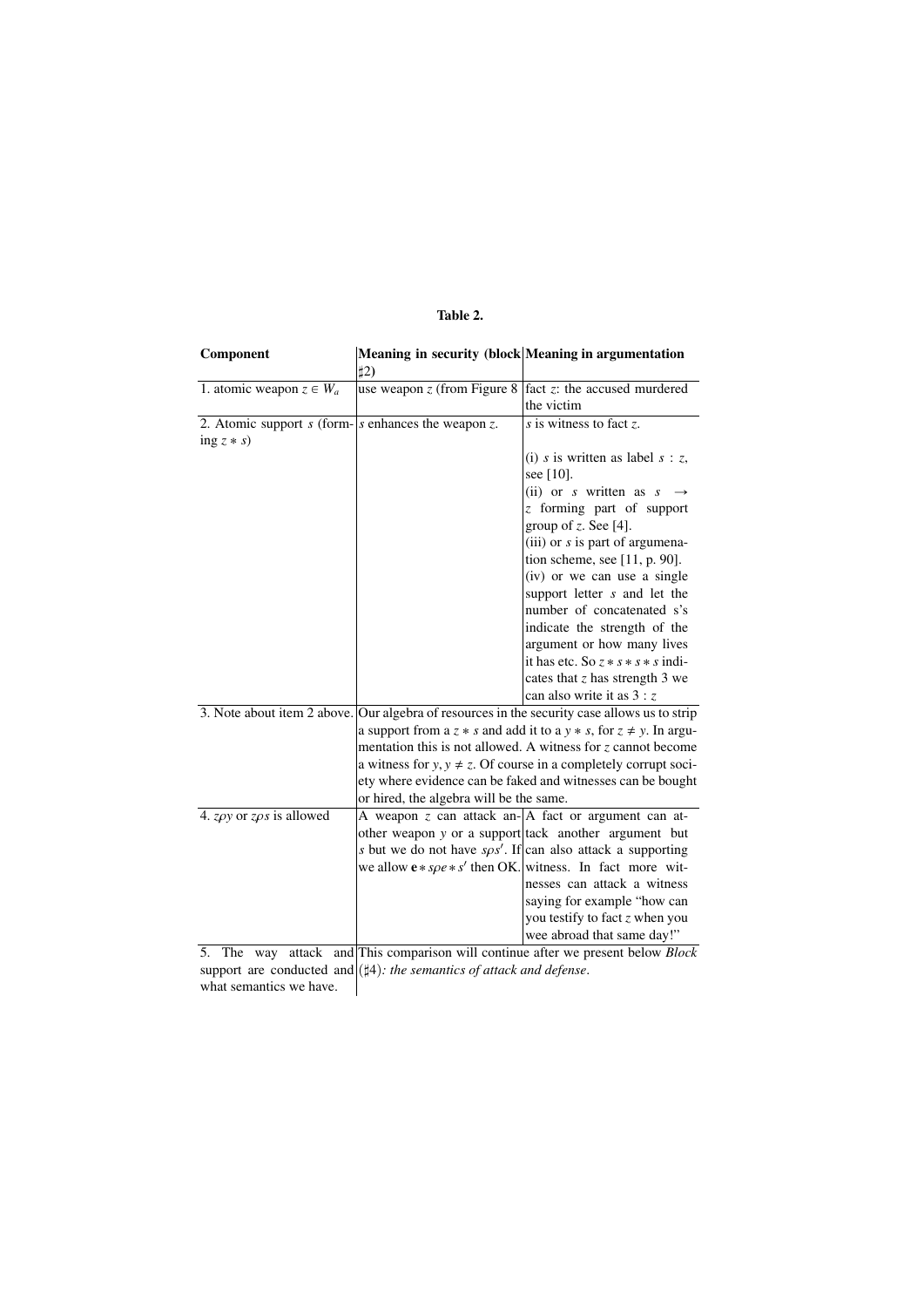**Question.** Do we assume A and B join resources?? I.e. form  $\text{strip}(A)$   $\cup$ strip $(B)$ .

Answer. To simplify, assume no cooperation.

(c) With its diminished resources C wants to

- (c1) attack  **and**  $**E**$  **and weaken them.**
- (c2) At the same time send remaining resources to support X.
	- We need to formulate as part of our semantics a policy for nodes like C to do this,  $(c1)$  and  $(c2)$ .
- 4. Following the above principles and policies, we propagate our attacks along the finite acyclic graph from the endpoints (points not attacked). When we reach the end of the process, we stop.
- 5. So our semantics, a process to be defined and finalised, is a functional  $\mathbb F$  which produces, for each finite acyclic graph of attacking arsenals, another graph where each arsenal  $Z$  is reduced to  $Z'$ .

*Block* 75*. A more detailed mathematical model.* We start by simplifying the definition of a weapon system  $(W, W_a, W_s, \rho, *)$  (given in Definition 1), which will enable us<br>to give a better semantics which will more directly connect with concepts from the to give a better semantics which will more directly connect with concepts from the argumentation area.

*Remark 7.* Consider the weapon system  $(W, W_a, W_s, \rho, *)$  of Definition 1. We want to discuss how to simplify this definition with a view of making the connection with to discuss how to simplify this definition with a view of making the connection with argumentation more transparent and with a view of making it easier for the security community to understand it and use it. This remark explains the simplification and the next series of definitions will lead to a formal definition of the simplified weapon system.

We propose the following simplifications:

1. Assume  $W_a = W_s = W_0$  with  $W_0$  being a set of free generators for a free Abelian group. so  $W_0$  has elements of the form

$$
\{e, g_1, g_1^{-1}, g_2, g_2^{-1}, \ldots\}.
$$

The elements  $g_i$  are the positive generators and we also form their group inverses namely we form the elements  $g_i^{-1}$  which are considered negative (the group is multiplicative, the words Positive and Negative express our view of how they are used as resource).

- 2.  $\ast$  is the free group multiplication, which is associative and commutative. The element e is the unit element and all other elements *w* are generated as products of the form  $w = w_1 * w_2 * ... * w_n$ , with each  $w_i \in W_0$ .
- 3. So the elements of *W* have the form  $\alpha = \alpha_1 * \alpha_2 * ... * \alpha_k$ ,  $\beta = \beta_1 * ... * \beta_m$  with the following holding:

$$
\alpha * \beta = \text{def.} \alpha_1 * \dots * \alpha_k * \beta_1 * \dots * \beta_m
$$
  

$$
\alpha^{-1} = \alpha_k^{-1} * \alpha_{k-1}^{-1} * \dots * \alpha_1^{-1}.
$$

We have  $\mathbf{e} * \alpha = \alpha * \mathbf{e} = \alpha$  and  $\alpha * \alpha^{-1} = \mathbf{e}$ .<br>  $\alpha$  is a binary relation on W saying which e

4.  $\rho$  is a binary relation on *W* saying which element is permitted to attack which other element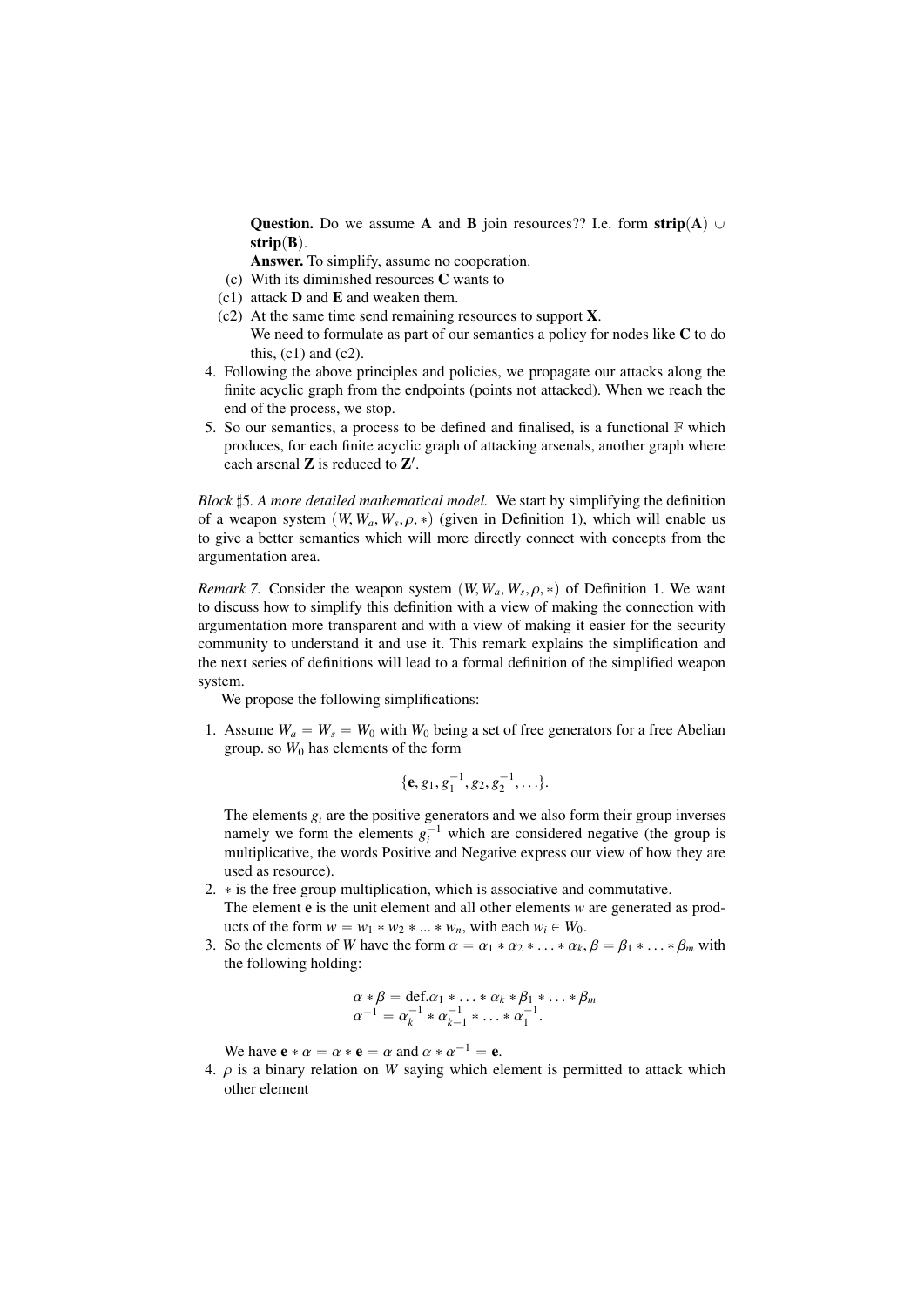5. (a) From commutativity and (3) above we get a normal form for each  $\alpha \in W$ , namely

$$
\alpha = g_1 \ast \dots g_k \ast h_1^{-1} \ast \dots \ast h_m^{-1}
$$

with  $g_i \neq h_j$  for all *i*, *j*.

- (b) We say that the elements  $g_i$  and  $h_j^{-1}$  appear as atomic components in the word α.
- 6. (a) An arsenal A is a set of elements from the Abelian group.
	- (b) Let  $\text{strip}(A)$  be the mutiset of all atomic elements appearing as components in any word of A.
	- (c) we can define that **A** is Equivalent to **B** iff  $\text{strip}(A) = \text{strip}(B)$ .
	- (d) A can re-organise its resources into an equivalent B depending on what it wants to do, attack or defend or support
- 7. According to Definition 2 the question of whether a word *x* can attack *y* is determined by  $\rho$ . However, in view of Remark 6 and in order to simplify the model, we do not use  $\rho$ . Any *x* can attack or support any *y*, all we need to say is how to do it!
- 8. We now explain how we are going to define attack and support. (a) For  $\alpha$  to attack  $\beta$  we form the word  $\alpha * \beta^{-1}$ .<br>(b) For  $\alpha$  to support  $\beta$  we form the word  $\alpha * \beta$ .
- (b) For  $\alpha$  to support  $\beta$  we form the word  $\alpha * \beta$ .
- 9. Now consider the sequence of attacks of Figure 15. Because this is only an example, let us assume that the nodes do not re-organise themselves for better attack or support (or maybe assume that what you see in the figure is after a suitable re-organisation has taken place).



The options for  $A$  are to divide its resources between attacking  $B$  and supporting C and/or D. Let us examine several scenarios:

*Scenario (a).* **A** attacks **B** with  $\alpha$  and supports **D** with  $\beta$ .

Let us follow (execute) this scenario following the arrows of the tree.

*Step 1 of Scenario a.* A uses all of its resources and becomes  $A' = \{e\}$ . **B** becomes  $\mathbf{B}' = \{ \gamma \ast \alpha^{-1} \}$  and **D** becomes  $\mathbf{D}' = \{ \varepsilon \ast \beta \}$ , **C** is unchanged.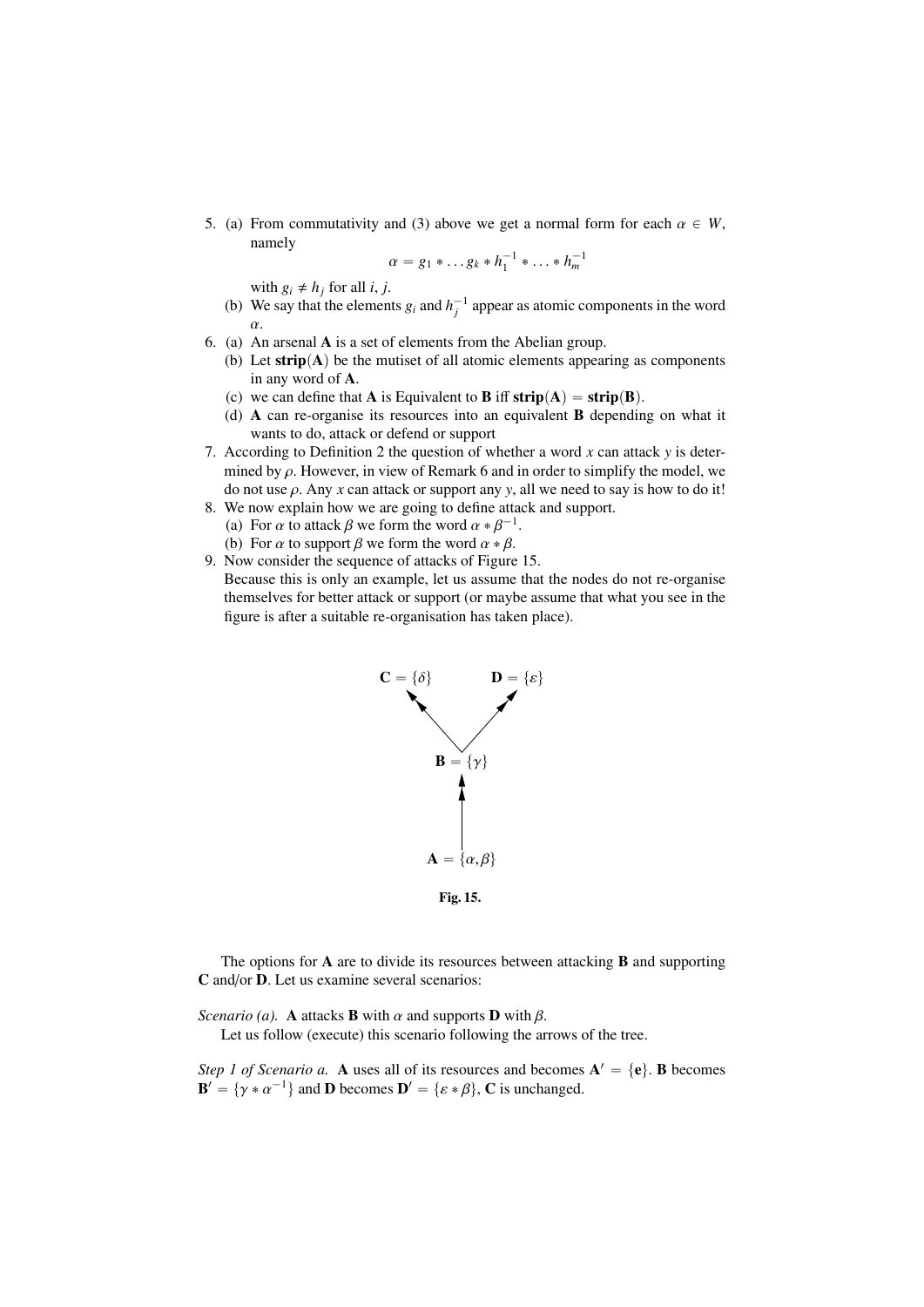Step 2 of Scenario a. Now **B**' has the option of continuing the scenario and suppose it decides to attack  $\mathbf{D}'$ . So  $\mathbf{D}'$  becomes

$$
\mathbf{D}'' = \{\varepsilon * \beta * (\gamma * \alpha^{-1})\} = \{\varepsilon * \beta * \alpha * \gamma^{-1}\}.
$$

C remains unchanged.

We now change Scenario a slightly to Scenario b.

*Scenario (b).* Suppose A decided to support **D** completely without attacking **B**. So **D** becomes  $\mathbf{D}_1 = {\alpha * \beta * \varepsilon}$  and **B** attacks  $\mathbf{D}_1$  and it becomes again  $\mathbf{D}' = {\alpha * \beta * \varepsilon * \gamma^{-1}}$ . C remains unchanged.

*Scenario (c).* Now suppose **A** attacks **B** with  $\alpha$  to form  $\mathbf{B}' = {\gamma * \alpha^{-1}}$ . **A** supports **C** to form  $\mathbf{C}' = {\delta * \beta}$  and  $\mathbf{B}'$  attacks  $\mathbf{C}'$  (not **D**) to form  $\mathbf{C}'' = {\delta * \beta * (\gamma * \alpha^{-1})}$ to form  $\mathbf{C}' = {\delta * \beta}$  and  $\mathbf{B}'$  attacks  $\mathbf{C}'$  (not  $\mathbf{D}$ ) to form  $\mathbf{C}'' = {\delta * \beta * (\gamma * \alpha^{-1})} = \delta * \beta * \alpha * \gamma^{-1}$ ).  $\{\delta * \beta * \alpha * \gamma^{-1}\}.$  **D** remains unchanged.

We need to stipulate the following law:

#### $(\lambda)$  Law of conservation of resources.

This law needs to be properly formulated. The problem is that if we have  $\gamma \rho \gamma$ , that is resource  $\gamma$  attacks resource  $\gamma$ , we get  $\gamma * \gamma^{-1} = \mathbf{e}$ , and it looks like resources are being destroyed being destroyed.

We need a remedy to this problem. Perhaps what we need to do it to modify item 5 of Definition 7 and say that the normal form of any word  $\alpha$  is the form

$$
\alpha = (g_1 \ast \ast \ast g_k) \ast (h_1^{-1} \ast \ast \ast h_m^{-1}) \ast ((r_1 \ast r_1^{-1}) \ast (r_2 \ast r_2^{-1}) \ast ....)
$$

with  $g_i \neq h_j$  for all *i*, *j*.

To accommodate the group rule of  $w * w^{-1} = e$ , we define the equality class of  $\alpha$ <br>is all  $\beta$  with the same initial part  $(a_1 * * * a_1) * (b^{-1} * * * b^{-1})$ . So by looking at to be all β with the same initial part  $(g_1 * * * g_k) * (h_1^{-1} * * h_m^{-1})$ . So by looking at the equality along of  $g$  we ignore the tail of  $g$  normaly we ignore  $((g_1 * (n-1)) * (g_1 * g_2))$ the equality class of  $\alpha$  we ignore the tail of  $\alpha$ , namely we ignore  $((r_1 * (r_1^{-1}) * (r_2 * (r_1^{-1}) * r_2)^*)$  $(r_2^{-1})$  \* \*\*), which is in the group equal to  $(e * e * **)$  = e. So the equality classes do carry a record of the resources. This way the resources remain recorded.<sup>6</sup>

Let us now compute resources for our scenarios.

The final resources of Scenario (a):

 $\mathbf{A}' = \mathbf{B}'' = \{\mathbf{e}\}$  (no resources)  $\mathbf{D}'' = {\varepsilon * \alpha * \beta * \gamma^{-1}}.$   $\mathbf{C} = {\delta}.$ <br>Final resources of Scenario (c Final resources of Scenario (c)  $\mathbf{A}' = \mathbf{B}'' = \{\mathbf{e}\},$  no resources.  $\mathbf{C}'' = \{\delta * \beta * \alpha * \gamma^{-1}\}, \mathbf{D}' = \{\varepsilon\}.$ <br>We must have by conservation We must have by conservation of resources that

 $\textbf{strip}(\{\varepsilon * \alpha * \beta * \gamma^{-1}\} \cup \{\delta\}) = \textbf{strip}(\{\delta * \beta * \alpha * \gamma^{-1}\} \cup \{\varepsilon\})$ 

<sup>6</sup> Note that we are saying "remain recorded", it does not imply that resources are not lost. This just help record our losses. However when we get to more precise mathematical definitions such as Definition 12, where the approach is that when  $x$  supports  $u$ , then  $x$  gives  $u$  resources, and when  $x$  attacks  $u$ , then  $x$  steals/takes resources from  $u$ . So either way resources are conserved. The result of a complex attack defense tree is a redistribution of resources. This will be discussed at length in Section  $??'.3.$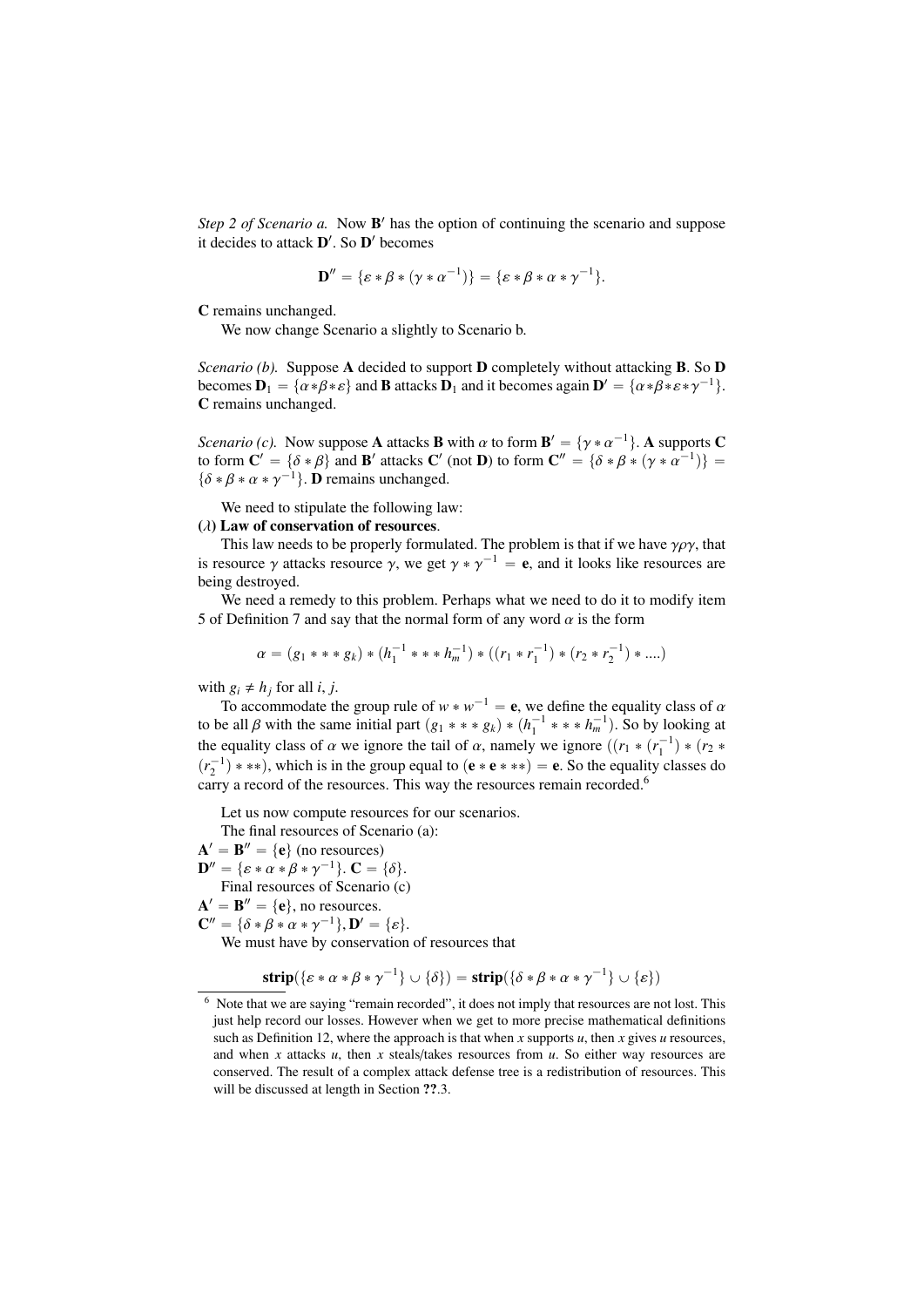*Remark 8.* Let us follow Remarks 1 and 3 and check which additional items have been addresses in this Section A.

We have addressed Directional attacks and generally expanded the model with more details.

## B Formal argumentation meets attack and defense graphs from security

Following our developments in Sections 1–A we are now ready to continue with a more specific model. This time we move from the direction of argumentation towards the goal of security. In this spirit this section develops a model of argumentation inspired by attack and defense graphs from the security area. Our exposition is mathematical, following the method introduced by Edmund Landau a century ago. See [12, 13]. However, for the sake of the non mathematical reader, we add explanations in the footnotes. This way we do not interrupt the mathematical flow but still recognise the perceptive students of argumentation.

## B.1 Weaponising the attack and support (defense) nodes in a bipolar network

**Definition 4.** An attack and defense (AD) graph has the form  $(S, R_a, R_s)$ , where  $S \neq \emptyset$ *is the set of nodes, R<sup>a</sup> and R<sup>s</sup> are binary relations on S , R<sup>a</sup> is referred to as the attack relation denoted also by and R<sup>s</sup> is referred to as the support relation and is denoted by*  $\rightarrow$ *. We also let*  $R = R_a \cup R_s$  *and assume that*  $(S, R)$  *is a finite acyclic graph.* 

**Definition 5.** Let  $N = (S, R_a, R_s)$  be an AD network. We define four rewrite transfor*mation rules on* N*.*

#### *1.* Attack elimination rule

*If*  $x \rightarrow y \rightarrow z$  *is in*  $N$  *(i.e.,*  $(x, y) \in R_a \land (y, z) \in R_a$ *) then transform* " $x \rightarrow y$ " *into*  $x \rightarrow z$ ". That is, let

$$
R'_a = R_a - \{(x, y)\}\
$$
  

$$
R'_s = R_s \cup \{(x, z)\}\
$$

*and let*  $\mathcal{N}' = (S, R'_a, R'_s).$ <sup>7</sup><br>**Support elimination rule** 

*2.* Support elimination rule

*If*  $x \to y \to z$  *is in*  $N$  *(i.e.,*  $(x, y) \in R$ <sup>*s*</sup>  $\wedge$   $(y, z) \in R$ <sup>*a*</sup>)*, then we transform* " $x \to y$ " *into* " $(x \rightarrow z)$ ". That is, let

$$
R'_{s} = (R_{s} - \{(x, y)\})
$$
  

$$
R'_{a} = R_{a} \cup \{(x, z)\}
$$

*Let*  $N' = (S, R_a, R'_s).$ 

<sup>&</sup>lt;sup>7</sup> Note that following Definition 12, (this definition is given later in this Subsection) when  $x$ attacks *y*, *x* takes resources from *y*, therefore technically, it looks like *y* (reluctantly) supports *x*.

This will be discussed in Section ??.3. To see the logic of it, suppose a hacker takes control of your computer and changes all the passwords and encrypts the data. Then the hacker asks for ransom. The net result of this cycle (if you pay) is that you are technically giving a cash support to the attacker. If the attack only destroys resources and does not steal/them, then the above scenario is not modelled.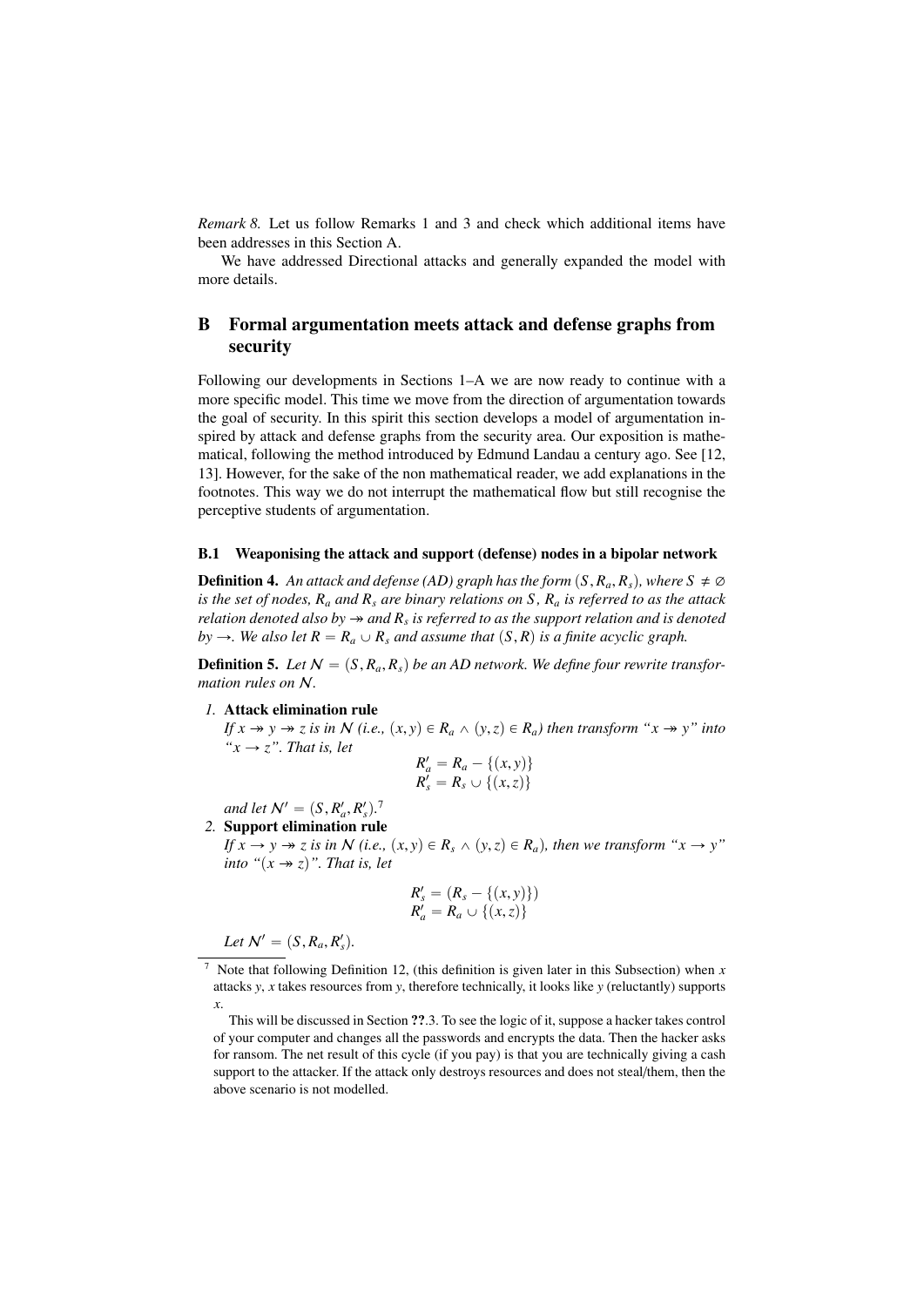*3.* Support chain reduction rule

*If*  $x \rightarrow y \rightarrow z$ , (i.e.,  $(x, y) \in R_s \land (y, z) \in R_s$ ) then let  $R'_s = (R_s - \{(x, y)\} \cup \{(x, z)\}$ <br>and let  $\mathbb{N}' = (S \cap R \cap R')$ *and let*  $\mathcal{N}' = (S, R_a, R'_s)$ .<br>Attack chain reduction

*4.* Attack chain reduction rule

*If*  $x \rightarrow y \rightarrow z$ , (i.e.,  $(x, y) \in R_a \land (y, z) \in R_s$ ) then transform " $x \rightarrow y$ " into  $(x \rightarrow z)$ . *That is, let* 

$$
R'_a = (R_a - \{(x, y)\}) \cup \{x, z)\}
$$

*and let*  $\mathcal{N} = (S, R'_a, R_s)$ .

**Definition 6.** Let  $N = (S, R_a, R_s)$  be an AD network. Let  $R = R_a \cup R_s$ .

- *1.*  $x \in S$  *is called a top point iff there is no*  $y \in S$  *such that*  $(x, y) \in R$ .
- *2.*  $x \in S$  *is called a bottom point iff there is no*  $z \in S$  *such that*  $(z, x) \in R$ .
- *3. N* is said to be in normal form iff every node  $x \in S$  is either a top point or a *bottom point or both.*

**Lemma 1.** Let  $N = (S, R_a, R_s)$ . Then using the transformation rules of Definition 6, we can transform N into a unique normal  $\mathcal{B}' = (S, R'_a, R'_s)$ .

*Proof.* Since  $(S, R)$  is acyclic, we can prove by induction using the transformation rules from the bottom points.

## *Remark 9.*

- 1. The AD graph of Definition 4 is also known in the argumentation community (COMMA, see [14]) as bipolar network (see Gabbay, [4]).
- 2. Note that we allow for an  $x \in S$  to both attack and support a  $y \in S$  (i.e.,  $(x, y) \in S$  $R_a \cap R_s$ ).
- 3. Note that we shall manipulate a AD graph in a different novel way than in traditional (Dung) argumentation.

#### Definition 7.

- *1.* A finitely generated free Abelian group (with n generators) has the form  $\mathcal{A}$  =  $(A, G, *, E, \mathbf{e})$ , where G is a finite set of distinct atomic generators,  $G = \{g_1, \ldots, g_n\}$ .
	- $A$  is the set of elements of the group if the form  $\alpha = g_1^{m_1(\alpha)} * g_2^{m_2(\alpha)} * \ldots * g_n^{m_n(\alpha)}$ <br>where m, are integers *where m<sup>i</sup> are integers.*
	- ˚ *is a commutative and associative multiplication.*
	- $-$ **e** =  $g_1^0 \dots * g_n^0$ <br>- We let
	- *We let*

$$
\alpha * \beta = g_1^{m_1(\alpha)} * \dots * g_n^{m_n(\alpha)} * g_1^{m_1(\beta)} * \dots * g_n^{m_n(\beta)}
$$
  

$$
\alpha^{-1} = g_1^{-m_1(\alpha)} * \dots * g_n^{-m_n(\alpha)}
$$

– *E is the set of equations of the form*

$$
(g_i^m * g_i^k) = g_i^{m+k}
$$

*and*

$$
\alpha * g_i^0 = \alpha
$$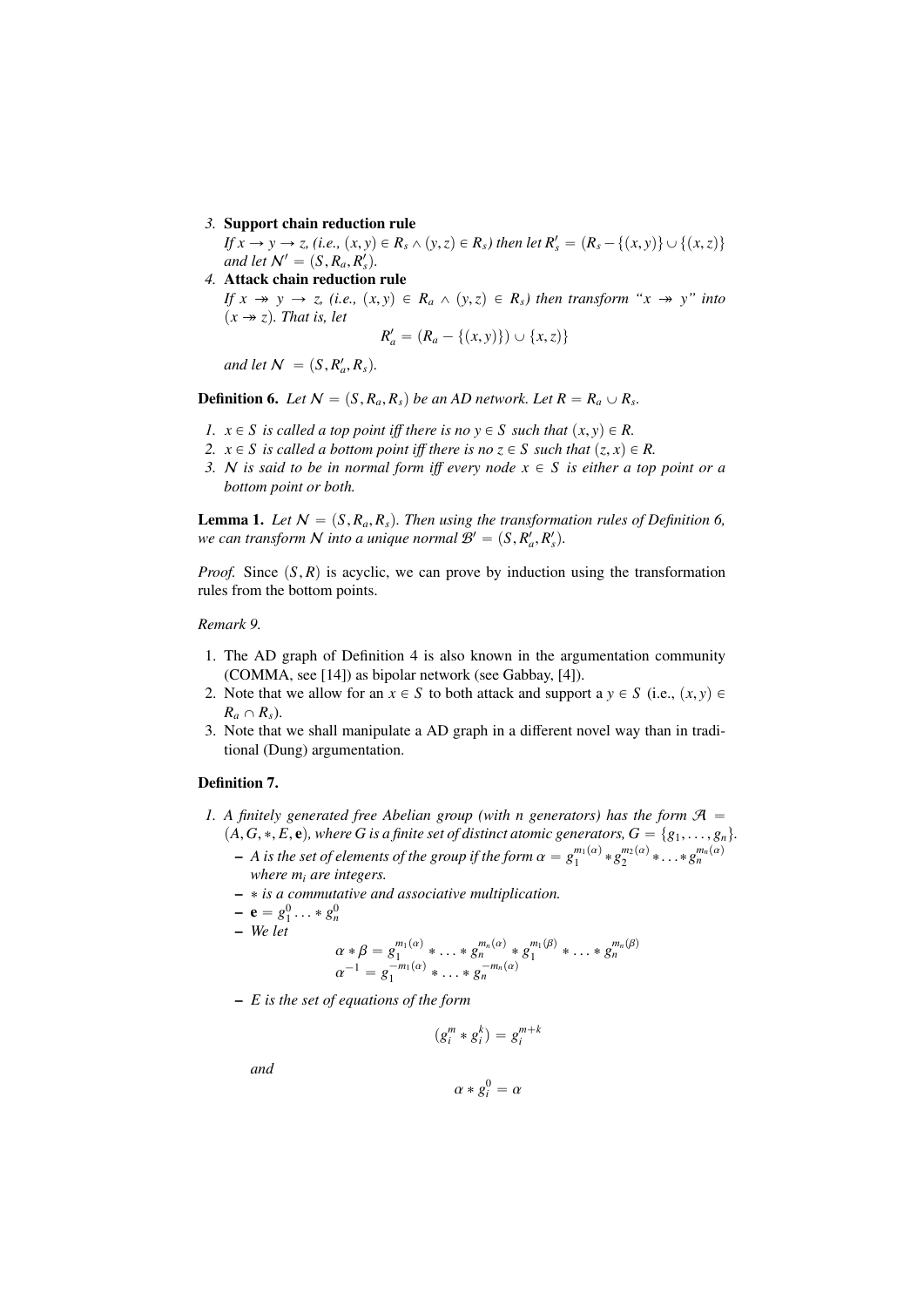*for all generators*  $g_i$ ,  $i = 1, ..., m$ .<sup>8</sup>

**Lemma 2.** Let  $\mathcal{A}$  be an Abelian group  $(A, G, *, E, e)$  and let  $\alpha \in A$ ,  $\alpha \neq e$ , then there *exist generators*  $h_1, \ldots, h_k \in G, k \leq n$  *and integers*  $m_1, \ldots, m_k$  *with*  $m_i \neq 0, i =$  $1, \ldots, k$  such that  $\alpha = h_1^{m_1} * \ldots * h_k^{m_k}$ .

*Proof.* Follows from implementing the commutativity of \* and the equations *E*.

**Definition 8.** *Let*  $\mathcal{A} = (A, G, *, E, e)$  *be an Abelian group. Let*  $\alpha \neq e$  *be in canonical form as in Lemma 2, namely*

$$
\alpha=h_1^{m_1}\ast\ldots\ast h_k^{m_k}.
$$

*Let*  $1 \leq i \leq k$ , then

- *1. If*  $m_i > 0$ , then we say  $\alpha$  has a positive resource of  $m_i$  copies of  $h_i$  respectively *for each j.*
- *2. If*  $m_j < 0$  *we say that*  $\alpha$  *lacks* (*is short of*)  $m_j$  *copies of*  $h_j$  *respectively for each j.*
- *3. If*  $\alpha = e$  *then we say that*  $\alpha$  *has* 0 *resources of any kind.*<sup>9</sup>

**Definition 9.** Let  $\alpha, \beta$  be two elements of the Abelian group. Let  $\alpha$  have  $m > 0$  re*source copies of g. Let* β *have m*<sup>1</sup> *resource copies of g.*

- *1.* We define the notion of  $\alpha$  attacks  $\beta$  with  $g^k$ ,  $k \leq m$ , to means that  $\alpha$  executes an attack on  $\beta$ , using k conjes of its nositive a resource and as a result of this attack *attack on* β*, using k copies of its positive g resource, and as a result of this attack* β becomes  $β' = β * g^{-k}$ . So β' has  $m' - k$  resources of g and  $α$  becomes  $α' = α * g^k$ <br>and so  $α$  agins (it stagls from  $β$ , through the attack)  $α^k$  resources *and so*  $\alpha$  *gains (it steals from β, through the attack)*  $g^k$  *resources.*<br>We say  $\alpha$  supports  $\beta$  with  $g^k$  k  $\leq$  m of its resources to mean
- *2. We say*  $\alpha$  *supports*  $\beta$  *with*  $g^k$ ,  $k \leq m$  *of its resources to mean that*  $\beta$  *becomes*  $g'' = \beta * g^k$  *and*  $\alpha \beta''$  *has now m'*  $+ k$  *resource* of  $g$  *and*  $\alpha$  *loses* (*it gives to*  $\beta$ *through the support)*  $g^k$  *resource to become*  $\alpha' = \alpha * g^{-k}$ .  $C'' = \beta * g^k$ , and so β'' has now m' + k resource of g and  $\alpha$  loses (it gives to β<br>brough the sunnort) o<sup>k</sup> resource to become  $\alpha' = \alpha * \alpha^{-k}$

What is the attack relation? Let us take the attack to be strength reduction, and we allow any element *g* to attack only itself (i.e., in terms of item 3 of Definition 1, we have that only *<sup>g</sup>*ρ*<sup>g</sup>* holds for any *<sup>g</sup>* in *<sup>G</sup>*).

with strength of arguments. This has the form  $(S, R_a, R_s, \mathbf{f})$ , where **f** is a function on *S* giving for each  $x \in S$ , an integer number (positive, peoplive or zero) which is its strength. If the for each  $x \in S$  an integer number (positive, negative or zero) which is its strength. If the strength of *x* is positive than *x* is considered "in", otherwise *x* is "out". If *xRay* holds and *x* is "in", then *x* can actually mount an attack on *y* and the result of the attack is to subtract the strength of *x* from that of *y*. If  $xR_y$ *y* holds and *x* is "in" then *x* can actually mount a support of *y* and add its strength to that of *y* (*y* may have a large negative strength and *y* may still remain out).

The novelty in what we do in this section is that the attacker or supporter arguments looses strength when executing its attack and support and is allowed to make strategic choices of where to invest his resources. These new complications are not arbitrary new ideas but come from observing considerations in Security networks.

<sup>8</sup> Let us explain the argumentation meaning of this definition. The set of arguments is the set *G* of generators. Each argument *g* in *G* can have a strength *m*, (where *m* is an integer) expressed by the number of resource copies of *g* is available. We present this by writing  $g^m$ . If  $m < 0$ , understand this as strength "overdraft".

Viewed as elements of the Abelian group generated by *G*, attack and support (with  $\rho = \{(g, g) | g \in G\}$  can be defined using group multiplication \*, as done in Definition 9.  $\{(g, g)|g \in G\}$  can be defined using group multiplication \*, as done in Definition 9.<br><sup>9</sup> The argumentation reader should compare this definition with a bipolar network enriched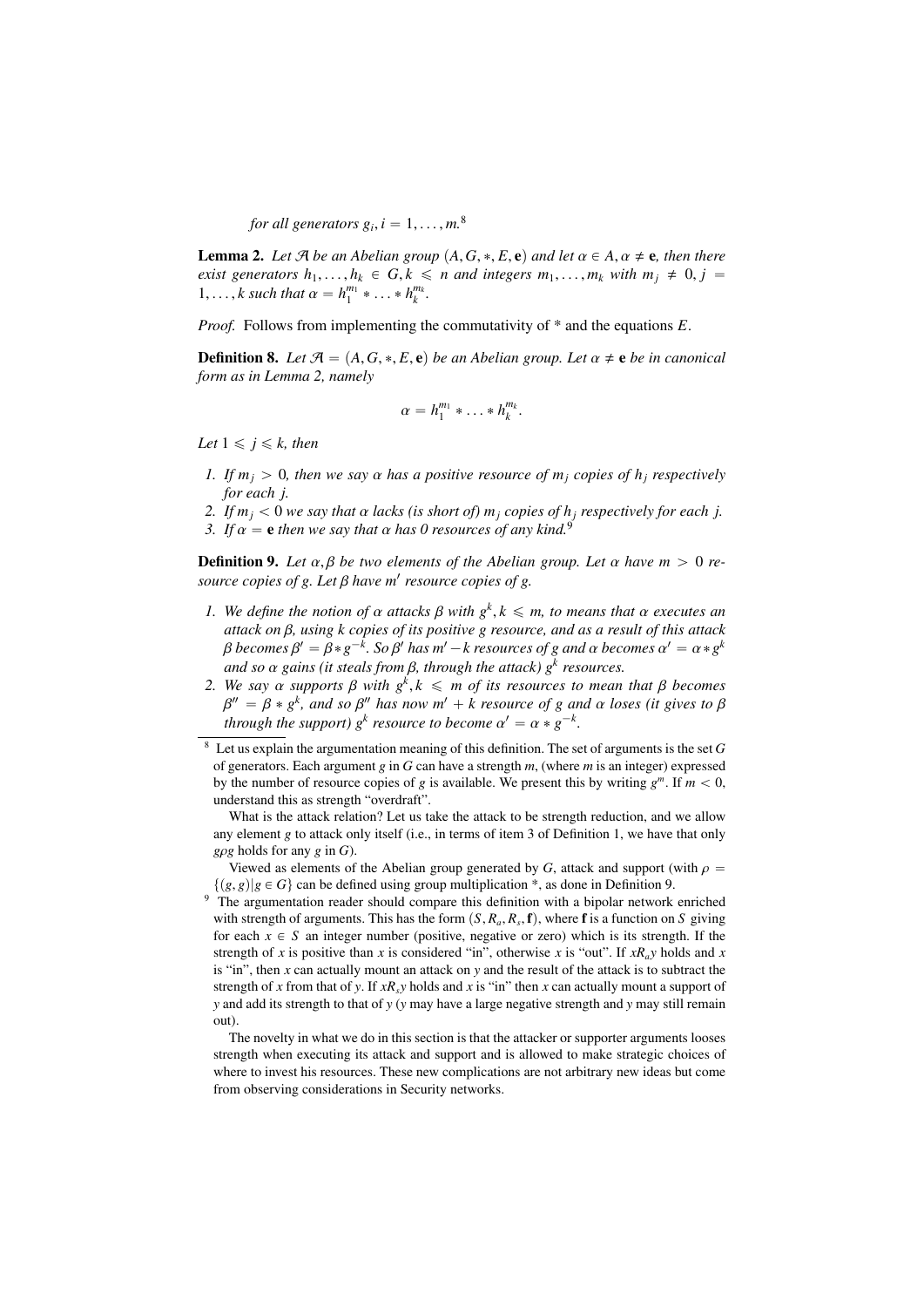#### *Remark 10.*

- 1. If for example  $\alpha = g^{-2} * h^3$  then  $\alpha$  can attack or defend with resources up to  $h^3$  but it cannot do anything with *g*<sup>-2</sup>. Our current model does not allow "borrowing  $\lambda^{-2}$   $\ast$  *h*<sup>3</sup> then  $\alpha$  can attack or defend with resources up to  $h^3$ resources".
- 2. Also if  $\beta = h$ , then it makes no sense for  $\alpha$  to spend resources and attack  $\beta$  with  $h^2$ , because  $\beta$  will become  $\beta' = h^{-1}$ . It is enough to attack with h only neutralising  $\beta$ because  $\beta$  will become  $\beta' = h^{-1}$ . It is enough to attack with *h* only, neutralising  $\beta$  to be  $\beta' = h^0 - e$ to be  $\beta$ <br>If  $\beta$  ca  $' = h^0 = e.$

If β can be supported by a  $\gamma = h^2$  then to make sure β is neutralised it may be worth for  $\alpha$  to attack β with  $h^3$ worth for  $\alpha$  to attack  $\beta$  with  $h^3$ .<br>Mathematically  $\alpha$  can both atta

3. Mathematically  $\alpha$  can both attack and support  $\beta$ . For example it can support  $\beta$  by *h*<sup>1</sup> and attack *β* by *h*<sup>2</sup>. So after this combined attack and support effort of  $\alpha$ ,  $\alpha$  will asin one *h* resource and *β* will become  $\beta''' - \beta * h * h^{-2} - h^0 = \alpha$ gain one *h* resource and *β* will become  $\beta''' = \beta * h * h^{-2} = h^0 = e$ .<br>There may be applications where this is done. For example the U

There may be applications where this is done. For example the UK government gives retired people a state pension of say £5000, but they also consider it as income and tax it.

Other governments (e.g., Israel) do not tax state pensions.

**Definition 10.** Let  $(S, R_a, R_s)$  be an AD graph and let  $\mathcal{A}$  be an Abelian group. A *system*  $(S, R_a, R_s, \mathcal{A}, \mathbb{F})$  *is a weaponised argumentation network if*  $\mathbb{F}$  *is a function from*<br>*S into* A *associating with each t*  $\in$  *S an element*  $\alpha = h^{m_1} * h^{m_k}$  *of the group S* into A associating with each  $t \in S$  an element  $\alpha = h_1^{m_1} * \ldots * h_k^{m_k}$  of the group, considered as a resourcely equation for attack or support  $10^{-10}$ . *considered as a resource*/*weapon for attack or support.*<sup>10</sup>

#### Definition 11.

- *1. Let*  $(S, R_a, R_s)$  *be an AD network. Let*  $x \in S$  *be a point. We define certain sets of points having to do with x as follows:*
	- *(a) Attack*  $(x) = \{y \in S | x \rightarrow y\}.$
	- *(b) Support*  $(x) = \{z \in S | x \rightarrow z\}$
	- *(c) Constellation*  $(x) = \{z \in S | x \rightarrow z\}$ <br> *(c) Constellation*  $(x) = \text{Attack}(x) \cup \text{Support}(x) \cup \bigcup_{y \in \text{Attack}(x) \cup \text{Support}(x)} (\text{Attack}(y) \cup \text{Support}(x))$  $Support(v)$

## Definition 12.

*1.* Let  $N = (S, R_a, R_s)$  be an AD network.

*Let*  $\mathcal{A} = (A, G, *, E, e)$  *be a Abelian group, with its element*  $\alpha \in A$ *, considered as resources. We can use* N *and* A *to define a weaponised argumentation network*  $(N, \mathcal{A}, \mathbb{F})$  by letting  $\mathbb F$  to be any function from S into A

 $F : S \mapsto A$ 

<sup>&</sup>lt;sup>10</sup> From now on the definitions become mathematically complicated. Consider the system  $(S, R_a, R_s, \mathbf{f})$  of Footnote 9, and let us form the product of *k* copies of it. So the elements of the product will be vectors of *k* elements from *S* and the attacks and supports are executed of the product will be vectors of k elements from *S* and the attacks and supports are executed coordinate wise. Of course if we do not allow cross coordinates attacks , then having a product of *k* copies is nothing new, since each copy/coordinate operates independently , without any cross coordinate interaction. This subsection and the next go down this path and indeed the Abelian group view is simpler mathematically to follow. We set out some algorithms which apply also to cross coordinate interaction but can be more easily understood in this simple case. We do however take an argumentation view of these subsections in the following SubSection ??.4, where we add various complications as well as address cross coordinate interaction. The perceptive argumentation reader is invited to go to that subsection.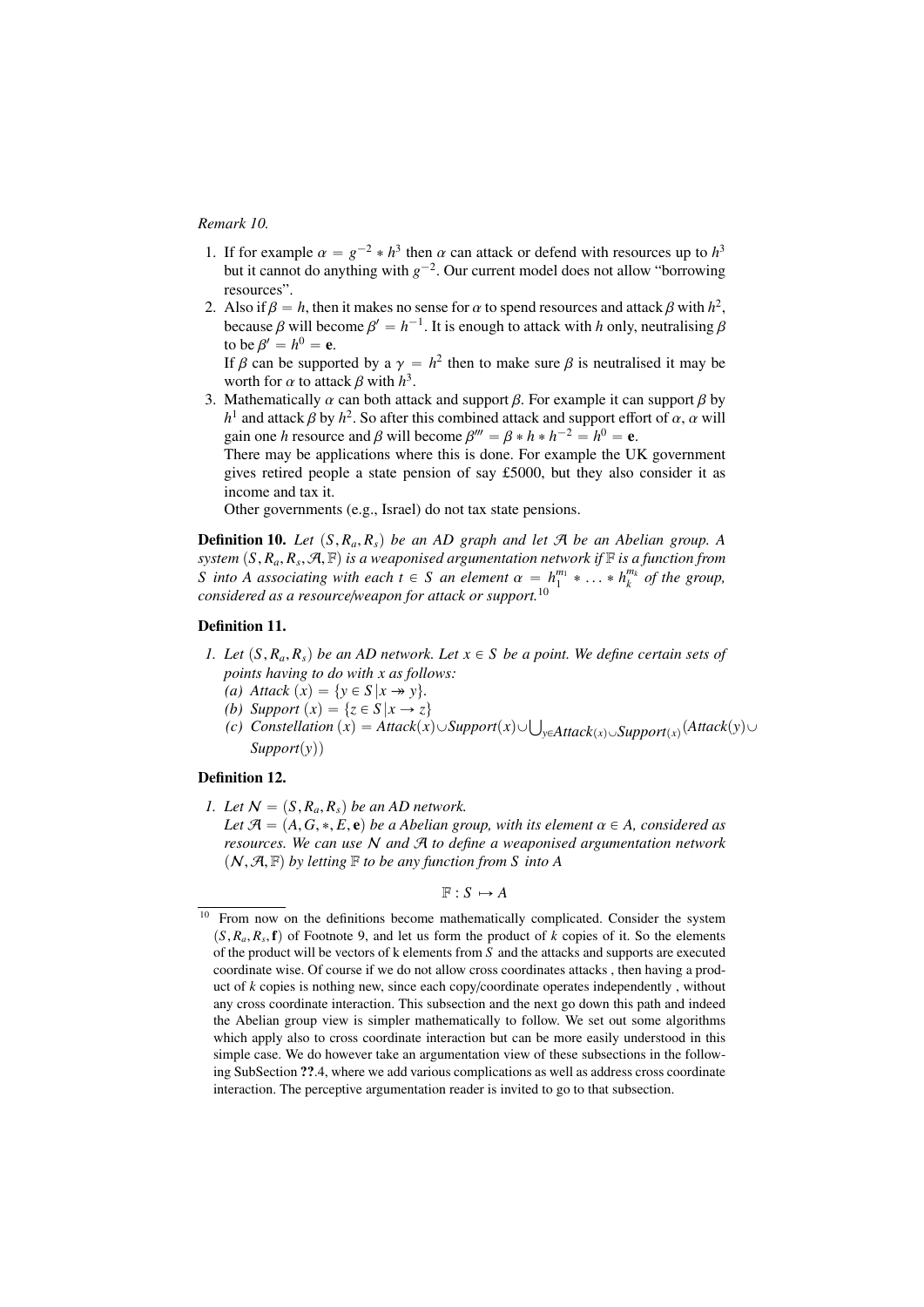*with*  $F(x) = \alpha$ *, where*  $x \in S$  *and*  $\alpha$  *an element in normal form* 

$$
\alpha=h_1^{m_1}\ast\ldots\ast h_k^{m_k}
$$

*where*  $m_j \neq 0$ ,  $j = 1, \ldots, k$  and where  $h_j^{m_j}$  can be used to attack or support only if  $m_i > 0$ . We can assume that the first n generators  $n \leq k$  are the ones with *if*  $m_j > 0$ . We can assume that the first n generators,  $n \leq k$  are the ones with *exponent*  $m_j > 0$ *.* 

- *2. For a given x and*  $F(x) = \alpha$  *as in item 1 above, we say the following:* 
	- *(a) The resources available for x to attack and or support are products of elements of the form*  $h_j^r$  *where*  $m_j > 0$  *and*  $0 < r \leq m_j$ *. Thus we say that x has the resources to attack or support several nodes u<sup>i</sup> with the respective elements* <sup>β</sup>*<sup>i</sup> , if*
	- *(a1) Each*  $\beta_i$  *is a product of the first n generators of*  $\alpha$  *(recall that these are the generators with exponent m*  $\geq 0$ ) *We further assume that all the generators generators with exponent*  $m_i > 0$ *). We further assume that all the generators appearing in the product of each*  $\beta$ *<sub><i>i*</sub> have positive exponents  $> 0$ .
	- *(a2) The exponent of each generator*  $h_j$  *in the*  $*$  *product of all the*  $\beta_i$  *does not exceed m*. *exceed m<sup>j</sup> .*
	- *(b) x is allowed to attack or support a node*  $u \in S$  *only as specified in the options listed in Definition 13.*
	- *(c) If x has the resources*  $\beta_i$  *available in*  $\mathbb{F}(x)$  *and chooses to attack or support several nodes u<sup>i</sup> respectively and is allowed to attack or support each u<sup>i</sup> (as per item (2b) above) then to attack each*  $u_i$  *with*  $\beta_i$  *we get a new*  $\mathbb{F}'(u_i) = \mathbb{F}(u_i) * \mathbb{R}^{-1}$  To support *ui* with  $\mathbb{R}$  *we get a new*  $\mathbb{F}''(u_i) * \mathbb{R}$  *and as a result of all*  $\mathbb{F}(u_i) * \beta_i^{-1}$ . To support  $u_i$  with  $\beta_i$  we get a new  $\mathbb{F}'(u_i) * \beta_i$  and as a result of all<br>of these attacks we get a new  $\mathbb{F}'(x) = \mathbb{F}(x) * \beta^{-1} * \beta'$  where  $\beta$  is the  $*$  product *of these attacks we get a new*  $\mathbb{F}'(x) = \mathbb{F}(x) * \beta^{-1} * \beta'$  where  $\beta$  *is the*  $*$  *product* of all the  $\beta$ , which attacks we get a new  $\mathbb{F}'$  is the  $*$  *product* of all the  $\beta$ , which attacks *of all the*  $β<sub>i</sub>$  *which support u<sub>i</sub> and*  $β'$  *is the*  $*$  *product of all the*  $β<sub>i</sub>$  *which attack u*. *respectively u<sup>i</sup> respectively.*

**Definition 13.** Let  $(N, \mathcal{A}, \mathbb{F})$  be a weaponised argumentation network. Let  $N = (S, R_a, R_s)$ *and let*  $x \in S$ *. We now list the nodes*  $u \in S$  *which x is allowed to attack or support. This is a purely geometrical notation and is independent of* F*.* F *only gives resources but does not give permission to attack or support.*

Let  $x \in S$  *and let*  $C(x)$  *be the constellation for x as defined in Definition 11. Consider the network*

$$
NC_x = (C(x), R_a \restriction C(x), R_s \restriction C(x)).
$$

*This is an acyclic finite network (since* N *is finite acyclic). There are the following options for a path from the bottom point x to a top point z possibly through a middle point y. We list the possibilities.*

- *1. x (is both top and bottom point)*
- 2.  $x \rightarrow z$ *3.*  $x \rightarrow z$ *4.*  $x \rightarrow y \rightarrow z$ *5.*  $x \rightarrow y \rightarrow z$ 6.  $x \rightarrow y \rightarrow z$ *7.*  $x \rightarrow y \rightarrow z$ .

*For each of the above geometric options, the node x has the following attack and*/*or support permissions. (We assume x*, *<sup>y</sup>*,*z have resources to attack, support, etc.)*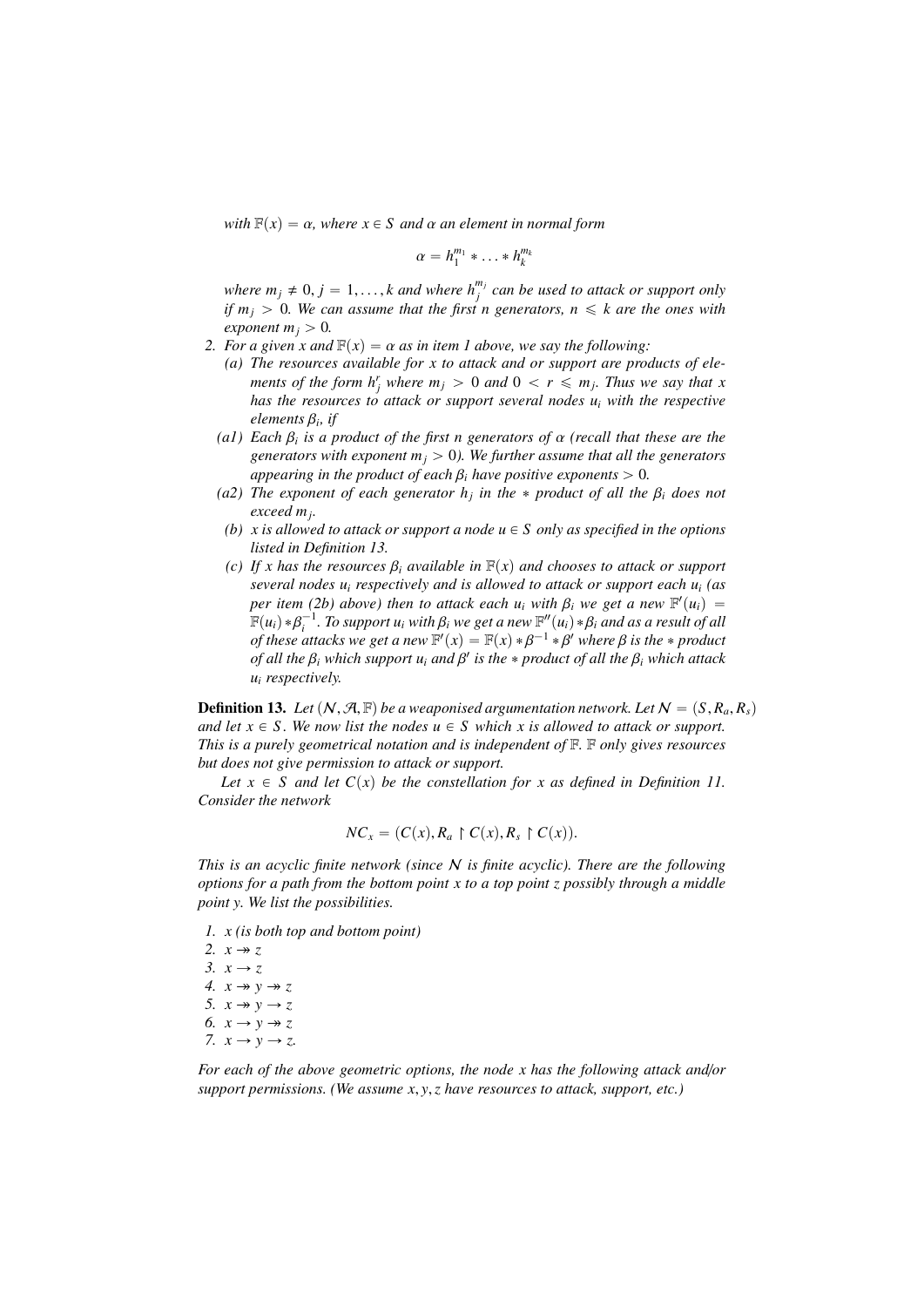- *1. No options available.*
- *2. x can attack z*
- *3. x can support z*
- *4. x can attack y or x can support z or both (if resources are available)*
- *5. x can attack y or attack z or both*
- *6. x can support y or attack z or both*
- *7. x can support y or support z or both.*

**Definition 14.** Let  $(N, \mathcal{A}, \mathbb{F})$  be a weaponised argumentation network. Let  $x \in S$  be *a node and let*  $\mathbb{P}(x)$  *be all the nodes which x is geometrically permitted to attack or support according to Definition 13. Let*  $\mathbb{P}_0(x) \subseteq \mathbb{P}(x)$  *be the set of nodes (may be*  $\emptyset$ ) *which x chooses to attack or support with resources*  $\beta(u)$  *for each*  $u \in \mathbb{P}_0(x)$ *.* 

*We assume that x has the resources in*  $\mathbb{F}(x)$  *sufficient for all the*  $\beta(u)$ *,*  $u \in \mathbb{P}_0$  *as defined in Definition 12. In such a case we say that "x makes the choice* $(x, \mathbb{F}) =$  $\{(u, \beta(u)) | u \in \mathbb{P}_0\}.$ 

*This choice depends on*  $\mathbb F$  *because*  $\mathbb F$  *says how much resources x has, i.e.*  $\mathbb F(x)$  *has.* 

*Example 4.* <sup>11</sup> Consider the constellation in Figure 16 together with resources  $\mathbb{F}_1$ available for attack or support for some of the nodes.



Fig. 16. The resource annotation in this Figure is  $\mathbb{F}_1$ 

- 1. *u* is a bottom point. Its resources will not change because it is not being attacked or supported. So *u* has to make a move first.
- 2. *u* can attack *x*, with some of its resources. It can also support  $y_1$  and or support  $y_2$ . It can divide its resources between all three options. =

<sup>&</sup>lt;sup>11</sup> This example illustrates the general Definition 17 of the next subsection.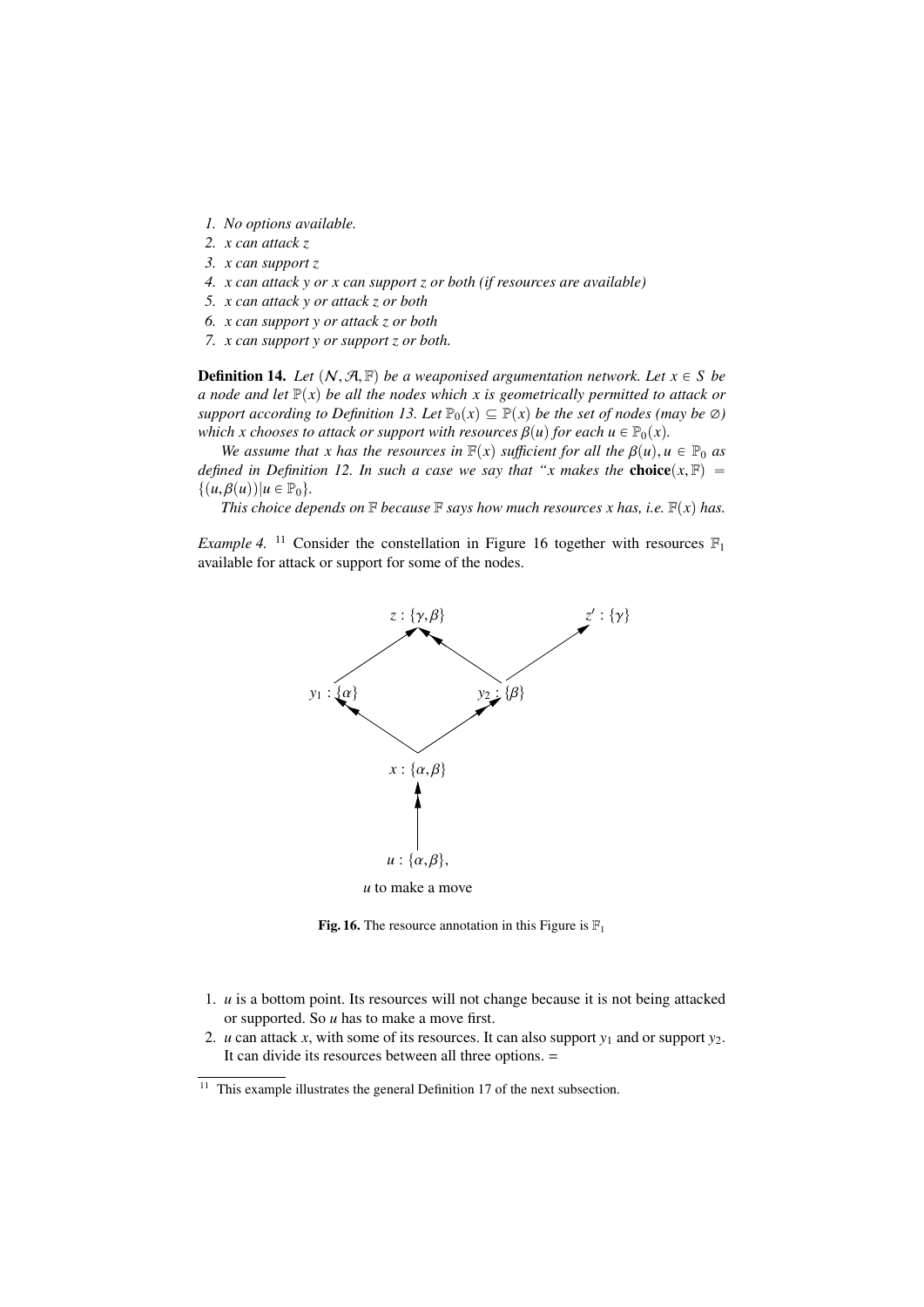- 3. *x* is allowed to attack  $y_1$  or attack  $y_2$  or support *z* or support *z'*. *x* cannot make a move until *u* makes a move because it does not know what resources it is going to have.
- 4. (1)–(3) above prompt us to describe a sequence of moves. So let us describe one possible scenario:

*Step 1. u* decides to support  $y_2$  with  $\beta$ . This move is allowed. The resources of the figure following the execution of this attack become  $\mathbb{F}_2$  as in Figure 17. In this figure *x* needs to make a move.  $y_1$  and  $y_2$  cannot move before *x* makes his move.



Fig. 17. The resource annotation in this Figure is  $\mathbb{F}_2$ 

*Step 2.* Now that *u* has made his move, *x* can now move. *x* chooses to attack  $y_1$ with  $\alpha$  and attack  $y_2$  with  $\beta$ . We get the situation in Figure 18 with resources  $\mathbb{F}_3$ .

*Step 3.* Now that *x* has made his move,  $y_1$  and  $y_2$  can make their move.  $y_1$  has no resources.  $y_2$  decides to attack *z*. The new figure is Figure 19 with resources  $\mathbb{F}_4$ .

*Step 4.* Now  $z$  and  $z'$  can make a move but since they are top nodes, they have no moves to do and we stop.

5. What happened in the above scenario/sequence of steps done in item (4)? We started with Figure 16. This figure was annotated with weapons  $\mathbb{F}_1$  as in the figure, together with annotation of which points to make a move (point  $U$ ). Step 1 was to describe *u* make one of its allowable moves, moving to fFigure 17, where  $\mathbb{F}_1$ becomes  $\mathbb{F}_2$  as shown in this figure, together with the annotation that *x* can now make a move using the  $\mathbb{F}_2$  resources.

This process went on through  $\mathbb{F}_3$  of Figure 18 and  $\mathbb{F}_4$  of Figure 19 and there the process stopped.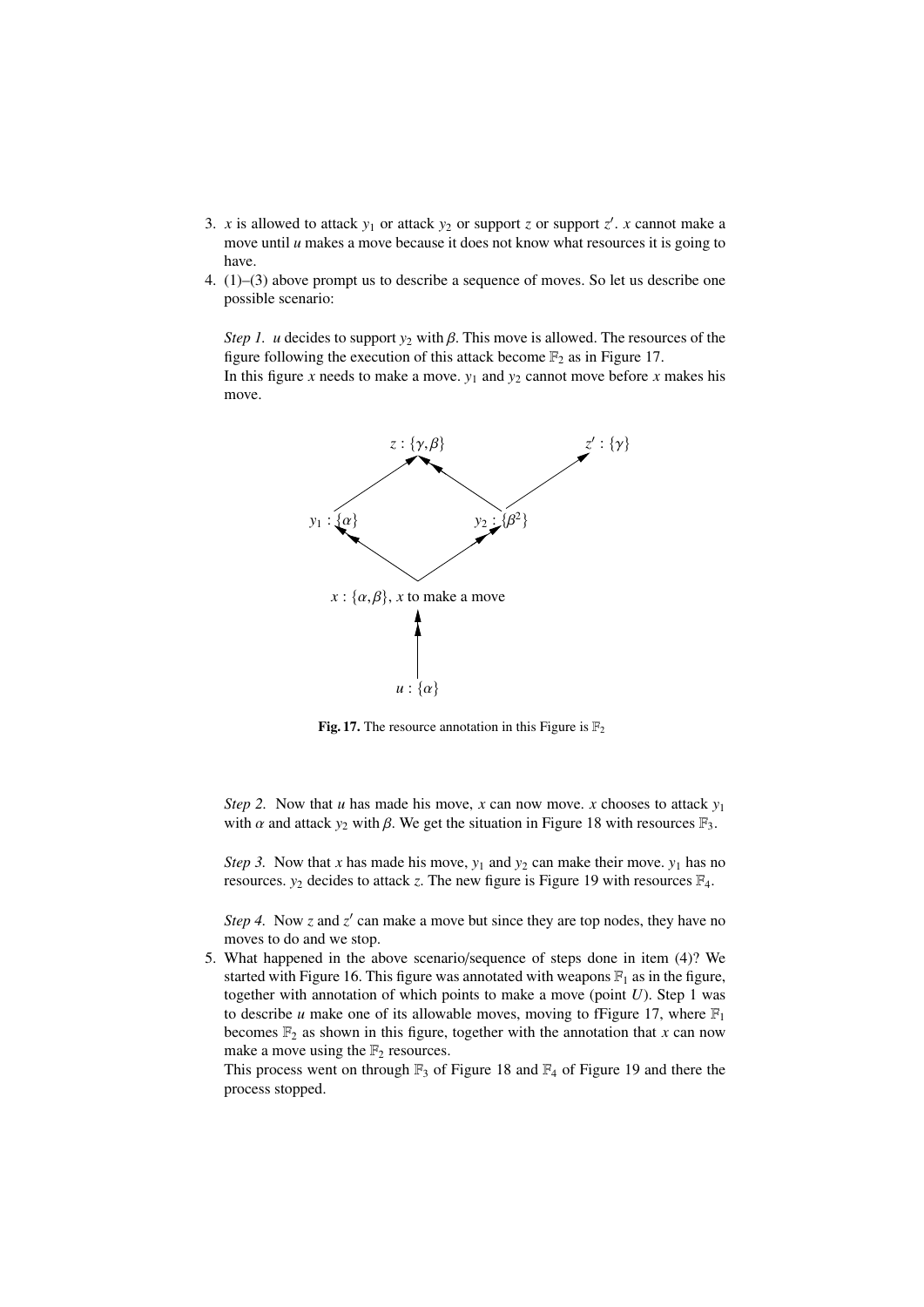

Fig. 18. The resource annotation in this Figure is  $\mathbb{F}_3$ 



Fig. 19. The resource annotation in this Figure is  $\mathbb{F}_4$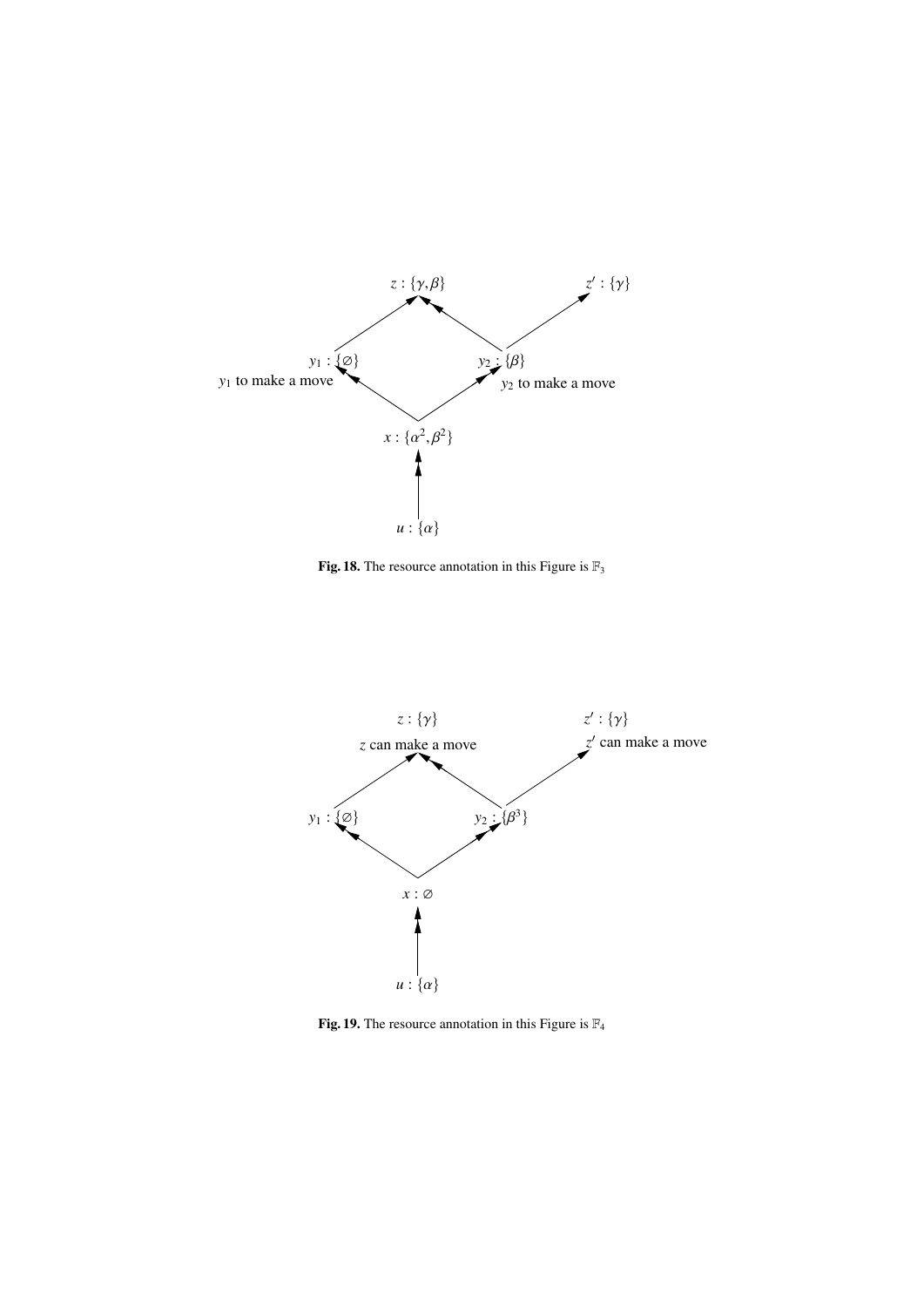- 6. We can therefore say that the figure with  $\mathbb{F}_1$  was transformed to the same figure with  $\mathbb{F}_4$ .
- 7. To compare with classical Dung like bipolar network, let us look at the figure again, without annotation. Consider Figure 20.



Fig. 20. This figure is viewed as traditional bipolar argumentation figure and the possible annotations are {in, out, undecided}.

*Step 1.* Since *u* is not attacked  $u =$  in

- *Step 2.* Therefore  $x = out$
- *Step 3.* Therefore  $y_1 = \text{in and } y_2 = \text{in.}$
- *Step 4.* Therefore  $z = out, z' = in$ .<br>Note that there are different the

Note that there are different theories for semantics of bipolar networks, some might say that also  $y_1$  = out because  $z$  = out.

This is not important here. We are showing process similarity.

## B.2 A formal definition of the evaluation process

This subsection gives the a formal definition of the evaluation process.

#### Definition 15.

*1. Let*  $N = (S, R_a, R_s)$  *be a network. By a motion function* M *we mean a function of the form:*

> $M : S \mapsto$  $\sqrt{ }$  $\lambda$ *"already made a move" "ready to move now" "waiting to move"* .  $\bigcap$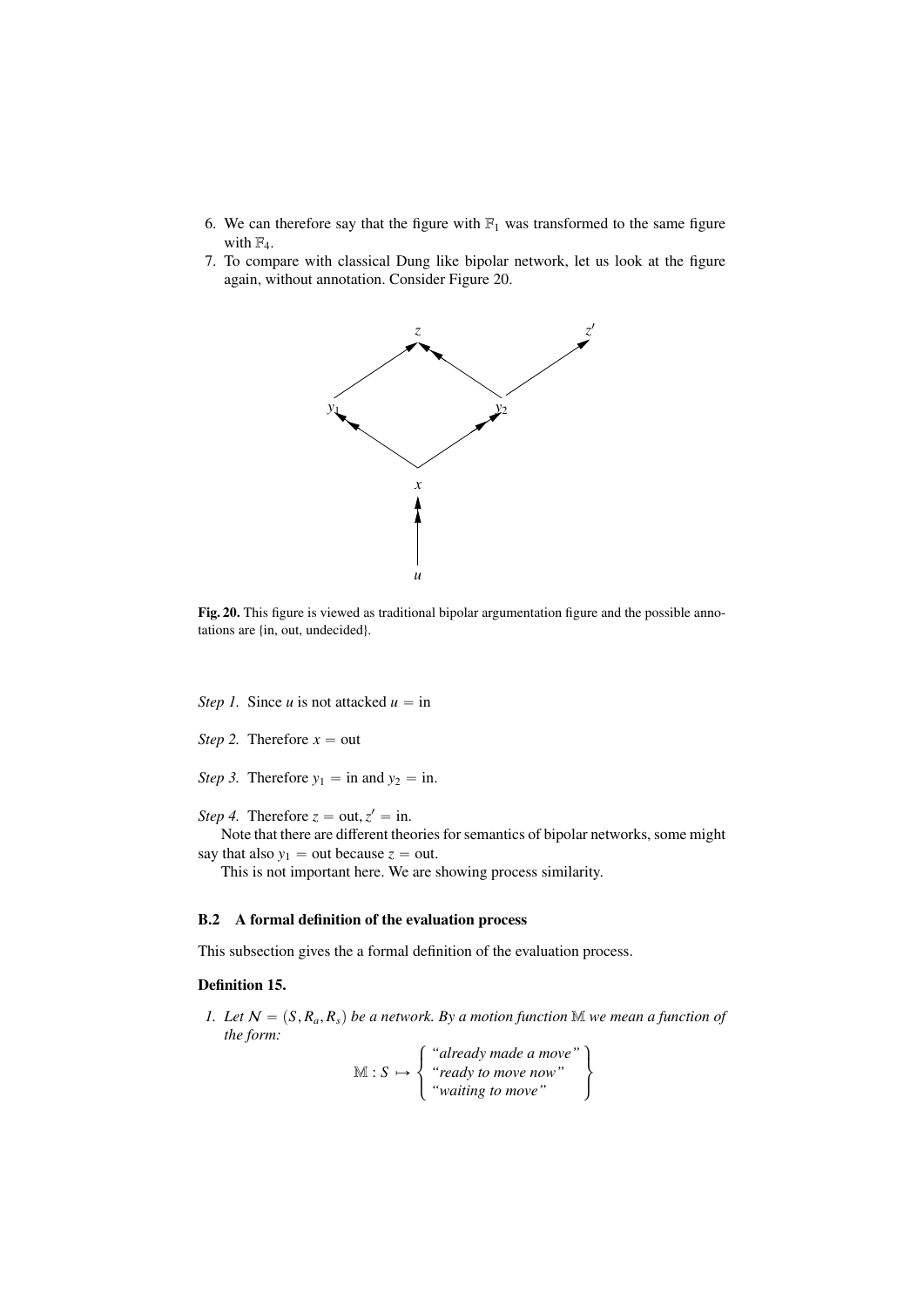- *2.* M *is said to be a legitimate motion function on S i*ff *the following conditions hold:*  $-If M(x) = "ready to move now" and x \rightarrow y or x \rightarrow y then M(y) is "waiting"$ *to move".*
	- $-If \mathbb{M}(x) = "ready to move now" and y \rightarrow x or y \rightarrow x then \mathbb{M}(y) = "already$ *made a move".*
	- $-If M(x) = "waiting to move" and x \rightarrow y or x \rightarrow y then M(y) = "waiting to$ *move".*
	- $-If M(x) = "already made a move" and y \rightarrow x or y \rightarrow x then M(y) =$ *"already made a move".*

**Definition 16.** Let  $(N, \mathcal{A}, \mathbb{F})$  be a weaponised argumentation network with  $N =$  $(S, R_a, R_s)$ .

*Let* M *be a legitimate motion function for* N*, as defined in Definition 15. We shall use*  $\mathbb F$  *and*  $\mathbb M$  *to define a new*  $\mathbb M_1$  *and a new*  $\mathbb F_1$  *on*  $S$  *as follows:* 

- *1. Let*  $\{x_1, x_2, \ldots\}$  *be all points in S which* M *says they are "ready to move now". Since*  $\mathbb{F}$  *is given and the geometry of*  $(S, R_a, R_s)$  *can tell each x<sub>i</sub> what nodes u<sub><i>i*</sub>, *y*, *can attack or support (as in Definition 13) and*  $\mathbb{F}(x)$  *can tell x, how much re* $x_i$  *can attack or support (as in Definition 13), and*  $\mathbb{F}(x_i)$  *can tell x<sub>i</sub> how much resources*  $x_i$  *has to attack, then*  $x_i$  *can make a* **choice**  $(x_i, \mathbb{F})$  *as defined in Definition* 14 *14.*
- *2. Let each*  $x_i$  *attack or support each*  $u_{i,j} \in \text{choice}(x_i, \mathbb{F})$  *as described in Definition* 12. Let  $\mathbb{R} \cdot$  be the resource which x, uses to attack or support  $u_i$ . We can calculate *12. Let*  $\beta_{i,j}$  *be the resource which x<sub>i</sub> uses to attack or support u<sub>i, <i>j*</sub>. We can calculate</sub> *a new*  $\mathbb{F}'(x)$  *ond a new*  $\mathbb{F}'(u)$  *o as follows (using the recipe defined in item (2c) of a* new  $\mathbb{F}'(x_i)$  and a new  $\mathbb{F}'(u_{i,j})$  as follows (using the recipe defined in item (2c) of  $D_n$  *p*<sub>1</sub> *as p*<sub>1</sub> *a*<sup>*n*</sup> *a*<sup>*n*</sup> *a*<sup>*n*</sup> *a*<sup>*n*</sup> *a*<sup>*n*</sup> *a*<sup>*n*</sup> *a*<sup>*n*</sup> *a*<sup>*n*</sup> *a*<sup>*n*</sup> *a*<sup>*n*</sup> *a*<sup>*n*</sup> *Definition 12).*
- *3. Let y be any node. If y is a target (for support or for attack) of several x<sup>i</sup> (i.e.,*  $y = u_{i,j}$  for several  $(i, j)$ ), with a resource  $\beta_{i,j}$  let:

$$
\beta'_{i,j} = \begin{cases} \beta_{i,j} & \text{if } y \text{ is a } u_{i,j} \text{ which is a support target of } x_i \\ \beta_{i,j}^{-1}, & \text{if } y \text{ is a } u_{ij} \text{ which is an attack target of } x_i \end{cases}
$$

Let  $\beta'$  be the \* product of all of these  $\beta'_{i,j}$ . Then

$$
\mathbb{F}''(y) = \mathbb{F}(y) * \beta'.
$$

- *4. For any of the x<sup>i</sup> ready to move (note that x<sup>i</sup> has chosen to either attack or support each of the*  $u_{i,j}$  *of its choice, respectively with*  $\beta_{i,j}$ *). Hence in the process of executing it choice, the node x<sup>i</sup> can gain and or lose resources depending respectively on whether it chooses to attack or respectively support it target*  $u_{i,j}$ *. So*  $F(x_i)$  *lost the measures*  $\theta$  *is a measure of the measure in deviation in the measure of the measure of the measure of the measure in deviatio the resource*  $\beta_i = *$  *product on j (i.e. index i is fixed and j is the running index) of all the*  $\beta_{i,j}$  *of the*  $u_{i,j}$  *which it supported and gained the resource*  $\beta' =$  *the*  $*$ <br>*product of all the*  $\beta_{i,j}$  *of the u<sub>p</sub> y* which it attacked respectively. *product of all the*  $\beta_{i,j}$  *of the*  $u_{i,j}$  *which it attacked, respectively.* Let  $\mathbb{F}'(x_i) = \mathbb{F}(x_i) * \beta_i^{-1} * \beta'.$ <br>Let  $\mathbb{F}_i(x) \; z \in S$  be defined as
- *5. Let*  $\mathbb{F}_1(z)$ *,* $z \in S$  *be defined as follows:*

$$
\mathbb{F}_1(z) = \begin{cases} \mathbb{F}'(x_i), \text{ if } z = x_i \text{ for some } x_i \\ \mathbb{F}'(u_{i,j}), \text{ if } z = u_{i,j} \text{ for some } u_{i,j} \in \text{choice}(x_i, \mathbb{F}) \\ \mathbb{F}(z), \text{ otherwise.} \end{cases}
$$

*Note that this is a good definition because*  $(S, R = R_a \cup R_s)$  *is finite acyclic, so*  $x_i \notin \text{choice}(x_i, \mathbb{F})$ .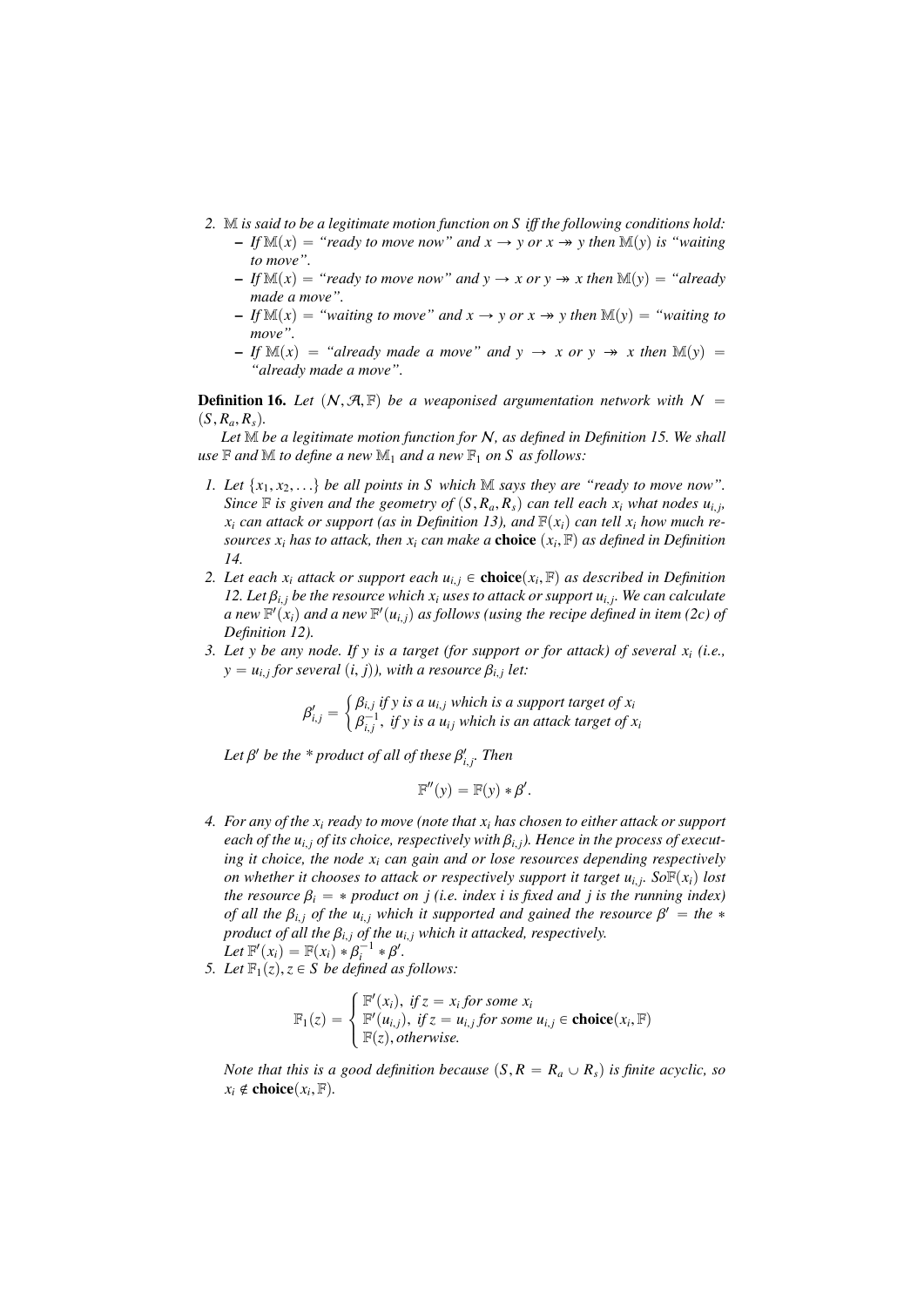*6. Let* M<sup>1</sup> *be changed from* M *as follows:* \$

 $\mathbb{M}_1(z) =$  $\sqrt{ }$  $\lambda$ "*already made a move*", *if*  $z = x_i$  *for some*  $x_i$ *"ready to move now" if either*  $x_i \rightarrow z$  *or*  $x_i \rightarrow z$ *, for some*  $x_i$  $M(z)$ , *otherwise*.

Lemma 3. M<sup>1</sup> *of Definition 14 is legitimate.*

*Proof.* Obvious from the construction.

**Lemma 4.** Let  $(N, \mathcal{A}, \mathbb{F}_0)$  be a weaponised argumentation network and let  $\mathbb{M}_{\text{bot}}$  (re*spectively*  $\mathbb{M}_{top}$ *) be the motion function defined by*  $\mathbb{M}_{bot}(x) =$  "*ready to move now" if x* is a bottom node (respectively top node) and  $\mathbb{M}_{bot}(x) =$  "waiting to move" (respec*tively "already made a move") otherwise.*

*Then*  $M_{\text{bot}}$  *(respectively*  $M_{\text{top}}$ *) is legitimate.* 

*Proof.* Obvious.

**Definition 17.** Let  $W_0 = (N, \mathcal{A}, \mathbb{F}_0, \mathbb{M}_0)$  be a weapon system with  $\mathbb{M}_0$  equal to  $\mathbb{M}_{bot}$ *of Lemma 4.*

*A sequence*  $W_0$ ,  $W_1$ ,...,  $W_n$  *is said to be a legitimate sequence if for each <i>i*,  $(\mathbb{F}_{i+1}, \mathbb{M}_{i+1})$  are obtained from  $(\mathbb{F}_i, \mathbb{M}_i)$  as in Definition 16.<sup>12</sup>

**Lemma 5.** *Let*  $W_0, W_1, \ldots, W_n$ ... *be a legitimate sequence as in Definition 17. Then for some N* M*<sup>N</sup> is the following*

 $\mathbb{M}_N(x) = \int$  "ready to move" for x top point<br>"bas already moved" otherwise *"has already moved" otherwise*

*Proof.* Obvious since the "ready to move" nodes shift forward and  $(S, R_a, R_s)$  is fixed finite acyclic network.

### B.3 Semantics for Attack and defense trees

This subsection will connect between the machinery of the previous two subsections and linear logic.

We will work through a series of observational remarks in first modifying linear logic and then modifying Abelian groups into a "new kind of logic" and reach a meeting point between the two (modifying) directions.

<sup>&</sup>lt;sup>12</sup> Note that the moves of this Subsection and Definition 17 look very much like modal and temporal tableaux and the proof theory from Databases in Labelled Deductive Systems.

For the reader from argumentation with give a quick example. Suppose we have three world points,  $S = \{t_1, t_2, t_3\}$  and the earlier-later relation  $R = \{(t_1, t_2), (t_1, t_3), (t_2, t_3)\}$ . This means that  $t_1$  is earlier than  $t_2$ , which is earlier than  $t_3$ . Suppose we have a function  $\mathbb F$  on *S* saying what is temporally true at each point of  $S$ . Let  $M$  be a function saying where we are, i.e. where "now" is in *S*. Then if "now" is  $t_1$  and  $\mathbb{F}(t_1) = \{$ always in the future the formula *A* is true), we can add to  $\mathbb{F}(t_3)$  the formula *A* to form the new  $\mathbb{F}'(t_3) = \mathbb{F}(t_3) \cup \{A\}$ . After this move,  $F(t_1)$  does not change.

In our case we are dealing with elements of Abelian group as resources but in the next subsection we shall show how to interpret them as linear logic.

Once we understand our systems as some sort of linear resource logic we can give it semantics.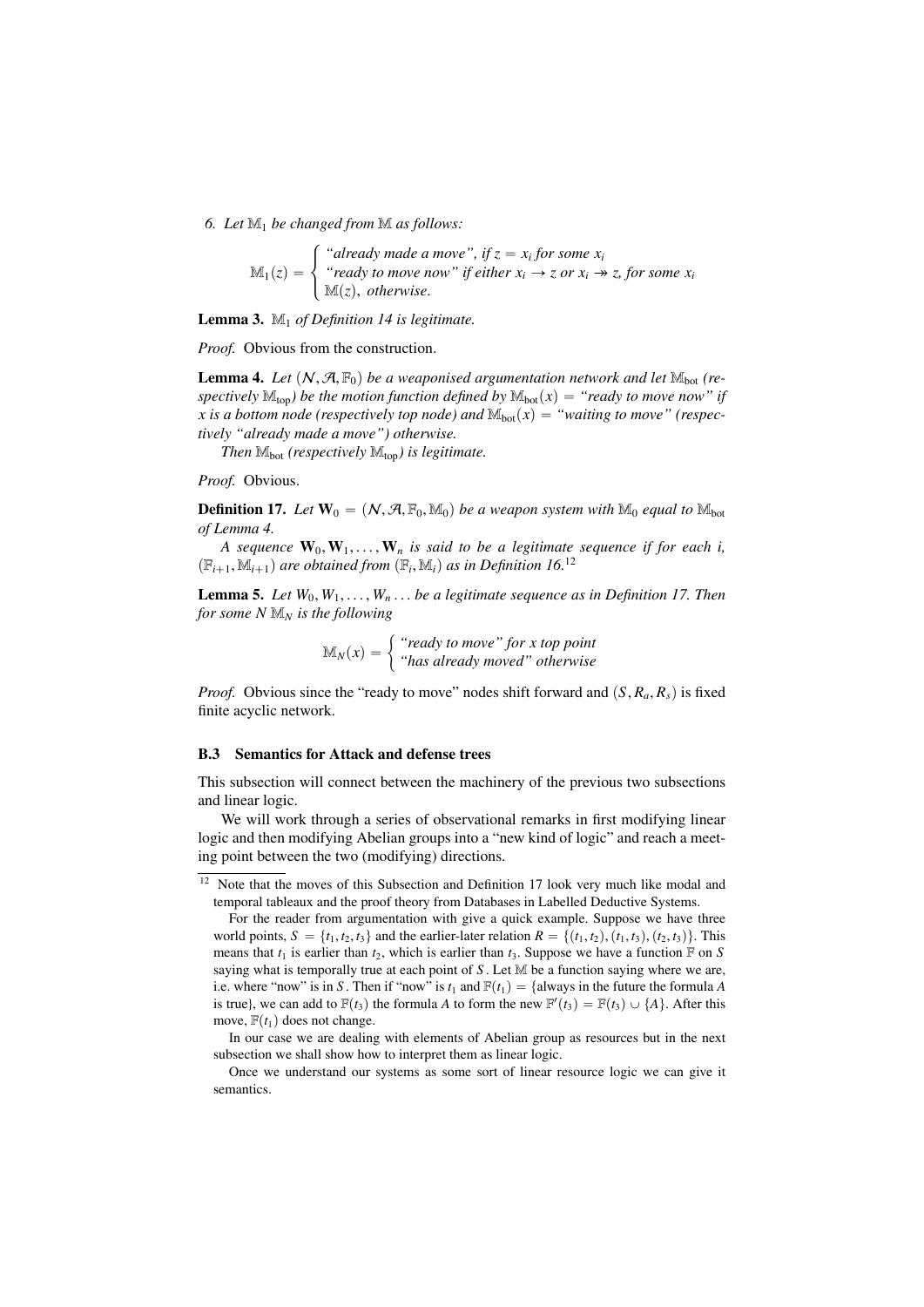**Observational Remark 1** *Consider a logical language with the binary connective*  $\Rightarrow$ *(intended to be intuitionistic implication or relevance implication or linear implication) and a set*  $G = \{g_1, g_2, ...\}$  *of atomic generators (for generating formulas).* 

- *1. A w*ff *in normal form is defined inductively as follows: (a)*  $Any \ g \in G$  *is a formula. We define also the following additional meta-predicates about formulas:*  $-L(g)$  = the level of  $g = 0$  $-H(g)$  = the head of  $g = g$  $\mathbf{B}(g)$  = the body of  $g = \emptyset$ . (**B** is a multiset). **– Sub** $(g)$  = the multiset of all proper subformuas of  $g = \emptyset$ .
	-
	- *(b) If*  $A_1 = (\mathbf{B}_1 \Rightarrow g_1), \ldots, A_n = (\mathbf{B}_n \Rightarrow g_n)$  are formulas with
		- $\mathbf{B}(A_i) = \mathbf{B}_i, i = 1, ..., n$ <br>  $\mathbf{B}(A_i) = m, i = 1, ..., n$
		- $L(A_i) = m_i, i = 1, ..., n$ <br>  $L(A_i) = a, i = 1, ..., n$
		- $H(A_i) = g_i, i = 1, ..., n.$ <br>hen we let  $A = \{A_1, ..., A_n\}$
		- *Then we let*  $A = \{A_1, \ldots, A_n\} \Rightarrow g$  *be a wff of level L(A), where* 
			- $-L(A) = \max\{L(A_i)\} + 1$ ,
			- *and we also let*
		- $-$ **B** $(A) = \{A_1, \ldots, A_n\}$
		- $-H(A) = g$
		- $H(A) = g$ <br>  $\text{sub}(A) = \bigcup_{i=1}^{n} \text{sub}(A_i) \cup \text{B}(A)$ .
- 2. Let **B** be a multiset of wffs. Use the notation  $(A)^n$  to indicate n copies of A. Then *we can present* **B** *also as a set*  $\mathbf{B}' = \mathbf{B}$  *where*  $\mathbf{B}' = \{ (A)^n | A$  *appears in* **B** *n times*}*.*

**Observational Remark 2** *Recall that implicational logic (i.e. logic for*  $\Rightarrow$ ) *for intuitionistic, relevance and a*ffi*ne linear logic can be defined as the smallest set of theorems which satisfy the following three rules:*

- Deduction rule
	- *Database*  $\vdash A \Rightarrow B$  *iff Database*  $+A \vdash B$
- Modus ponens (detachment rule)

 $A$  and  $A \Rightarrow B \vdash B$ .

*We say A and*  $A \Rightarrow B$  *are used in the application of this rule.* 

- Restriction on resources
	- ' *Intuitionistic logic. No restriction*
	- ' *Relevance logic. All items of data (assumptions) must be used, but can be used more than once.*
	- ' *Linear a*ffi*ne logic. Whatever assumptions are used must be used exactly once.*
	- ' *See [17] for examples.*

### *Example 5.*

- 1. Let  $A = a \Rightarrow (a \Rightarrow b)$ . This formula will be written in normal form as  $\{a, a\} \rightarrow b$ , where  $a, b \in G$ . Equivalently we can write  $\{(a)^2\} \Rightarrow b$ .<br>We can use traditional deduction theorem and modus is
- 2. We can use traditional deduction theorem and modus ponens to check whether<sup>13</sup>  $a \Rightarrow b \vdash ?a \Rightarrow (a \Rightarrow b).$

<sup>&</sup>lt;sup>13</sup> We have not defined proof theory yet. We suggest you use what you know intuitively. This is an example.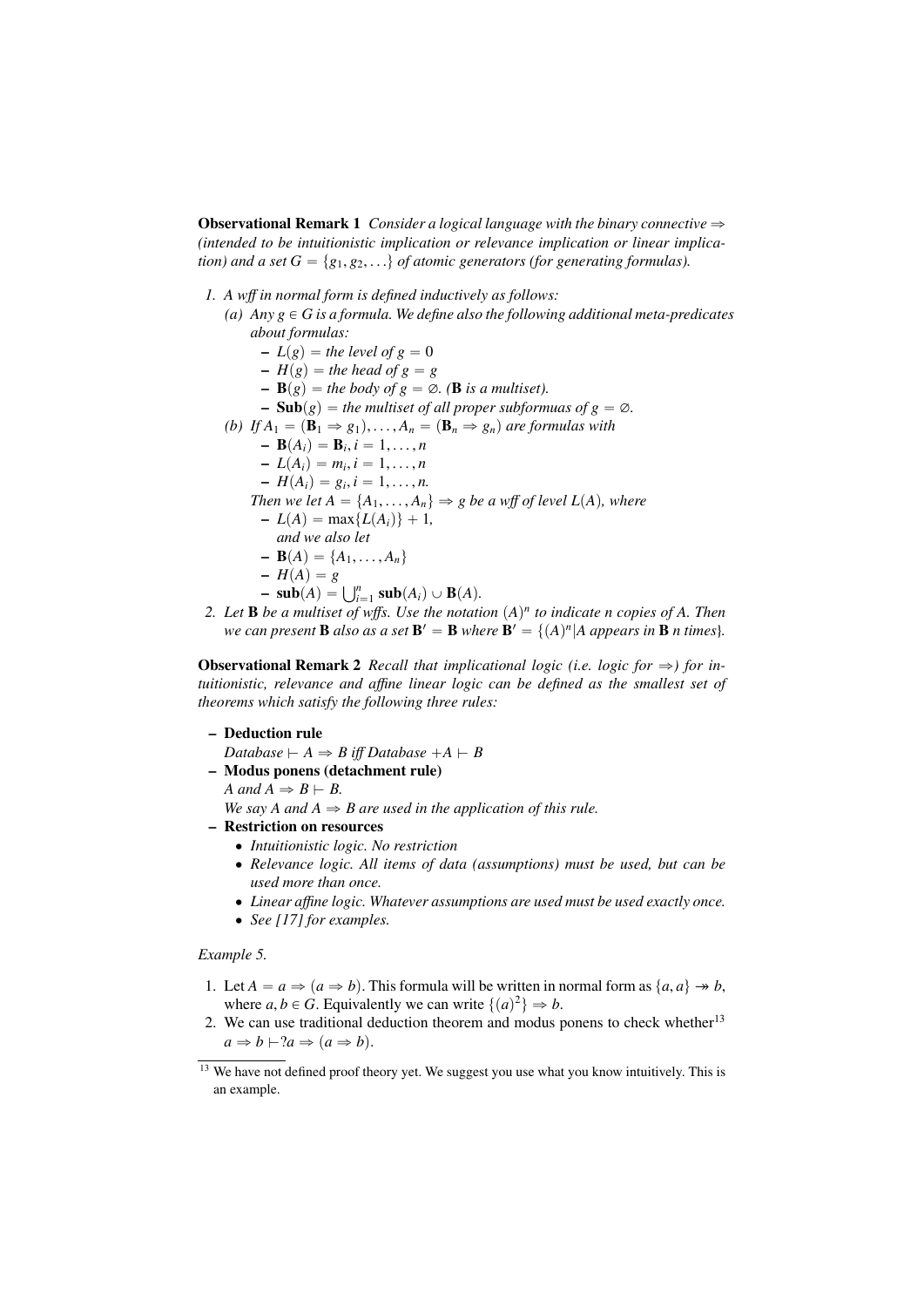### *Step 1.*

 $-a \Rightarrow b$  assumption

 $-a \Rightarrow (a \Rightarrow b)$  to prove

*Step 2.* Use the deduction rule (theorem) and get

 $-a \Rightarrow b$ , assumption, from step 1

- *a*, assumption from the deduction rule
- $-$  To prove  $a \Rightarrow b$ .

*Step 3.* Use the deduction rule again

- $-a \Rightarrow b$ , assumption
- *a*, assumption
- *a*, assumption
- To prove *b*.

*Step 4.* We show *b*. From the first two assumptions,  $a, a \Rightarrow b$  we get *b* by modus ponens. The third assumption "*a*" is not used.

Thus the proof is acceptable in intuitionistic logic and in affine linear logic (not all assumptions need to be used!). It is not acceptable in relevance logic (all asumptions need to be used, does not matter how many times), and not in linear logic (all assumptions need to be used exactly once).

3. Consider

$$
a \Rightarrow (a \Rightarrow b) \vdash^? a \Rightarrow b.
$$

*Proof. Step 1.*

- 
$$
a \Rightarrow (a \Rightarrow b)
$$
, assumption

- To prove 
$$
a \Rightarrow b
$$

*Step 2.* From the deduction rule:

 $-a \Rightarrow (a \Rightarrow b)$ , assumption

$$
-a
$$
, assumption

– To prove *b*

*Step 3.* Use modus ponens

$$
- a, a \Rightarrow (a \Rightarrow b), \text{ yields } a \Rightarrow b.
$$
  

$$
- \text{ again } a, a \Rightarrow b \text{ yields } b.
$$

So assumption "*a*" was used twice. This proof is acceptable in intuitionistic and relevance logic but not in (affine) linear logic.

Observational Remark 3 *Consider item 3 of Example 5. We use the notation of item (2) of Observational Remark 1*

*1. Rewrite the example of item 3, using a di*ff*erent notation as follows:*

$$
- (a \Rightarrow (a \Rightarrow b))^1 \vdash^? (a \Rightarrow b)
$$

 $-$  *use deduction rule and get*  $(a)^1$ ,  $(a \Rightarrow (a \Rightarrow b))^1 \vdash^? b$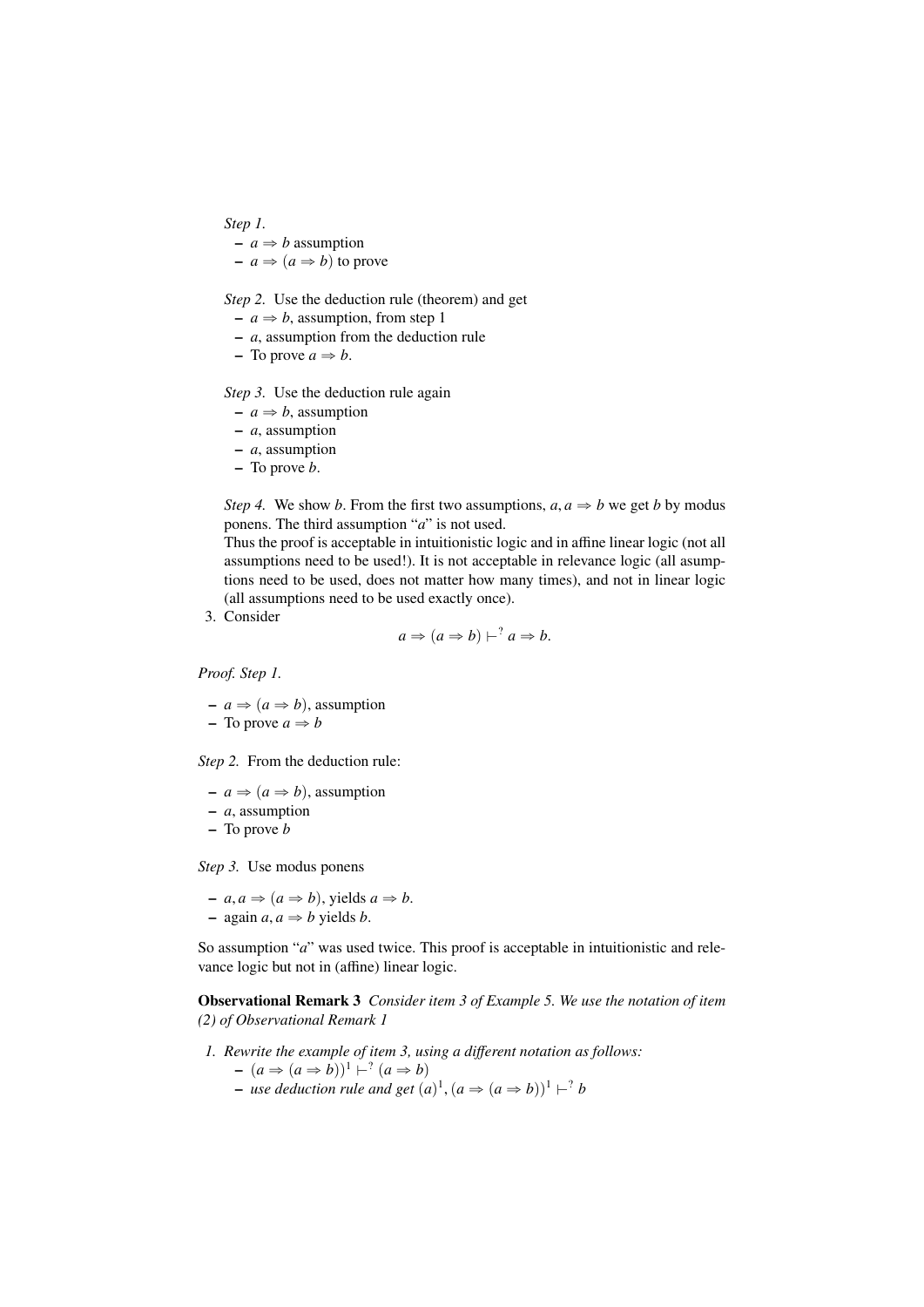$-$  use modus ponens and subtract the number 1 from the exponent of  $(a)^{1}$ , i.e. *because a was used. Thus we get*

$$
(a)^0, (a \Rightarrow (a \Rightarrow b))^0, (a \Rightarrow b)^1 \vdash^? b
$$

– *Let us not stop here, but carry on and execute another modus ponens with*  $(a)^0$  *and*  $(a \Rightarrow b)^1$  *by* "**borrowing**" *another* "*a*" *and subtracting for its use. So we get that*  $(a)^0$  *becomes*  $(a)^{-1}$ *.* 

$$
(a)^{-1}, (a \Rightarrow (a \Rightarrow b))^0, (a \Rightarrow b)^0, (b)^1 \vdash^? b
$$

– *success (subject to borrowing), we proved b.*

2. What is the meaning of  $(a)^{-1}$ ? We are operating in item 1 above in affine linear *logic, so our question is in the context of linear logic. Fortunately we have encountered the meaning of this expression in the past in a di*ff*erent context. We now explain:*

*Consider for example in linear logic, we can say that the database*  $\mathbf{B} = \{(a)^{-1}, b^1\}$ .<br>(*a*)<sup>-1</sup> is an anti-formula. This concent was introduced and applied by Gabbay in  $(a)^{-1}$  is an anti-formula. This concept was introduced and applied by Gabbay in *2002, see Gabbay's papers [19] and [20], for completely di*ff*erent reasons. In fact, Gabbay was not working at the time on argumentation or security or attack and defense. Gabbay started working on argumentation around 2005). Gabbay's*  $2002$  meaning for  $(a)^{-1}$ , was that of an assassin/hole in the database ready to *kill/delete one "a" if it comes into the database. So*  $\mathbf{B} \cup \{a\} = \{b\}$ , *because*  $(a)^{-1} + a =$  *nothing. Indeed Gabbay used linear logic to realise his anti-formula*  $as a \Rightarrow e$ , where **e** *is the linear logic symbol for nothing. We indeed have that*  $(a \Rightarrow \mathbf{e}) + a = \mathbf{e} = \text{nothing}.$ 

- *3. If we can write*  $(a)^{-1}$ , *then we can go all the way and also write*  $(a)^{-2}$ ,  $(a)^{-3}$ , *etc.*<br>*In other words, use a as a generator for an Abelian group over the integers.* So our *In other words, use a as a generator for an Abelian group over the integers. So our database* B *in item (2) above can be viewed as a database of linear logic formulas but it can also be viewed as an element of a two generator*  $G = \{a, b\}$  *Abelian group. Thus in Abelian group notation we have that*  $\mathbf{B} = \{a^{-1}, b^1\} = \{a^{-1} * b^1\}$ .<br>Now observe carefully what is  $\mathbf{B} + \{a\}$ ? Viewed as a linear logic database it is the
- *4. Now observe carefully what is*  $\mathbf{B} + \{a\}$ ? Viewed as a linear logic database it is the *database*  $\mathbf{B}' = \{a \Rightarrow \mathbf{e}, b\} \cup \{a\} = \{a \Rightarrow \mathbf{e}, b, a\} = \{\mathbf{e}, b\} = \{b\}.$  As an element of an Abelian group it is  $\mathbf{B}' = \{a^{-1} \mid b^{1} = a^{-1} \neq a^{1} \mid b^{1} = a^{0} \mid b^{1} = b^{0} \mid b^{1} = b^{1} \}$ *of an Abelian group it is*  $\mathbf{B}' = \{a^{-1}, a^1, b^1\} = \{a^{-1} * a^1, b^1\} = \{a^0, b^1\} = \{b^1\}$ .<br>So we see that addition to a database **B** is an Abelian multiplication or "support" *So we see that addition to a database* B *is an Abelian multiplication or "support". "Borrowing" or "attacking" is multiplication by the inverse.*
- *5. We now show how it is done:*

*We have established that a linear logic database can be also read as an element of Abelian group. In previous sections we did various attack and defense operations with Abelian groups. Do these operations have logical meaning? can we do them in linear logic? The answer is yes. Let us start:*

*Consider a database*  $\mathbf{B}_1 = {\beta}$  *deciding whether to attack or support another database*  $\mathbf{B}_2 = \{\beta, \gamma\}.$ 

*If the decision is to support, then*  $\mathbf{B}_1$  *sends the resource*  $\beta$  *to*  $\mathbf{B}_2$ *. So*  $\mathbf{B}_2$  *becomes*  $\mathbf{B}'_2 = \{\beta^2, \gamma\} = \mathbf{B}_2 * \beta$  and  $\mathbf{B}_1$  *loses the resources and becomes*  $\mathbf{B}'_1 = \emptyset$ .<br>Now suppose **B**, decides to attack **B**, with *B*, According to Definition 12.

*Now suppose* <sup>B</sup><sup>1</sup> *decides to attack* <sup>B</sup><sup>2</sup> *with* <sup>β</sup>*. According to Definition 12,* <sup>B</sup><sup>2</sup> *loses* β and becomes  **and**  $**B**_1$  **gains β and becomes**  $**B**''_1 = {\beta}^2$ **.<br>The question is what does <b>B**, **send** to **B**, to achieve this end result.

*The question is what does*  $B_1$  send *to*  $B_2$  *to achieve this end result, and how does it gain from the action of sending? We are talking databases now and we must*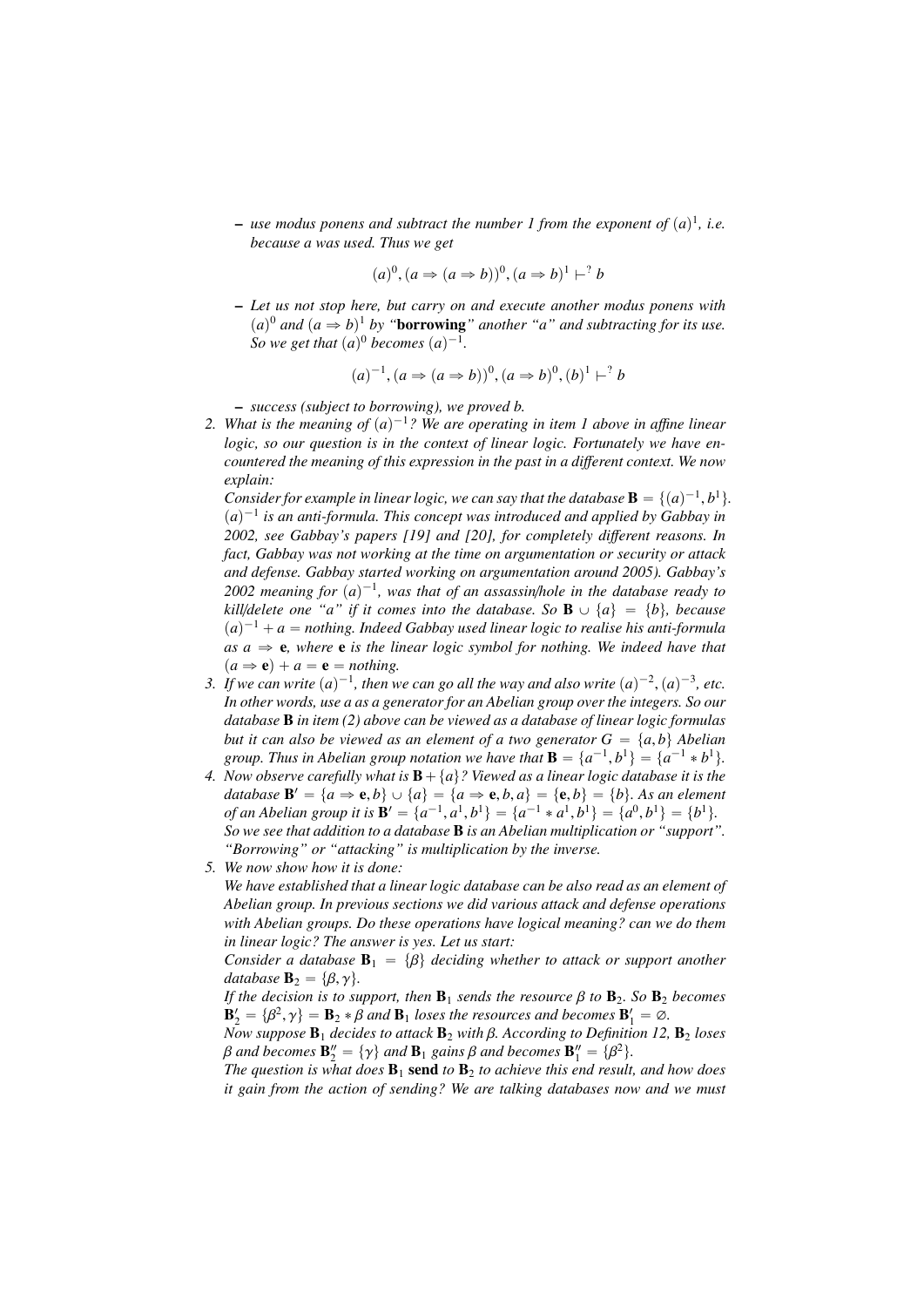*demonstrate that databases attack or defend by sending formulas. So what does*  $\mathbf{B}_1$  *send? Here is what*  $\mathbf{B}_1$  *does:* 

$$
\mathbf{B}_1 = \{\beta\} = \{\beta, \beta, \beta \Rightarrow \mathbf{e}\}
$$

*(because*  $\{\beta + (\beta \Rightarrow \mathbf{e})\} = \{\mathbf{e}\} = \emptyset$ ).  $\mathbf{B}_1$  *now sends*  $\{\beta \Rightarrow \mathbf{e}\}\$ *into*  $\mathbf{B}_2$  *which becomes* 

$$
B_2''=\{\gamma,\beta,\beta\Rightarrow e\}=\{\gamma,e\}=\{\gamma\}.
$$

*Having sent the damaging*  $\beta \Rightarrow \mathbf{E}$ ,  $\mathbf{B}^1$  *is left with two copies of*  $\beta$ *, which is how*  $\mathbf{R}^2 - \beta \beta^2$ *l gained a*  $\beta$ **B**<sup>2</sup> = {β<sup>2</sup>} gained a β.<br>Conservation of resou

*6. Conservation of resources.*

Assume *x* attacks *y* and *y* attacks *z* Let the resources be  $x = \{\alpha^2\}$ ,  $y = \{\alpha^3\}$ ,  $z = \{\alpha\}$ . Total resources is  $\alpha^6$  $\{\alpha\}$ *. Total resources is*  $\alpha^6$ *.*<br>*If* x attacks y with  $\alpha^2$  resorts

*If* x attacks y, with  $\alpha^2$  resource then x steals  $\alpha^2$  from y and so the new resource<br> $x' = {\alpha^4}$  and  $y' = {\alpha^3}$   $y'$  can attack z with  $\alpha$  and we get  $y'' = {\alpha^2}$  and  $z'' = \alpha$  $x' = \{\alpha^4\}$  and  $y' = \{\alpha\}$ , y' can attack z with  $\alpha$  and we get  $y'' = \{\alpha^2\}$  and  $z'' = \emptyset$ .<br>Total resources are now  $\alpha^4 * \alpha^2 = \alpha^6$ *Total resources are now*  $\alpha^4 * \alpha^2 = \alpha^6$ .<br>*If x decides to support z with*  $\alpha^2$  *insteal* 

*If x decides to support z with*  $\alpha^2$  *instead of attacking y we get*  $x^IV = \emptyset$ ,  $z^IV = \{\alpha^3\}$ <br>and  $y^IV = \{\alpha^3\}$ , y now attacks  $z^IV$  soy with  $\alpha^3$  and we get  $y^V = \{\alpha^6\}$  and  $z^V = \emptyset$ . *and*  $y^IV = \{\alpha^3\}$ , *y now attacks*  $z^{IV}$  *say with*  $\alpha^3$  *and we get*  $y^v = \{\alpha^6\}$  *and*  $z^V = \emptyset$ . *Again total resources are conserved.*

Having sent the damaging  $\beta \Rightarrow \mathbf{e}, \mathbf{B}^1$  is left with two copies of  $\beta$ , which is how  $-\beta \beta^2$  animed a  $\beta$  **gained a**  $\beta$ **.** 

## B.4 Attack and defense on *n*-dimensional real vector spaces and the real *n*-Cube

This subsection will proceed through a series of technical remarks which lead to argumentation networks on *n*-dimensional vector spaces and equivalently on the real cube  $[0, 1]^n$ .

*Remark 11.*

1. Let  $\mathcal{A} = \{A, G, *, E, \mathbf{e}\}\)$  be a free Abelian group with *n* generators  $G = \{g_1, \ldots, g_n\}.$ Then A can be viewed as a vector space of dimension *n* over the integers *I*. We associate with each vector  $V = (v_1, \dots, v_n) \in I^n$  the element  $\mathbf{H}(v) = g_1^{v_1} * g_2^{v_2}$ ...  $* g_n^{v_n}$ .<br>Let

2. Let  
\n
$$
-V = (-v_1, ..., -v_n)
$$
\n
$$
-v_e = (0, ..., 0)
$$
\n
$$
-V + V' = (v_1 + v'_1, ..., v_n + v'_n).
$$
\n3. The correspondence **H** persists, namely:  
\n
$$
-H(-V) = H(V)^{-1}
$$
\n
$$
-H(V + V') = H(V) * H(V').
$$

*Remark 12.* Taking the vector space view of Remark 11 we can talk about a finitely generated Abelian group over the real numbers, *R* whose elements have the form  $g_1^{m_1}$ .  $\ldots * g_n^{m_n}$  where each  $m_i$  is a real number. The operations follow **H** of Remark 11.<br>In this case all the machinery of Section 22 works because all we use is addi

In this case all the machinery of Section ?? works because all we use is addition, subtraction and order  $(> 0)$ .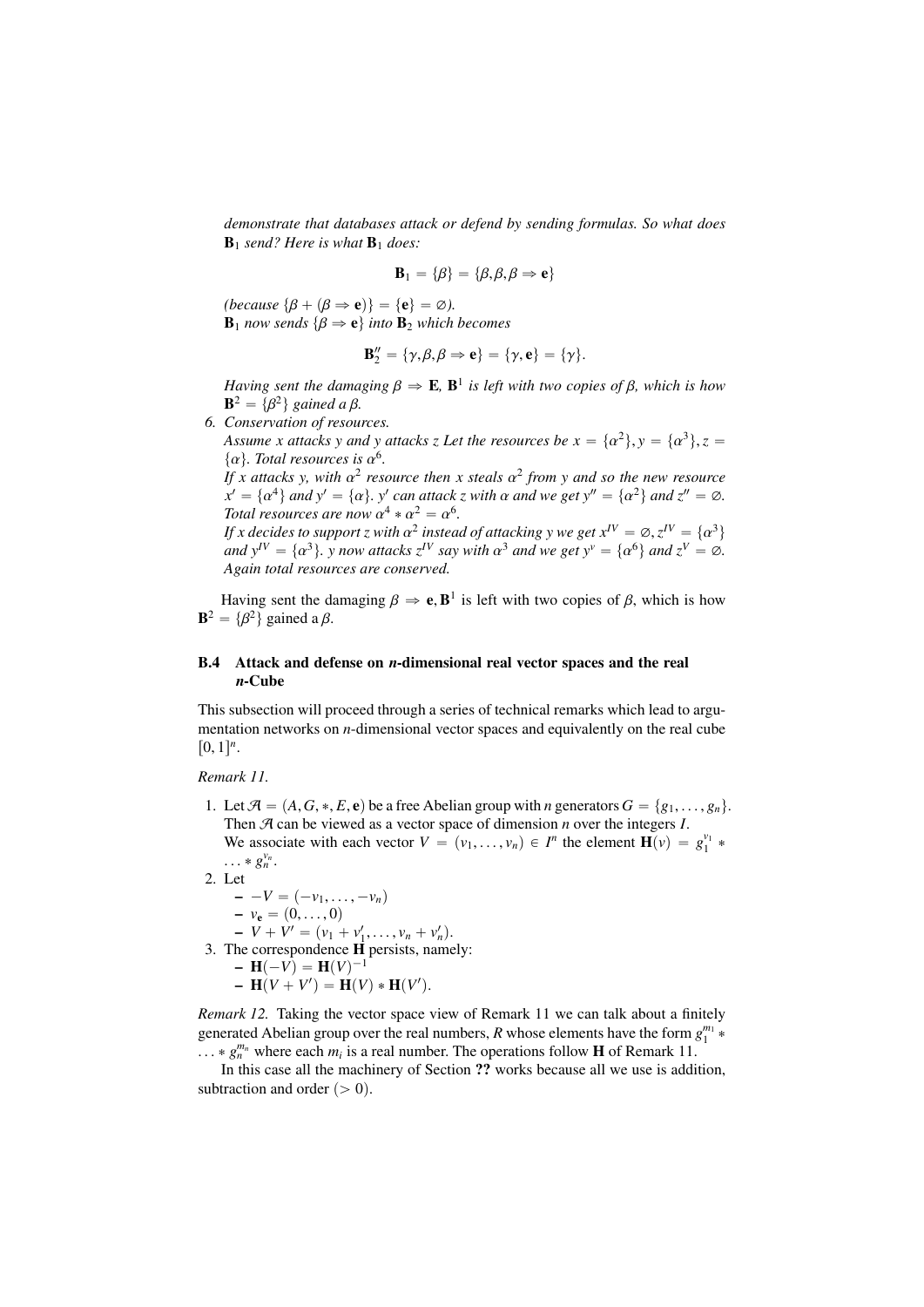#### *Remark 13.*

1. Let *m* be a real number. Consider the number *x*

$$
x = \frac{1}{1 + \frac{1}{e^m}}
$$

and equivalently

$$
e^m = \frac{x}{1-x}
$$

Note the following intuitive correspondence:

- $-m = +\infty$  iff  $x = 1$
- $m = 0$  iff  $x = \frac{1}{2}$
- $-m = -\infty$  iff  $x = 0$
- Some of these equalities are in the limit!

So the entire  $(-\infty, +\infty)$  line is in one to one correspondence with the  $(0, 1)$  real interval.

Note that the  $e$  in  $e^r$  is the exponential function (not related to the unit  $e$  of our Abelian group).

2. Also note the following.

When in the Abelian group we "attack"  $g^{m_1}$  by  $g^{m_2}$ , we get as the result of the attack the element  $g^{m_1-m_2}$ . We can let  $r_1 = e^{m_1}$  and  $r_2 = e^{m_2}$  then  $r = e^{m_1-m_2}$  $e^{m_1}/e^{m_2} = \frac{r_1}{r_2}.$ 

So to "attack" is to divide the "*r*" numbers. To support would be to multiply the "*r*" numbers.

But from (1) we have:

$$
x_1 = \frac{1}{1 + \frac{1}{e^{m_1}}}
$$

$$
x_2 = \frac{1}{1 + \frac{1}{e^{m_2}}}
$$

and when  $x_2$  attacks  $x_1$  we get the result

$$
y = \text{new } x_1 = \frac{1}{1 + \frac{1}{e^{m_1 - m_2}}} = \frac{1}{1 + \frac{1}{e^{m_1}/e^m}} = \frac{1}{1 + \frac{1}{\frac{x_1}{1 - x_1}/\frac{x_2}{1 - x_2}}}
$$

Let us write this in terms of *r*.

We recall,  $r_1 = e^{m_2}$ ,  $r_2 = e^{m_2}$ . Let  $r = e^{m_1}/e^{m_2} = r_1/r_2$  and therefore  $y = \frac{1}{1 + \frac{1}{r_1/r_2}}$ .

3. Note further the connection with the cross-ratio of projective geometry (see [16]).

Given four points on a line, say as in Figure 21 the cross ratio is  $\frac{AC}{BC}/\frac{AD}{BD}$ . Namely

$$
\frac{x_1}{1 - x_1} / \frac{x_2}{1 - x_2} = r_1 / r_2 = r
$$

So the attacks of  $x_2$  on  $x_1$  in the vector space of the Abelian group are cross-ratio attacks coordinate wise. See [3] for details.

Going back to (2), we get

$$
y = new x_1 (being the result of the attack of x_2 on x_1)
$$
  
=  $\frac{1}{1 + \frac{1}{r}}$  =  $\frac{1}{1 + \frac{1}{\text{cross ratio of } x_1 \text{ and } x_2}}$